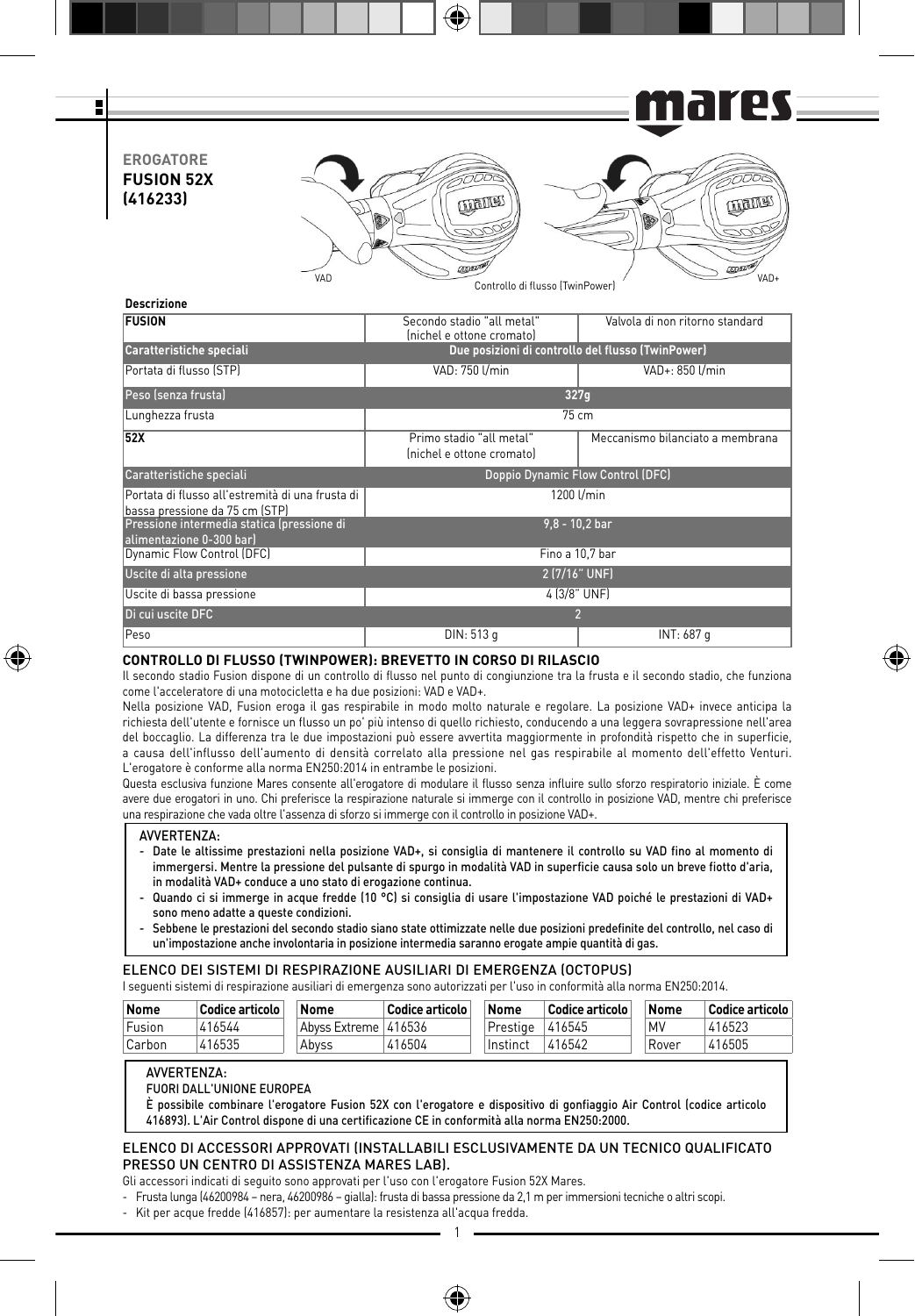# **REGULATOR FUSION 52X (416233)**

man a Ŧ



# **Description**

| Standard downstream valve<br>brass) second stage                         |                                     |  |  |  |  |
|--------------------------------------------------------------------------|-------------------------------------|--|--|--|--|
| Two-position flow control (TwinPower)                                    |                                     |  |  |  |  |
| VAD: 750l/min - 27cuft/min<br>VAD+: 850l/min - 30cuft/min                |                                     |  |  |  |  |
| 327q / 11.5oz                                                            |                                     |  |  |  |  |
| 75cm / 29.5 inches                                                       |                                     |  |  |  |  |
| All-metal (nickel and chrome plated<br>brass) first stage                | Balanced diaphragm mechanism        |  |  |  |  |
| Twin Dynamic Flow Control (DFC)                                          |                                     |  |  |  |  |
| Flow Rate at end of one 75cm/29,5inches long<br>1200 l/min - 42 cuft/min |                                     |  |  |  |  |
|                                                                          | 9.8-10.2bar / 142-148psi            |  |  |  |  |
|                                                                          | Up to 10.7bar / 155psi              |  |  |  |  |
| 2 (7/16" UNF)                                                            |                                     |  |  |  |  |
| 4 (3/8" UNF)                                                             |                                     |  |  |  |  |
| $\overline{2}$                                                           |                                     |  |  |  |  |
| DIN: 513g / 18oz<br>INT: 687g / 24oz                                     |                                     |  |  |  |  |
|                                                                          | All-metal (nickel and chrome plated |  |  |  |  |

# **FLOW CONTROL (TWINPOWER) - PATENT PENDING**

The Fusion second stage comes with a flow control at the junction between the hose and the second stage. The flow control works like a motorcycle throttle and has two positions, VAD and VAD+.

⊕

In the VAD position, Fusion delivers the breathing gas in a very smooth and natural way. The VAD+ position on the other hand anticipates your demand and provides a bit more flow than requested, resulting in a slight overpressure in the mouthpiece area. The difference between the two settings can be felt more at depth than near the surface, due to the influence of pressure-related density increase in the breathing gas on the Venturi effect. The regulator is compliant with the EN250:2014 norm in both positions.

This Mares exclusivity allows the regulator to modulate the flow without affecting the cracking effort. It's like having two regulators in one. Those that prefer the natural breathing will dive with the control in the VAD position. Those preferring the beyond effortless breathing will dive with the control on the VAD+ position.

### NOTE:

⊕

- Due to the very high performance in the VAD+ position, we recommend keeping the control on VAD until you submerge. Whereas hitting the purge button in VAD while on the surface will result in a short burst of air, doing so in the VAD+ will cause the regulator to freeflow forcefully.

- When diving in cold water (10°C/50°F or less) we recommend using the VAD setting since the high performance of the VAD+ is less suited for these conditions.

- Although the performance of the second stage has been optimized in the two predefined positions of the control, it will deliver ample amounts of gas even if inadvertently set to an intermediate position.

# LIST OF APPROVED AUXILIARY EMERGENCY BREATHING SYSTEMS (OCTOPUS)

The following auxiliary emergency breathing systems are authorized for use in compliance with EN250:2014.

| Name   | Part Number | Name                 | Part Number | Name     | <b>Part Number</b> | Name  | Part Number |
|--------|-------------|----------------------|-------------|----------|--------------------|-------|-------------|
| Fusion | 416544      | Abyss Extreme 416536 |             | Prestige | 416545             | MV    | 416523      |
| Carbon | 416535      | Abvss                | 416504      | Instinct | 416542             | Rover | 416505      |

NOTE:

OUTSIDE OF THE EUROPEAN UNION

It is possible to combine the Fusion 52X regulator with the Air Control regulator and inflation device (Part Number 416893). The Air Control carries a CE certification according to the EN250:2000.

### LIST OF APPROVED ACCESSORIES (TO BE INSTALLED ONLY BY A QUALIFIED TECHNICIAN AT A MARES LAB SERVICE CENTER).

The following are approved accessories which can be used in conjunction with the Mares Fusion 52X regulator:

- Long hose (46200984 – black, 46200986 – yellow): a 2.1m long low pressure hose for technical diving or other purposes.

- Cold water kit (416857): for increased cold-water resistance.

2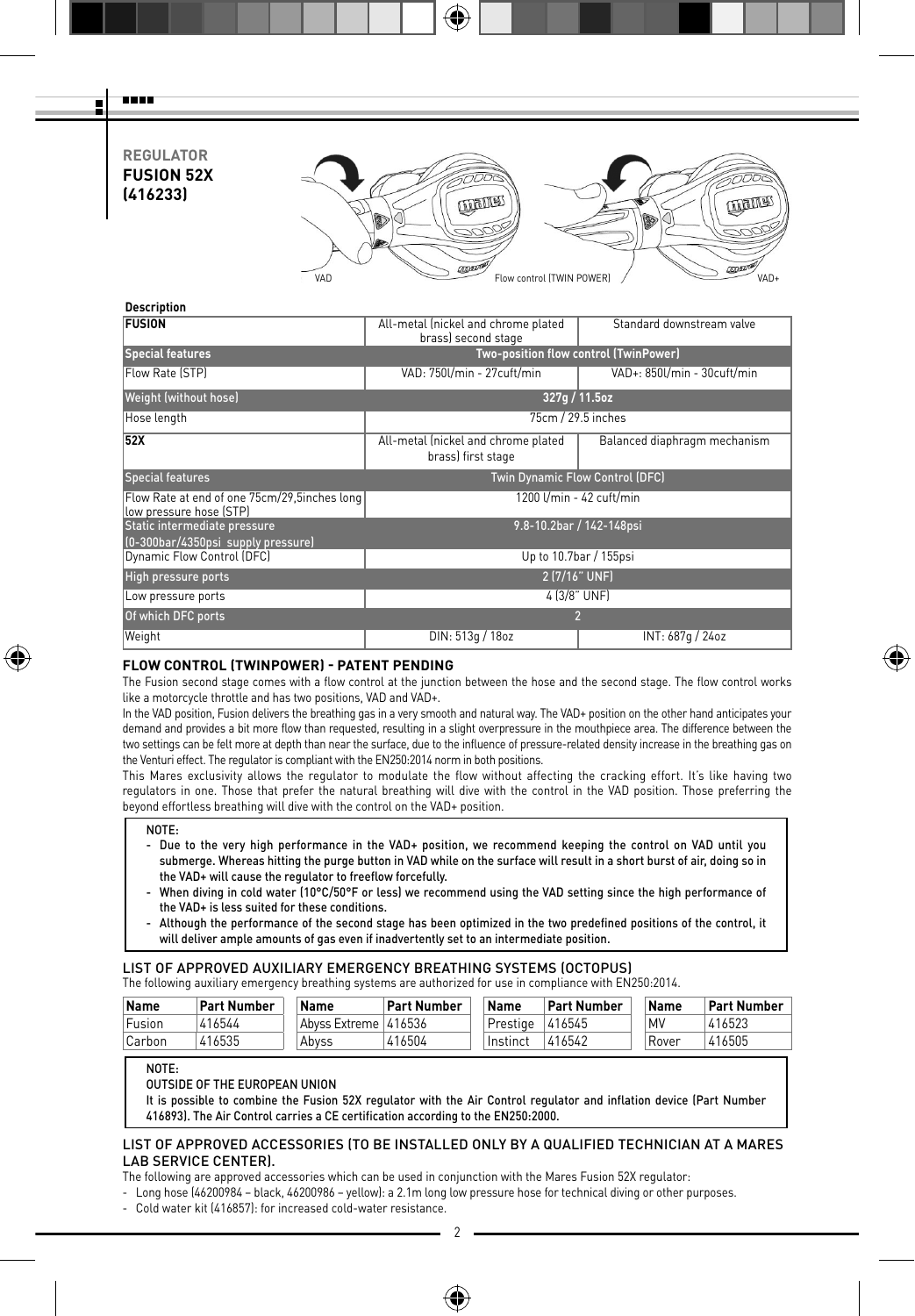es == F 1 G I **ATEMREGLER FUSION 52X LUTTING CHANGE (416233)** VAD WAD TWINPOWER Durchflussregulierung / VAD-**Beschreibung**

| <b>FUSION</b>                                                         | All-metal zweite Stufe<br>Standard Downstream-Ventil<br>(Messing, vernickelt und verchromt) |                              |  |  |  |
|-----------------------------------------------------------------------|---------------------------------------------------------------------------------------------|------------------------------|--|--|--|
| <b>Besonderheiten</b>                                                 | Zweistufige Durchflussregulierung (TwinPower)                                               |                              |  |  |  |
| Luftlieferleistung                                                    | VAD: 750 Umin<br>VAD+: 850 l/min                                                            |                              |  |  |  |
| <b>Gewicht (ohne Schlauch)</b>                                        | 327q                                                                                        |                              |  |  |  |
| Schlauchlänge                                                         | 75 cm                                                                                       |                              |  |  |  |
| 52X                                                                   | All-metal erste Stufe<br>(Messing, vernickelt und verchromt)                                | Balancierte Membransteuerung |  |  |  |
| <b>Besonderheiten</b>                                                 | <b>Doppeltes DFC</b><br>(Dynamic Flow Control - dynamische Durchflusssteuerung)             |                              |  |  |  |
| Luftlieferleistung am Ende eines 75 cm<br>langen Mitteldruckschlauchs | 1200 l/min                                                                                  |                              |  |  |  |
| <b>Statischer Mitteldruck</b><br>(bei 0 -300 bar Luftzufuhr)          | 9,8-10,2 bar                                                                                |                              |  |  |  |
| Dynamic Flow Control (DFC)                                            | bis 10.7 bar                                                                                |                              |  |  |  |
| Hochdruckanschlüsse                                                   | 2 (7/16" UNF)                                                                               |                              |  |  |  |
| Mitteldruckanschlüsse                                                 | 4 (3/8" UNF)                                                                                |                              |  |  |  |
| Davon DFC-Anschlüsse                                                  |                                                                                             |                              |  |  |  |
| Gewicht                                                               | DIN: 513a<br>INT: 687q                                                                      |                              |  |  |  |

# **TWINPOWER DURCHFLUSSREGULIERUNG - ZUM PATENT ANGEMELDET**

Die zweite Stufe Fusion hat dort, wo der Mitteldruckschlauch an die zweite Stufe angeschlossen ist, eine Durchflussregulierung. Sie funktioniert wie der Gashahn an einem Motorrad und hat zwei Stellungen: VAD und VAD+.

⊕

In der Einstellung VAD liefert die zweite Stufe Fusion die Atemluft sehr gleichmäßig und natürlich. Die Einstellung VAD+ bedient einen erhöhten Bedarf und liefert ein wenig mehr Luft, als abgerufen wird, sodass im Bereich des Mundstücks leichter Überdruck entsteht. Der Unterschied zwischen den beiden Einstellungen ist auf Tiefe deutlicher spürbar als in Oberflächennähe, weil sich die druckbedingt höhere Dichte des Atemgases auf den Venturieffekt auswirkt. Der Atemregler erfüllt in beiden Einstellungen die Anforderungen der Euronorm EN250:2014.

Durch diese Mares Besonderheit kann der Luftfluss im Atemregler ohne Auswirkungen auf den Ansprechdruck angepasst werden. Es ist, als hätte man zwei Atemregler in einem. Wer ein natürliches Atmemgefühl bevorzugt, taucht mit der Einstellung VAD. Wer mehr-als-müheloses Atmen vorzieht, taucht mit der Einstellung VAD+.

### ANMERKUNG:

⊕

- Wegen der sehr hohen Luftlieferleistung in der Einstellung VAD+ sollten Sie den Stellring bis zum Abtauchen auf VAD belassen. Wenn Sie die Luftdusche an der Oberfläche mit der Einstellung VAD betätigen, entsteht ein kurzer Luftstoß, in der Einstellung VAD+ wird der Atemregler hingegen heftig abblasen.
- Bei Kaltwassertauchgängen (10 °C oder weniger) sollten Sie den Atemregler nur in der Einstellung VAD benutzen, da die hohe Luftlieferleistung in der Einstellung VAD+ für diese Bedingungen weniger geeignet ist.
- Die Leistung der zweiten Stufe wurde zwar optimal auf die beiden vorgegebenen Einstellungen abgestimmt, der Atemregler wird aber auch ausreichend Luft liefern, wenn der Stellring versehentlich zwischen diesen beiden Positionen steht.

### LISTE ZULÄSSIGER ALTERNATIVER LUFTVERSORGUNGEN (OKTOPUS ZWEITE STUFEN)

Die folgenden Oktopus-Modelle dürfen nach EN250:2014 als Notfall-Luftversorgung verwendet werden:

| Name   | Artikelnummer | Name          | Artikelnummer | Name     | Artikelnummer | Name  | Artikelnummer |
|--------|---------------|---------------|---------------|----------|---------------|-------|---------------|
| Fusion | 416544        | Abyss Extreme | 416536        | Prestige | 416545        | MV    | 416523        |
| Carbon | 416535        | Abvss         | 416504        | Instinct | 416542        | Rover | 416505        |

### ANMERKUNG:

AUSSERHALB DER EU

Der Atemregler Fusion 52X kann mit dem Air Control Atemregler und Inflator (Art. Nr. 416893) kombiniert werden. Der Air Control ist gem. EN250:2000 CE-zugelassen.

### LISTE ZULÄSSIGER ZUBEHÖRTEILE (DIE AUSSCHLIESSLICH VON EINEM QUALIFIZIERTEN TECHNIKER IN EINEM MARES LAB SERVICE CENTER MONTIERT WERDEN DÜRFEN).

Die folgenden zugelassenen Zubehörteile dürfen zusammen mit dem Atemregler Mares Fusion 52X verwendet werden:

- Langer Schlauch (Art. Nr. 46200984 schwarz, Art. Nr. 46200986 gelb): ein 2,1 m langer Mitteldruckschlauch zur Verwendung beim Tech-Tauchen und anderen Einsatzzwecken.
- Kaltwasserkit (Art. Nr. 416857): zur Erhöhung der Kaltwassertauglichkeit.

3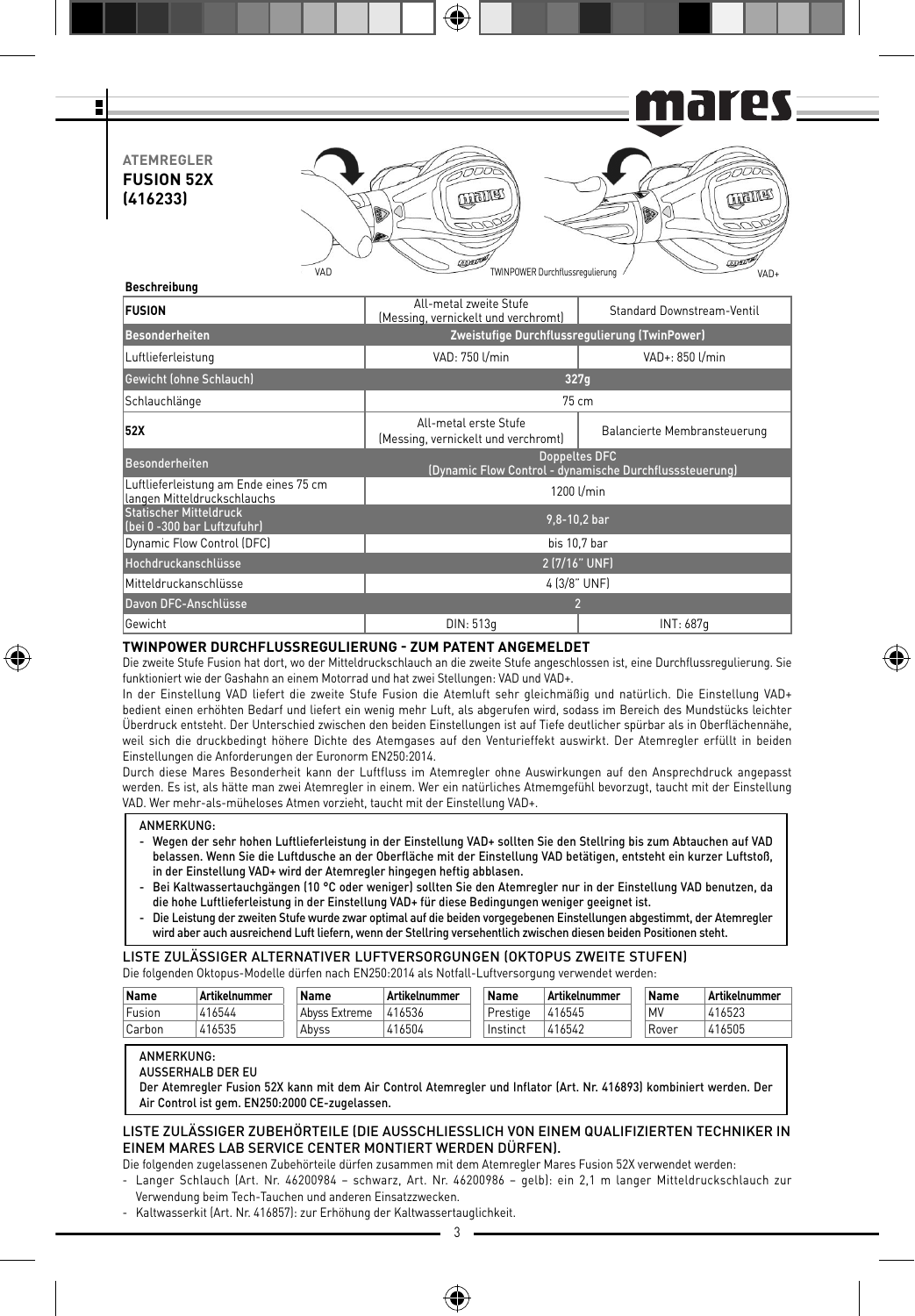# **DÉTENDEUR FUSION 52X (416233)**

man a Ŧ



⊕

### **Description**

| <b>FUSION</b>                                                                                      | Deuxième étage tout métal<br>(laiton plaqué chrome et nickel) | Clapet aval standard           |  |  |  |  |
|----------------------------------------------------------------------------------------------------|---------------------------------------------------------------|--------------------------------|--|--|--|--|
| Caractéristiques particulières                                                                     | Contrôle de flux à deux positions (TwinPower)                 |                                |  |  |  |  |
| Débit (température et pression standard)                                                           | VAD: 750 Umin<br>VAD+: 850 U/min                              |                                |  |  |  |  |
| Poids (sans flexible)                                                                              | 327q                                                          |                                |  |  |  |  |
| Longueur flexible                                                                                  | 75 cm                                                         |                                |  |  |  |  |
| 52X                                                                                                | Premier étage tout métal<br>(laiton plaqué chrome et nickel)  | Mécanisme à membrane compensée |  |  |  |  |
| Caractéristiques particulières                                                                     | Double contrôle dynamique de flux (DFC).                      |                                |  |  |  |  |
| Débit à l'extrémité d'un flexible basse<br>pression de 75 cm<br>(température et pression standard) | 1200 l/min                                                    |                                |  |  |  |  |
| Pression statique intermédiaire<br>(0-300 bars - pression d'alimentation)                          | 9,8 à 10,2 bars                                               |                                |  |  |  |  |
| Contrôle dynamique de flux (DFC)                                                                   | Jusqu'à 10,7 bars                                             |                                |  |  |  |  |
| Ports haute pression                                                                               | 2 de 7/16" UNF                                                |                                |  |  |  |  |
| Ports basse pression                                                                               | 4 de 3/8" UNF                                                 |                                |  |  |  |  |
| Dont ports DFC                                                                                     | 2                                                             |                                |  |  |  |  |
| Poids                                                                                              | DIN: 513 g                                                    | INT: 687 g                     |  |  |  |  |

# **CONTRÔLE DE FLUX (TWINPOWER) – BREVET EN COURS**

Le deuxième étage Fusion est livré avec un contrôle de flux au niveau de la jonction entre le flexible et le deuxième étage. Le contrôle de flux fonctionne comme un accélérateur de moto, et il dispose de deux positions, VAD et VAD+.

En position VAD, le Fusion fournit le gaz respiratoire d'une façon fluide et naturelle. La position VAD+ anticipe votre demande et fournit un flux plus important que ce que vous demandez, ce qui provoque une légère surpression au niveau de l'embout. La différence entre ces deux réglages est plus sensible en profondeur que près de la surface, du fait de l'influence sur l'effet Venturi de l'augmentation de la densité du gaz respiratoire sous l'effet de la pression. Le détendeur est conforme à la norme EN250:2014 dans ses deux positions.

Cette exclusivité Mares permet au détendeur de moduler le flux sans affecter l'effort de déclenchement. C'est comme si vous aviez deux détendeurs en un seul. Ceux qui préfèreront une respiration naturelle plongeront avec la commande en position VAD. Ceux qui préfèreront une respiration sans aucun effort plongeront avec la commande en position VAD+.

#### NOTE :

⊕

- Du fait des grandes performances de la position VAD+, nous recommandons de rester sur la position VAD jusqu'à ce que vous soyez sous l'eau. Si vous appuyez sur le bouton de purge en surface lorsque vous êtes en position VAD, une courte bouffée d'air va sortir, si vous êtes en position VAD+ le détendeur se mettra en débit continu violent.
- Lorsque vous plongez dans les eaux froides (10 °C ou moins), nous vous conseillons d'utiliser la position VAD du fait que les grandes performances de la position VAD+ sont moins adaptées à ces conditions.
- Bien que les performances du deuxième étage aient été optimisées pour les deux positions prédéfinies de cette commande, il fournira des quantités importantes de gaz respiratoire même s'il est par inadvertance réglé sur une position intermédiaire.

# LISTE DE SYSTÈMES DE RESPIRATION AUXILIAIRE D'URGENCE (OCTOPUS)

Les systèmes de respiration auxiliaire d'urgence suivants sont agréés pour une utilisation respectant la norme EN250:2014.

| Nom    | Réf. pièce | <b>Nom</b>    | Réf. pièce | Nom        | Réf. pièce | Nom   | Réf. pièce |
|--------|------------|---------------|------------|------------|------------|-------|------------|
| Fusion | 416544     | Abyss Extreme | 416536     | Prestige   | 416545     | MV    | 416523     |
| Carbon | 416535     | Abvss         | 416504     | i Instinct | 416542     | Rover | 416505     |

NOTE :

### EN-DEHORS DE L'UNION EUROPÉENNE

Il est possible d'associer le détendeur Fusion 52X avec le détendeur et inflateur Air Control (pièce n° 416893). L'Air Control est certifié CE suivant la norme EN250:2000.

### LISTE D'ACCESSOIRES HOMOLOGUÉS (NE DOIVENT ÊTRE INSTALLÉS QUE PAR UN TECHNICIEN QUALIFIÉ, DANS UN CENTRE D'ENTRETIEN MARES LAB).

Les accessoires suivants sont homologués pour une utilisation en association avec le détendeur Mares Fusion 52X :

4 - Flexible long (46200984 – noir, 46200986 – jaune) : un flexible basse pression de 2,1 m de longueur pour la plongée technique ou autres utilisations.

♠

- Kit eau froide (416857) : pour une meilleure adaptation à l'eau froide.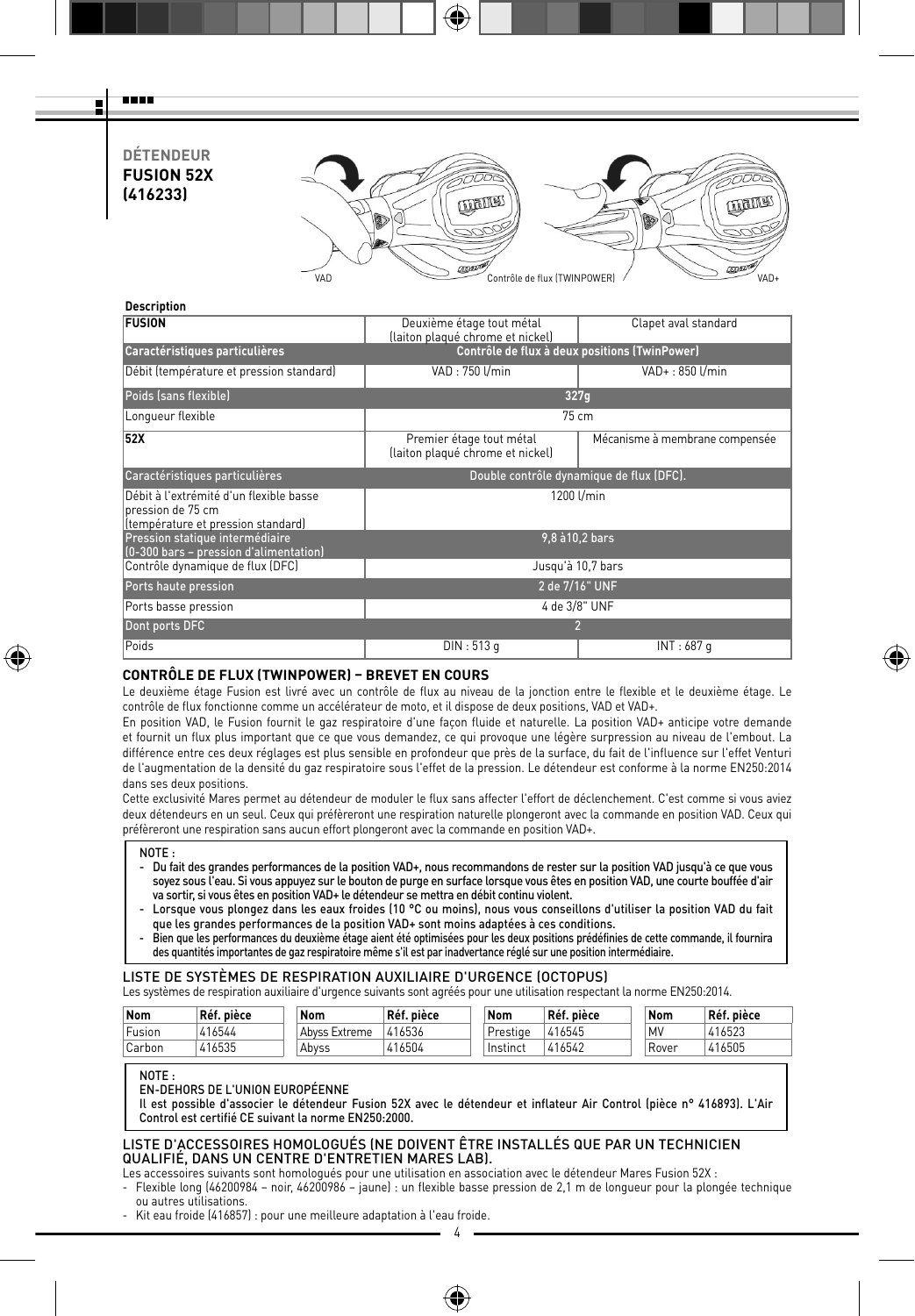es i Gl П **REGULADOR FUSION 52X (416233) Change COLLES** 20  $\alpha$  $7000$ VAD Control del flujo (TWINPOWER) VAD-

# **Descripción**

F

| <b>FUSION</b>                  | Segunda etapa íntegramente de metal<br>(latón niquelado y cromado) | Válvula aquas abajo estándar |  |  |  |  |
|--------------------------------|--------------------------------------------------------------------|------------------------------|--|--|--|--|
| <b>Prestaciones especiales</b> | Control del flujo de dos posiciones (TwinPower)                    |                              |  |  |  |  |
| Caudal (STP)                   | VAD: 750 I/min                                                     | VAD+: 850 l/min              |  |  |  |  |
| Peso (sin latiquillo)          | 327q                                                               |                              |  |  |  |  |
| Longitud del latiquillo        | $75 \text{ cm}$                                                    |                              |  |  |  |  |

| 52X                                                                            | Primera etapa íntegramente de metal<br>(latón niquelado y cromado) | Mecanismo de membrana compensada |  |  |  |  |
|--------------------------------------------------------------------------------|--------------------------------------------------------------------|----------------------------------|--|--|--|--|
| <b>Prestaciones especiales</b>                                                 | Twin Dynamic Flow Control (DFC)                                    |                                  |  |  |  |  |
| Caudal al final de un latiquillo de baja presión<br>de 75 cm de longitud (STP) | 1200 l/min                                                         |                                  |  |  |  |  |
| Presión intermedia estática<br>(presión de suministro de 0-300 bar)            | $9.8 - 10.2$ bar                                                   |                                  |  |  |  |  |
| Dynamic Flow Control (DFC)                                                     |                                                                    | Hasta 10.7 bar                   |  |  |  |  |
| Puertos de alta presión                                                        | 2 (7/16" UNF)                                                      |                                  |  |  |  |  |
| Puertos de baja presión                                                        | 4 (3/8" UNF)                                                       |                                  |  |  |  |  |
| De los que son puertos DFC                                                     |                                                                    |                                  |  |  |  |  |
| Peso                                                                           | DIN: 513 g                                                         | INT: 687 g                       |  |  |  |  |

### **CONTROL DEL FLUJO (TWINPOWER) PENDIENTE DE PATENTE**

La segunda etapa Fusion está equipada con un control de flujo en la unión entre el latiguillo y la segunda etapa. El control de flujo funciona como el acelerador de una motocicleta y tiene dos posiciones, VAD y VAD+.

⊕

En la posición VAD, Fusion suministra el gas respirable de forma muy uniforme y natural. En la posición VAD+, Fusion se adelanta a la demanda y suministra un flujo un poco mayor al solicitado, lo que se traduce en una ligera sobrepresión en la zona de la boquilla. La diferencia entre los dos ajustes se puede percibir más en profundidades que en cerca de la superficie, debido a la influencia de un aumento de la densidad relacionada con la presión en el gas respirable con el efecto Venturi. El regulador respeta la norma EN250:2014 en ambas posiciones.

Esta prestación exclusiva de Mares permite que el regulador module el flujo sin afectar al esfuerzo de agrietamiento. Es como tener dos reguladores en uno. Los que prefieran una respiración natural bucearán con el control en la posición VAD. Los que prefieran una respiración con menos esfuerzo bucearán con el control en la posición VAD+.

#### NOTA:

↔

- Debido al muy alto rendimiento en la posición VAD+, recomendamos mantener el control en la posición VAD hasta sumergirse. Si pulsa el botón de purga en la posición VAD estando en la superficie, se producirá un breve soplo de<br>aire, pero si lo hace en la posición VAD+, llevará el regulador a flujo continuo.
- En inmersiones en aguas frías (10 °C o menos), recomendamos utilizar el ajuste VAD, pues el alto rendimiento de la posición VAD+ es menos idóneo para estas condiciones.
- Aunque el rendimiento de la segunda etapa ha sido optimizado en las dos posiciones predefinidas del control, suministrará amplias cantidades de gas aunque se coloque accidentalmente en una posición intermedia.

### LISTA DE SISTEMAS RESPIRATORIOS AUXILIARES DE EMERGENCIA (OCTOPUS)

Los siguientes sistemas respiratorios auxiliares de emergencia están autorizados para ser utilizados en conformidad con la norma EN250:2014.

| Nombre | Número de pieza | Nombre        | Número de pieza | Nombre   | Número de pieza | Nombre    | Número de pieza |
|--------|-----------------|---------------|-----------------|----------|-----------------|-----------|-----------------|
| Fusion | 416544          | Abyss Extreme | 416536          | Prestige | 416545          | <b>MV</b> | 416523          |
| Carbon | 416535          | Abvss         | 416504          | Instinct | 416542          | Rover     | 416505          |

#### NOTA:

FUERA DE LA UNIÓN EUROPEA

Es posible combinar el regulador Fusion 52X con el regulador Air Control y el dispositivo de inflado (número de pieza 416893). Air Control cuenta con una certificación CE en virtud de la norma EN250:2000.

### LISTA DE ACCESORIOS APROBADOS (PARA SER INSTALADOS ÚNICAMENTE POR UN TÉCNICO CUALIFICADO EN UN TALLER MARES LAB SERVICE CENTER).

Los siguientes son accesorios aprobados que se pueden utilizar en combinación con el regulador Mares Fusion 52X:

- Latiguillo largo (46200984 – negro, 46200986 – amarillo): un latiguillo de baja presión de 2,1 m de longitud para inmersiones técnicas o para otros fines.

- Kit para aguas frías (416857): para mayor resistencia contra aguas frías.

5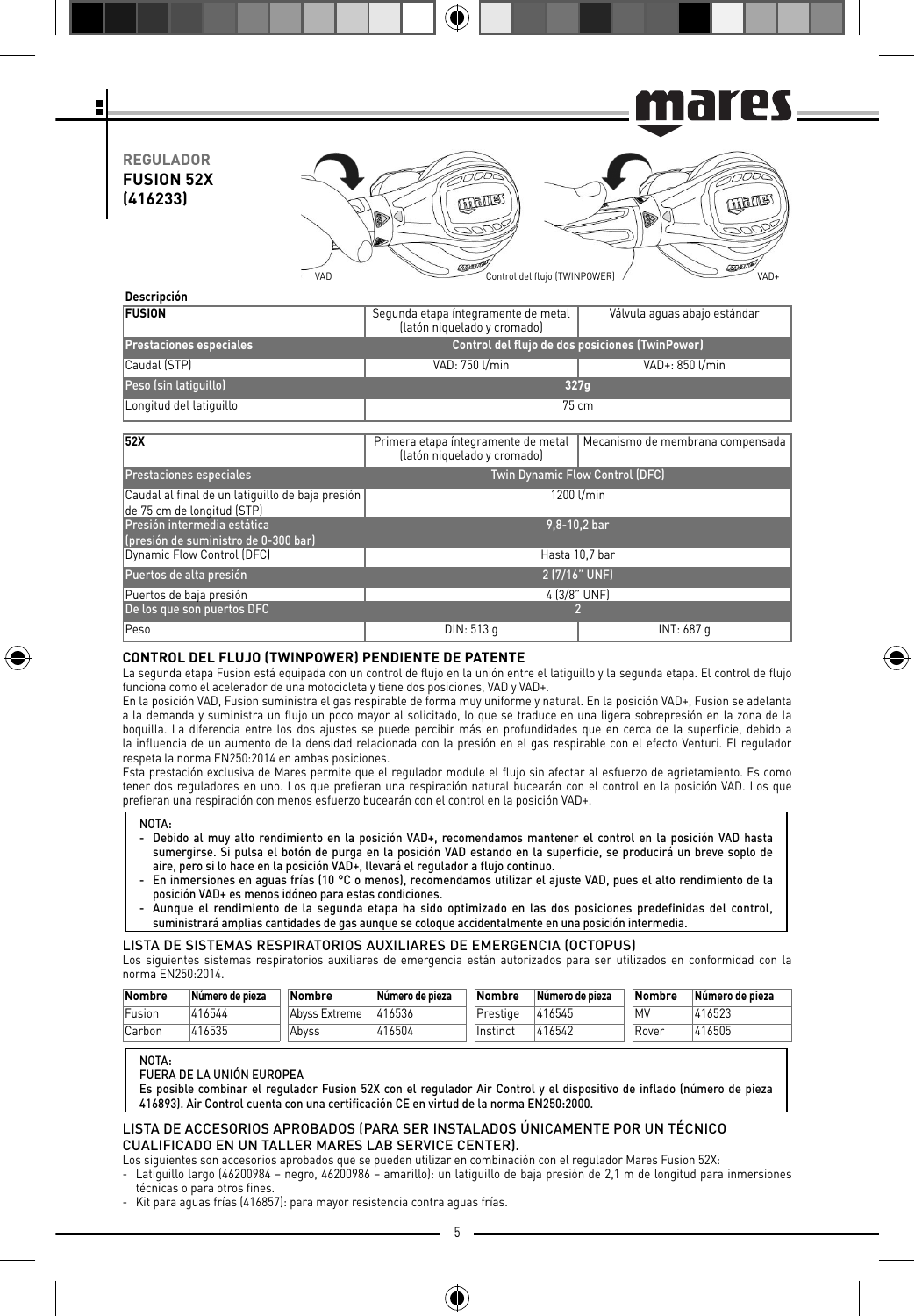# **REGULADOR FUSION 52X (416233)**

man a Ŧ



# **Descrição**

| <b>FUSION</b>                                                               | Todo metálico (níquel e latão cromado)<br>Válvula a jusante padrão<br>segunda fase |                                    |  |  |  |  |
|-----------------------------------------------------------------------------|------------------------------------------------------------------------------------|------------------------------------|--|--|--|--|
| Características especiais                                                   | Controle de fluxo de duas posicões (TwinPower)                                     |                                    |  |  |  |  |
| Taxa de fluxo (STP)                                                         | VAD: 750l/min<br>VAD+: 850l/min                                                    |                                    |  |  |  |  |
| Peso (sem manqueira)                                                        | 327q                                                                               |                                    |  |  |  |  |
| Comprimento da manqueira                                                    | 75cm                                                                               |                                    |  |  |  |  |
|                                                                             |                                                                                    |                                    |  |  |  |  |
| 52X                                                                         | Todo metálico (níquel e latão cromado)<br>primeira fase                            | Mecanismo de diafragma equilibrado |  |  |  |  |
| Características especiais                                                   | Controle de fluxo dinâmico duplo (DFC)                                             |                                    |  |  |  |  |
| Taxa de fluxo no final de um 75cm longo<br>manqueira de baixa pressão (STP) | 1200 l/min                                                                         |                                    |  |  |  |  |
| Pressão intermediária estática<br>(pressão de alimentação 0-300bar)         | 9.8-10.2bar                                                                        |                                    |  |  |  |  |
| Controle de fluxo dinâmico (DFC)                                            | Até 10.7 bar                                                                       |                                    |  |  |  |  |
| Portas de alta pressão                                                      | 2 (7/16" UNF)                                                                      |                                    |  |  |  |  |
| Portas de baixa pressão                                                     | 4 (3/8" UNF)                                                                       |                                    |  |  |  |  |
| Das portas DFC                                                              | 2                                                                                  |                                    |  |  |  |  |
| Peso                                                                        | DIN: 513q                                                                          | INT: 687q                          |  |  |  |  |
|                                                                             |                                                                                    |                                    |  |  |  |  |

### **CONTROLE DE FLUXO (TWINPOWER) - PATENTE PENDENTE**

A segunda fase do FUSION vem com um controle de fluxo na junção entre o tubo e a segunda fase. O controle de fluxo funciona como um acelerador de moto e tem duas posições, VAD e VAD +.

⊕

Na posição de VAD, Fusion oferece o gás de respiração de uma forma muito suave e natural. A posição VAD +,por outro lado, antecipa sua procura e proporciona um pouco mais do que o fluxo requerido, resultando numa ligeira sobrepressão na área do bocal. A diferença entre as duas configurações pode ser sentida mais em profundidade do que próximo da superfície, devido à influência do aumento da densidade relacionada com a pressão do gás de respiração do efeito Venturi. O regulador é compatível com a norma EN250: 2014 em ambas as posições.

Esta exclusividade Mares permite que o regulador module o fluxo sem afetar a rachadura por esforço. É como ter dois reguladores em um. Aqueles que preferem a respiração natural, mergulham com o controle na posição VAD. Aqueles que preferem a respiração sem esforço mergulharão com o controle na posição VAD+.

#### NOTA:

⊕

- Devido ao alto desempenho na posição VAD +, recomendamos manter o controle no VAD até submergir. Ao apertar o botão de purga no VAD, na superfície irá resultar em uma pequena explosão de ar, enquanto no VAD+ fará com que o regulador libere o fluxo com força.
- Ao mergulhar em água fria (10 ° C/50 ° F ou menos), recomendamos usar a configuração VAD, uma vez que o alto desempenho do DAV + é menos adequado para estas condições.
- Embora o desempenho da segunda fase foi optimizada nas duas posições pré-definidas, o controlo, que irá fornecer grandes quantidades de gás, mesmo que inadvertidamente definidos para uma posição intermediária.

# LISTA DOS SISTEMAS AUXILIARES DE RESPIRAÇÃO DE EMERGÊNCIA APROVADOS (POLVO)

"Os seguintes Sistemas auxiliares de respiração de emergência estão autorizados para uso em conformidade com EN250: 2014.

| Nombre | Número da peca | Nombre        | Número da peca | Nombre    | Número da peca | Nombre     | Número da peca |
|--------|----------------|---------------|----------------|-----------|----------------|------------|----------------|
| Fusion | 416544         | Abvss Extreme | 416536         | Prestige  | 416545         | <b>IMV</b> | 416523         |
| Carbon | 416535         | Abvss         | 416504         | llnstinct | 416542         | Rover      | 416505         |

NOTA-

FORA DA UNIÃO EUROPEIA

É possível combinar o regulador Fusion 52X com o regulador de controlo de ar e um dispositivo de inflação (Número da peça 416893). O controlador de ar possui uma certificação CE de acordo com a EN250: 2000.

6

♠

# LISTA DE ACESSÓRIOS APROVADOS (PARA SEREM INSTALADOS APENAS POR UM TÉCNICO QUALIFICADO EM UM CENTRO DE ASSISTÊNCIA LAB. MARES).

A seguir estão os acessórios aprovados que podem ser usados em conjunto com o regulador Mares Fusion 52X:

- Tubo longo (46200984 - preto, 46200986 - amarelo): um tubo longo de 2,1m, de baixa pressão,para mergulho técnico ou outros fins.

- Kit de Água fria (416857): para aumentar a resistência à água fria.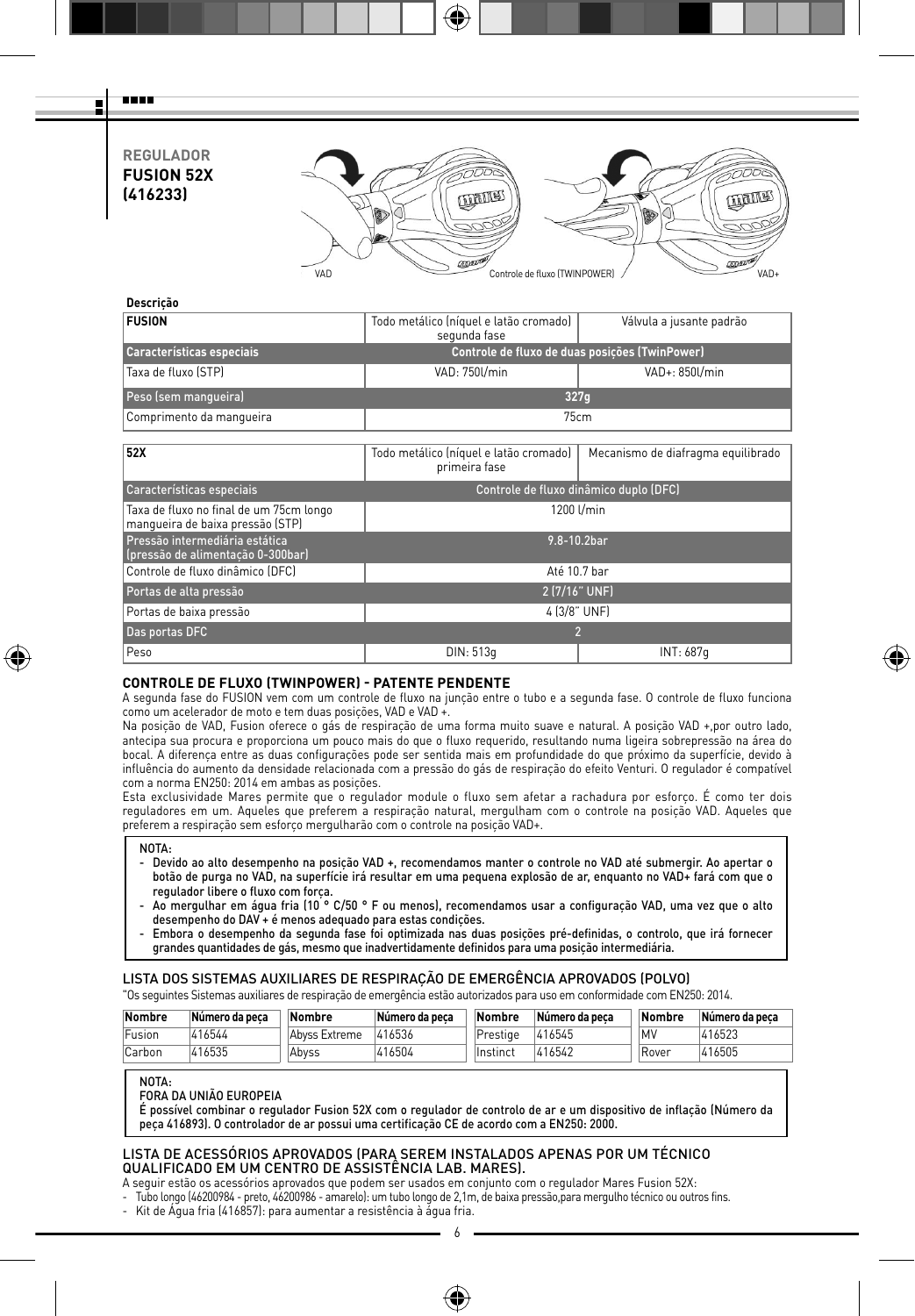

⊕

# **Omschrijving**

| Volledig metalen (verchroomd en<br>vernikkeld messing) tweede trap | Standaard downstream-klep               |  |  |  |  |
|--------------------------------------------------------------------|-----------------------------------------|--|--|--|--|
| Stroomregeling met twee standen (TwinPower)                        |                                         |  |  |  |  |
| VAD: 750 U/min                                                     | VAD+: 850 l/min                         |  |  |  |  |
| 327 g                                                              |                                         |  |  |  |  |
|                                                                    | $75 \text{ cm}$                         |  |  |  |  |
|                                                                    |                                         |  |  |  |  |
| Volledig metalen (verchroomd en<br>vernikkeld messing) eerste trap | Gebalanceerd mechanisme met<br>membraan |  |  |  |  |
| Twin Dynamic-stroomregeling (DFC)                                  |                                         |  |  |  |  |
|                                                                    | 1200 l/min                              |  |  |  |  |
|                                                                    | 9,8-10,2 bar                            |  |  |  |  |
|                                                                    | Maximaal 10.7 bar                       |  |  |  |  |
| 2 (7/16" UNF)                                                      |                                         |  |  |  |  |
|                                                                    | 4 (3/8" UNF)                            |  |  |  |  |
| $\overline{2}$                                                     |                                         |  |  |  |  |
| DIN: 513 g                                                         | INT: 687 g                              |  |  |  |  |
|                                                                    |                                         |  |  |  |  |

# **STROOMREGELING (TWINPOWER) - PATENT AANGEVRAAGD**

De Fusion tweede trap wordt geleverd met een mechanisme voor stroomregeling op de overgang tussen de slang en de tweede trap. De stroomregeling werkt als de gashendel van een motorfiets en heeft twee standen - VAD en VAD+.

⊕

In de stand VAD levert de Fusion het ademgas op een zeer vloeiende en natuurlijke manier. In de stand VAD+ anticipeert de tweede trap op uw behoefte en wordt er iets meer lucht geleverd dan nodig, waardoor er een lichte overdruk in het mondstuk ontstaat. Het verschil tussen de twee instellingen is duidelijker merkbaar op diepte dan aan de oppervlakte - de grotere dichtheid van het ademgas als gevolg van de druk is van invloed op het Venturi-effect. De ademautomaat voldoet in beide standen aan de EN250:2014-norm.

Dankzij deze exclusieve Mares-technologie kan de ademautomaat de stroming moduleren zonder dat dit de openingsweerstand beïnvloedt. Het is net alsof het twee ademautomaten in één zijn. Duikers die een voorkeur hebben voor natuurlijk ademhalen, gebruiken de ademautomaat in de VAD-stand. Wie liever geen enkele ademhalingsweerstand wil voelen, kiest voor de VAD+-stand.

### OPMERKING:

⊕

- Vanwege de zeer hoge luchtopbrengst in de VAD+-stand raden wij u aan de ademautomaat in de VAD-stand te laten totdat u onder water gaat. Wanneer u de waterloosknop boven water in de VAD-stand indrukt, blaast de tweede trap kort, maar in de VAD+-stand is er sprake van een krachtige freeflow.
- Wanneer u in koud water duikt (10°C of lager), raden wij u aan de ademautomaat in de VAD-stand te zetten, aangezien de hoge luchtopbrengst in de VAD+-stand minder geschikt is voor dergelijke omstandigheden.
- Hoewel de luchtopbrengst in de twee vooraf afgestelde standen optimaal is, geeft de ademautomaat ook voldoende gas indien de ademautomaat onbedoeld ergens tussen deze twee standen staat.

### OVERZICHT VAN DE EXTRA ADEMHALINGSSYSTEMEN VOOR NOODGEVALLEN (OCTOPUS) De volgende extra ademhalingssystemen voor noodgevallen voldoen aan EN250:2014.

| Naam   | <b>Artikelnummer</b> | Naam          | Artikelnummer | Naam     | Artikelnummer | Naam  | Artikelnummer |
|--------|----------------------|---------------|---------------|----------|---------------|-------|---------------|
| Fusion | 416544               | Abyss Extreme | 416536        | Prestige | 416545        | M\    | 416523        |
| Carbon | 416535               | Abvss         | 16504         | Instinct | 1416542       | Rover | 416505        |

### OPMERKING:

BUITEN DE EUROPESE UNIE

De Fusion 52X ademautomaat kan worden gecombineerd met de Air Control ademautomaat en het inflatormechanisme (artikelnummer 416893). De Air Control is CE-goedgekeurd conform EN250:2000.

### OVERZICHT VAN GOEDGEKEURDE ACCESSOIRES (DEZE MOGEN ALLEEN DOOR EEN ERKENDE MONTEUR BIJ EEN MARES LAB SERVICE CENTER GEMONTEERD WORDEN).

Deze accessoires zijn goedgekeurd voor gebruik met de Mares Fusion 52X ademautomaat:

- Longhose (46200984 zwart, 46200986 geel): een 2,1 lange lagedrukslang voor technisch duiken of andere toepassingen.
- Koudwaterset (416857): beter bestendig in koud water.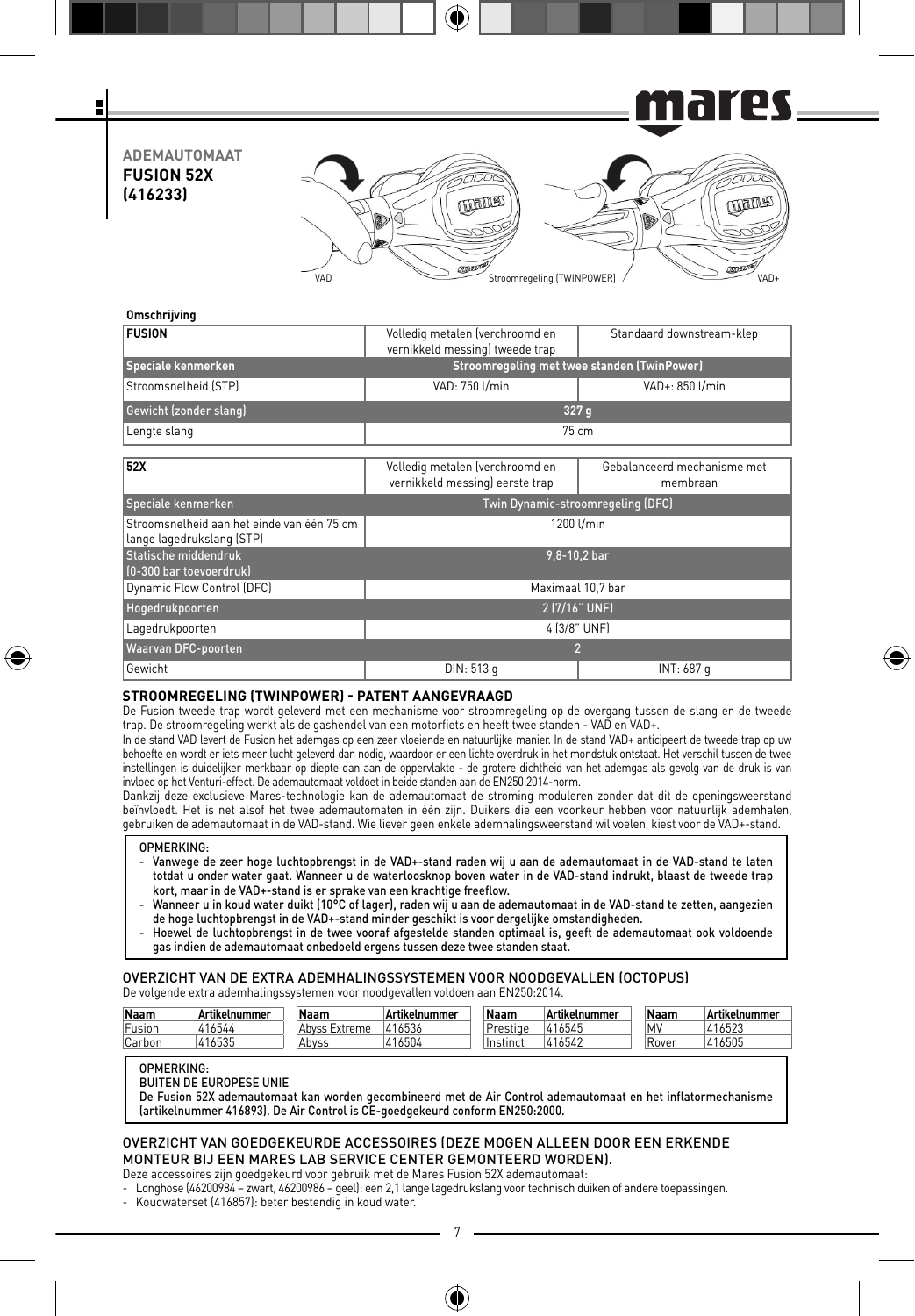**REGULATOR FUSION 52X (416233)**

man a Ŧ



| Andrasteg helt i metall<br>(nickel och förkromad mässing)  | Standard nedströmsventil       |  |  |  |  |  |  |
|------------------------------------------------------------|--------------------------------|--|--|--|--|--|--|
| Flödeskontroll med två positioner (TwinPower)              |                                |  |  |  |  |  |  |
| VAD: 750 U/min                                             | VAD+: 850 l/min                |  |  |  |  |  |  |
|                                                            | 327q                           |  |  |  |  |  |  |
|                                                            | $75 \text{ cm}$                |  |  |  |  |  |  |
|                                                            |                                |  |  |  |  |  |  |
| Förstasteg helt i metall<br>(nickel och förkromad mässing) | Balanserad membrankonstruktion |  |  |  |  |  |  |
| Dubbel dynamisk flödeskontroll (DFC)                       |                                |  |  |  |  |  |  |
|                                                            | 1 200 l/min                    |  |  |  |  |  |  |
|                                                            | 9,8-10,2 bar                   |  |  |  |  |  |  |
|                                                            | Upp till 10,7 bar              |  |  |  |  |  |  |
| 2 (7/16" UNF)                                              |                                |  |  |  |  |  |  |
| 4 (3/8" UNF)                                               |                                |  |  |  |  |  |  |
|                                                            | $\overline{2}$                 |  |  |  |  |  |  |
| DIN: 513 g                                                 | INT: 687 g                     |  |  |  |  |  |  |
|                                                            |                                |  |  |  |  |  |  |

# **FLÖDESKONTROLL (TWINPOWER) - PATENTSÖKT**

Fusion andrasteg kommer med en flödeskontroll vid kopplingen mellan slangen och andrasteget. Flödeskontrollen fungerar som en trotteln på en motorcykel och har två positioner, VAD och VAD+.

⊕

I positionen VAD så levererar Fusion andningsgasen på ett väldigt smidigt och naturligt sätt. Positionen VAD+ förutser emellertid ert behov och ger en aning mer flöde än vad som begärts, vilket ger ett svagt övertryck i munstycket. Skillnaden mellan de två inställningarna kan noteras mer på djupet än vid ytan, pga. påverkan av den tryckrelaterade ökningen i densiteten hos andningsgasen på Venturi-effekten. Regulatorn uppfyller EN250:2014-normen i båda positionerna.

Denna exklusiva Mares-funktion tillåter regulatorn att modulera flödet utan att påverka öppningsansträngningen. Det är som att ha två regulatorer i en. De som föredrar den naturliga andningen dyker med kontrollen i positionen VAD. De som föredrar en andning helt utan ansträngning dyker med kontrollen i positionen VAD+.

⊕

- På grund av väldigt hög prestanda i positionen VAD+, så rekommenderar vi att kontrollen bibehålls i VAD-positionen tills det att ni går ner under ytan. Om ni använder rensknappen läge VAD på ytan ger detta en kort luftstöt, om man ni gör det samma läge VAD+ så kommer regulatorn att friflöda kraftigt.
- Vid dykning i kallt vatten (10°C eller lägre) så rekommenderar vi VAD-inställningen, då den höga prestandan hos VAD+ är mindre lämpad för dessa förhållanden.
- Även fast andrastegets prestanda har optimerats i kontrollens två förinställda positioner så kommer det att leverera tillräckliga mängder med gas om den ställs i en mellanposition.

### LISTA MED GODKÄNDA EXTRA NÖDANDNINGSSYSTEM (OCTOPUS).

Följande extra nödandningssystem är godkända för användning enligt EN250:2014.

| Namn   | Delnummer | Namn          | : Delnummer | Namn            | Delnummer | Namn  | Delnummer |
|--------|-----------|---------------|-------------|-----------------|-----------|-------|-----------|
| Fusion | 416544    | Abyss Extreme | 416536      | Prestige        | 416545    | MV    | 416523    |
| Carbon | 416535    | Abvss         | 416504      | <b>Instinct</b> | 416542    | Rover | 416505    |

### OBS!

UTANFÖR EU

Det går att kombinera Fusion 52X-regulatorn med Air Control-regulatorn och fyllningsanordning (delnummer 416893). Air Control innehar en CE-certifiering i enlighet med EN250:2000.

### LISTA MED GODKÄNDA TILLBEHÖR

(FÅR ENDAST INSTALLERAS AV EN BEHÖRIG TEKNIKER PÅ ETT MARES LAB SERVICECENTER).

Följande är godkända tillbehör som kan användas tillsammans med Mares Fusion 52X regulator:

- Lång slang (46200984 – svart, 46200986 – gul): en 2,1 m lång lågtrycksslang för teknisk dykning eller andra ändamål.

- Kallvattenkit (416857): för förbättrad motståndskraft i kallt vatten.

8

**OBS!**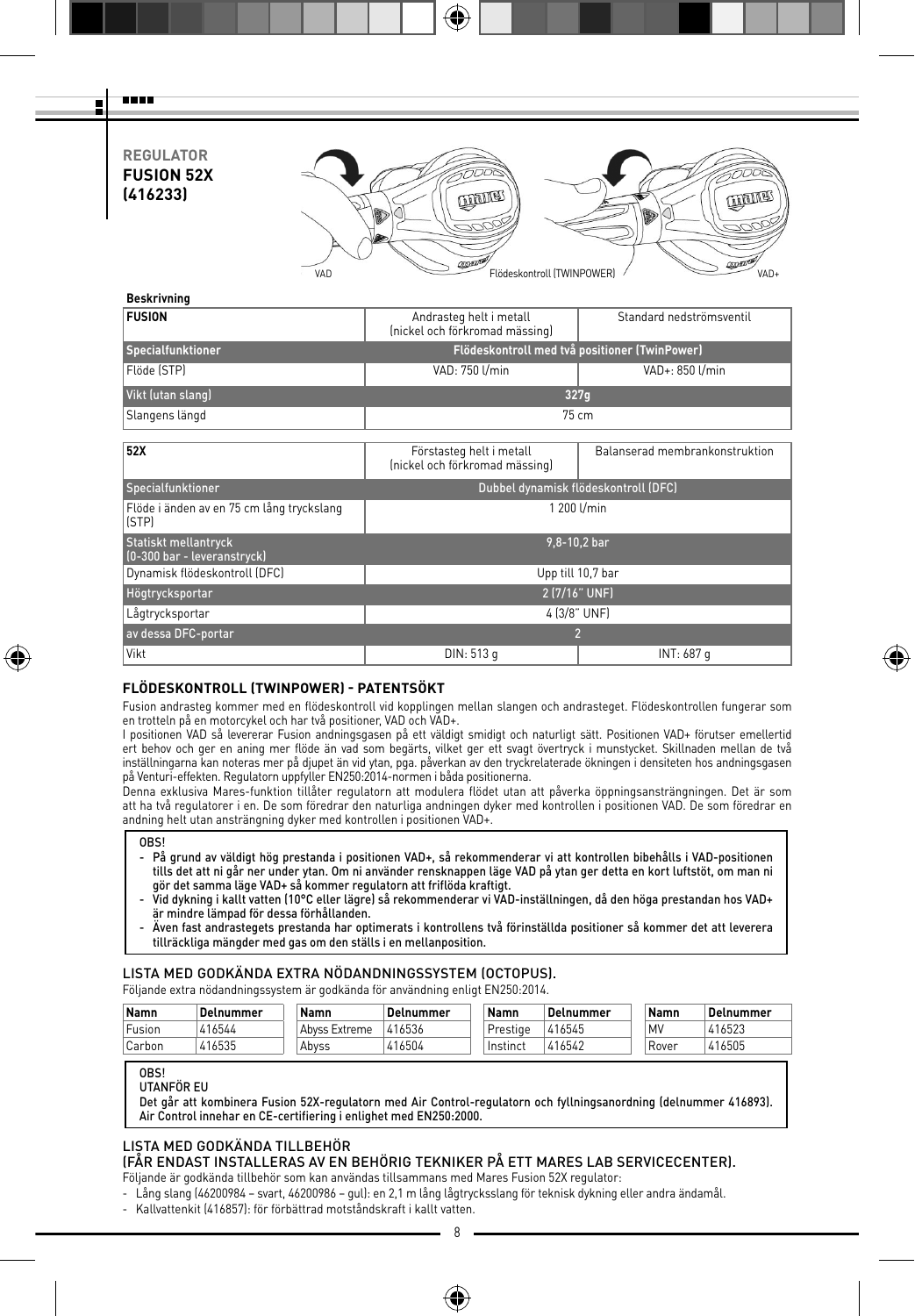

⊕

# **ΕΛΕΓΧΟΣ ΡΟΗΣ (TWINPOWER) - ΔΙΠΛΩΜΑ ΕΥΡΕΣΙΤΕΧΝΙΑΣ ΣΕ ΕΚΚΡΕΜΟΤΗΤΑ**

Το δεύτερο στάδιο Fusion διαθέτει σύστημα ελέγχου ροής στο σημείο συνένωσης του εύκαμπτου σωλήνα και του δεύτερου σταδίου. Το σύστημα ελέγχου ροής λειτουργεί σαν γκάζι μοτοσυκλέτας και έχει δύο θέσεις, τη VAD και τη VAD+.

⊕

Στη θέση VAD, η παροχή του αναπνεύσιμου αερίου από το Fusion είναι εξαιρετικά ομαλή και φυσική. Η θέση VAD+, από την άλλη πλευρά, προβλέπει τις ανάγκες σας και παρέχει λίγο μεγαλύτερη ροή από την απαιτούμενη, με αποτέλεσμα ελαφριά υπερπίεση στην περιοχή του επιστομίου. Η διαφορά μεταξύ των δύο ρυθμίσεων είναι πιο αισθητή σε βάθος παρά κοντά στην επιφάνεια, λόγω της επίδρασης που ασκεί η αύξηση πυκνότητας στο αναπνεύσιμο αέριο στο πλαίσιο της πίεσης και του φαινομένου Venturi. Ο ρυθμιστής συμμορφώνεται με το πρότυπο EN250:2014 και στις δύο θέσεις.

Αυτό το αποκλειστικό σύστημα της Mares επιτρέπει στο ρυθμιστή να διαμορφώνει τη ροή χωρίς να επηρεάζει την ελάχιστη απαιτούμενη αναπνευστική προσπάθεια. Είναι σαν να έχετε δύο ρυθμιστές σε έναν. Αυτοί που προτιμούν τη φυσική αναπνοή θα πραγματοποιούν την κατάδυση με το σύστημα ελέγχου στη θέση VAD. Αυτοί που επιθυμούν κάτι παραπάνω από αβίαστη αναπνοή θα πραγματοποιούν την κατάδυση με το σύστημα ελέγχου στη θέση VAD+.

### ΣΗΜΕΙΩΣΗ:

⊕

- Λόγω της εξαιρετικά υψηλής απόδοσης στη θέση VAD+, συνιστάται η ρύθμιση του συστήματος ελέγχου στη θέση VAD έως την κατάδυση του χρήστη. Στην περίπτωση που πιέσετε το κουμπί εκτόνωσης με ρύθμιση στη θέση VAD ενώ είστε στην επιφάνεια, το αποτέλεσμα θα είναι μια σύντομη ριπή αέρα, ενώ με τη ρύθμιση VAD+, θα προκληθεί ισχυρή διαρροή αέρα από το ρυθμιστή.
- Κατά την κατάδυση σε ψυχρά νερά (10°C/50°F ή χαμηλότερες θερμοκρασίες) συνιστάται η χρήση της ρύθμισης VAD, καθώς η υψηλή απόδοση στη θέση VAD+ δεν ενδείκνυται για τις συγκεκριμένες συνθήκες.
- Παρόλο που η απόδοση του δεύτερου σταδίου έχει βελτιστοποιηθεί για τις δύο προκαθορισμένες θέσεις του συστήματος ελέγχου, το στάδιο θα παρέχει άφθονες ποσότητες αερίου ακόμα και αν ρυθμιστεί κατά λάθος σε ενδιάμεση θέση.

### ΚΑΤΑΛΟΓΟΣ ΕΓΚΕΚΡΙΜΕΝΩΝ ΒΟΗΘΗΤΙΚΩΝ ΑΝΑΠΝΕΥΣΤΙΚΩΝ ΣΥΣΤΗΜΑΤΩΝ ΕΚΤΑΚΤΗΣ ΑΝΑΓΚΗΣ (ΧΤΑΠΟΔΙ)

Τα ακόλουθα βοηθητικά αναπνευστικά συστήματα έκτακτης ανάγκης είναι εγκεκριμένα για χρήση σύμφωνα με το πρότυπο EN250:2014.

| Ovoua  | Κωδικός είδους | Ovoua         | Κωδικός είδους | 'Ovoua   | Κωδικός είδους | 'Ovoua | Κωδικός είδους |
|--------|----------------|---------------|----------------|----------|----------------|--------|----------------|
| Fusion | 416544         | Abvss Extreme | 416536         | Prestige | 416545         | MV     | 416523         |
| Carbon | 416535         | Abvss         | 416504         | Instinct | 416542         | Rover  | 416505         |

#### ΣΗΜΕΙΩΣΗ:

ΕΚΤΟΣ ΤΗΣ ΕΥΡΩΠΑΪΚΗΣ ΕΝΩΣΗΣ

Είναι δυνατό να συνδυάσετε το ρυθμιστή Fusion 52X με το ρυθμιστή Air Control και συσκευή πλήρωσης (κωδικός είδους 416893). Το Air Control φέρει πιστοποίηση CE σύμφωνα με το πρότυπο EN250:2000.

### ΚΑΤΑΛΟΓΟΣ ΕΓΚΕΚΡΙΜΕΝΩΝ ΕΞΑΡΤΗΜΑΤΩΝ (ΤΟΠΟΘΕΤΟΥΝΤΑΙ ΜΟΝΟ ΑΠΟ ΠΤΥΧΙΟΥΧΟ ΤΕΧΝΙΚΟ ΣΕ ΚΕΝΤΡΟ ΕΠΙΣΚΕΥΩΝ MARES LAB).

Παρακάτω αναφέρονται τα εγκεκριμένα εξαρτήματα που μπορούν να χρησιμοποιηθούν σε συνδυασμό με το ρυθμιστή Fusion 52X της Mares:

- Μακρύς εύκαμπτος σωλήνας (46200984 – μαύρο, 46200986 – κίτρινο): εύκαμπτος σωλήνας χαμηλής πίεσης με μήκος 2,1 m για τεχνική κατάδυση ή άλλες χρήσεις.

9

♠

- Κιτ ψυχρών νερών (416857): για αυξημένη αντοχή σε ψυχρά νερά.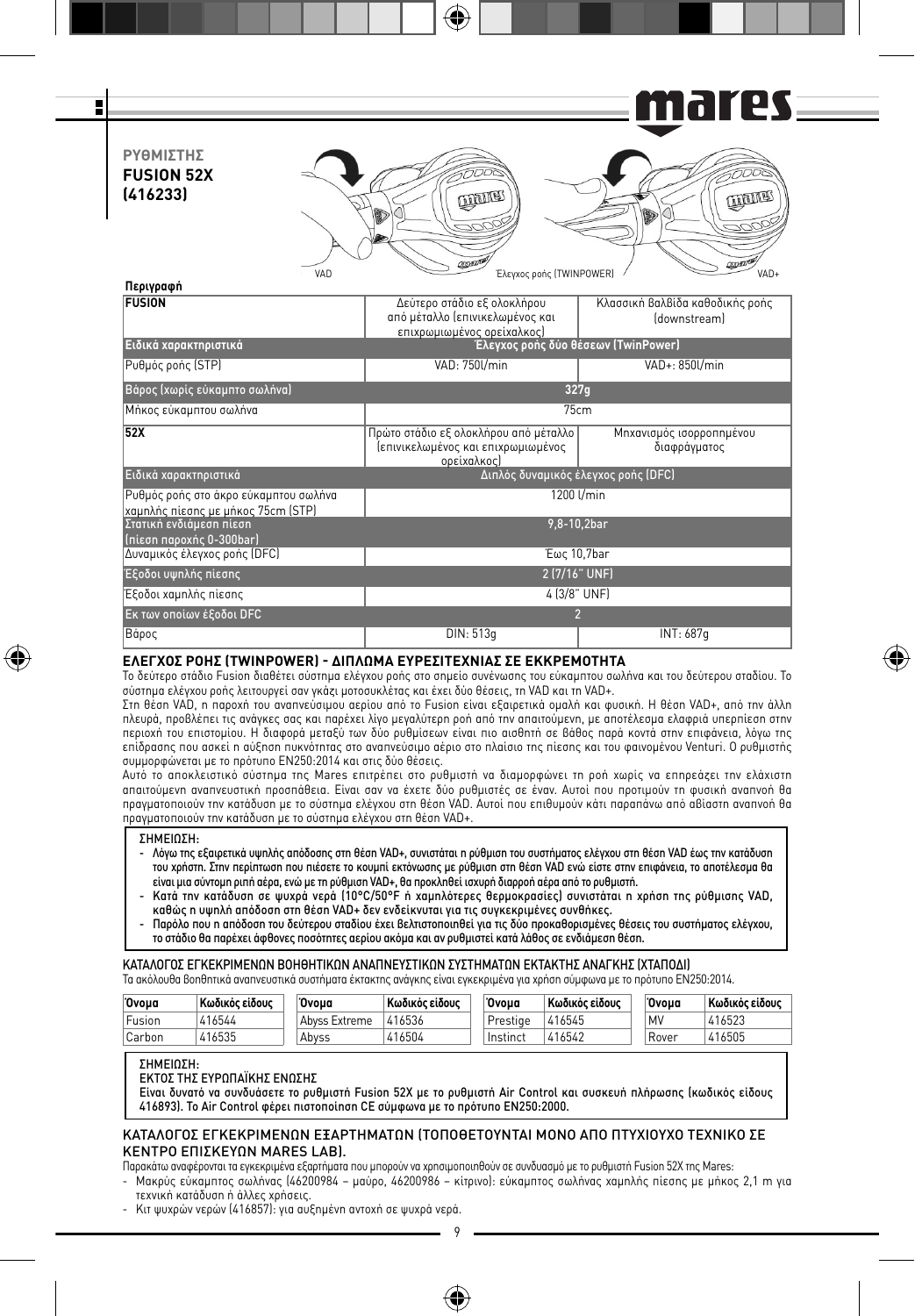**REGULAATTORI FUSION 52X (416233)**



⊕

#### **Kuvaus**

man a Ŧ

| <b>FUSION</b>                                                     | Täysmetalli vara-annostin (nikkelöity ja<br>kromattu messinkil | Vakio myötävirtaventtiili                    |  |  |  |  |
|-------------------------------------------------------------------|----------------------------------------------------------------|----------------------------------------------|--|--|--|--|
| <b>Erityiset ominaisuudet</b>                                     |                                                                | Kaksiasentoinen virtauksen säätö (TwinPower) |  |  |  |  |
| Virtausnopeus (STP)                                               | VAD: 750 l/min                                                 | VAD+: 850 l/min                              |  |  |  |  |
| Paino (ilman letkua)                                              | 327q                                                           |                                              |  |  |  |  |
| Letkun pituus                                                     | 75 cm                                                          |                                              |  |  |  |  |
| 52X                                                               | Täysmetalli regulaattori<br>(nikkelöity ja kromattu messinki)  | Tasapainotettu kalvomekanismi                |  |  |  |  |
| Erityiset ominaisuudet                                            | DFC-ohjaus (Twin Dynamic Flow Control)                         |                                              |  |  |  |  |
| Virtausopeus yhden 75 cm pitkän<br>matalapaineletkun päässä (STP) |                                                                | 1200 l/min                                   |  |  |  |  |
| Staattinen välipaine<br>(0-300 bar syöttöpaine)                   |                                                                | 9.8-10.2 bar                                 |  |  |  |  |
| DFC-ohjaus (Dynamic Flow Control)                                 |                                                                | Korkeintaan 10.7 bar                         |  |  |  |  |
| Korkeapaineliitännät                                              | 2 (7/16" UNF)                                                  |                                              |  |  |  |  |
| Matalapaineliitännät                                              | 4 (3/8" UNF)                                                   |                                              |  |  |  |  |
| DFC-liitännöistä                                                  |                                                                | $\overline{2}$                               |  |  |  |  |
| Paino                                                             | DIN: 513 g                                                     | INT: 687 g                                   |  |  |  |  |

# **VIRTAUKSEN SÄÄTÖ (TWINPOWER) - PATENTTIA HAETTU**

Fusion vara-annostin toimitetaan virtauksen säätimellä, joka on asennettu letkun ja vara-annostimen välissä olevaan liitokseen. Virtauksen säädin toimii moottoripyörän kaasukahvan tapaan ja siihen kuuluu kaksi asentoa, VAD ja VAD+.

VAD-asennossa, Fusion toimittaa hengityskaasua erittäin tasaisella ja luonnollisella tavalla. Toisaalta VAD+ -asento ennakoi pyyntösi ja antaa siihen nähden hivenen enemmän virtausta saamalla aikaan kevyen ylipaineen suukappaleen alueella. Kahden asetuksen välinen ero havaitaan selvemmin syvemmällä kuin lähellä pintaa, joka johtuu painekohtaisen tiiviyden lisääntymisessä hengityskaasussa Venturiilmiöllä. Regulaattori on EN250:2014 standardin mukainen molemmissa asennoissa.

Tämän Mares yksinoikeuden avulla regulaattori voi säätää virtausta vaikuttamatta vastukseen. Kyseessä on kaksi regulaattoria yhdessä. Sukeltajat, jotka suosivat luonnollista hengitystä, sukeltavat säätö VAD-asennossa. Sukeltajat, jotka suosivat vaivatonta hengitystä, sukeltavat säätö VAD+ -asennossa.

### HUOM.:

⊕

- Erittäin korkean suorituskyvyn vuoksi asennossa VAD + suosittelemme VAD-yksikön valvomista niin kauan kuin sukellat. Jos tyhjennyspainiketta painetaan VAD-tilassa kun olet pinnalla, seurauksena on paineaalto. Jos niin tehdään
- kun ollaan asennossa VAD+, regulaattorissa syntyy puhallusilmiö. Kun sukelletaan kylmässä vedessä (10 °C tai alle) suosittelemme VAD-asetusta, sillä VAD + -tilan korkea suorituskyky soveltuu huonommin näihin olosuhteisiin.
- Vaikka vara-annostimen suorituskykyä on optimoitu kahdessa ohjauksen ennalta määritetyssä asennossa, se toimittaa suuren määrän kaasua vaikka se on asetettu vahingossa keskiasentoon.

# LISTA HYVÄKSYTYISTÄ HÄTÄKÄYTTÖÖN TARKOITETUISTA VARAHENGITYSLAITTEISTA (VARA-ANNOSTIN)

Seuraavat hätäkäyttöön tarkoitetut varhengityslaitteet on valtuutettu käytettäväksi EN250:2014 mukaisesti.

| Nimi   | Osanumero | Nimi          | Osanumero | Nimi     | Osanumero | Nimi  | Osanumero |
|--------|-----------|---------------|-----------|----------|-----------|-------|-----------|
| Fusion | 416544    | Abyss Extreme | 416536    | Prestige | 416545    | MV    | 416523    |
| Carbon | 416535    | Abvss         | 416504    | Instinct | 416542    | Rover | 416505    |

HUOM.:

#### EUROOPAN UNIONIN ULKOPUOLELLA

Fusion 52X regulaattori voidaan yhdistää Air Control regulaattoriin ja täyttölaitteeseen (Osanumero 416893). Air Controllaitteessa on CE-sertifikaatio EN250:2000 mukaisesti.

# LISTA HYVÄKSYTYISTÄ LISÄVARUSTEITA

### (ASENNETTAVA VAIN PÄTEVÄN TEKNIKON TOIMESTA MARES LAB-HUOLTOKESKUKSESSA).

Seuraavat ovat hyväksyttyjä lisävarusteita, joita voidaan käyttää yhdessä Mares Fusion 52X regulaattorin kanssa:

- Pitkä letku (46200984 musta 46200986 keltainen): 2,1 m pitkä matalapaineletku teknistä sukellusta tai muuta käyttöä varten.
- Kylmävesisarja (416857): korkeampaa kylmän veden kestoa varten.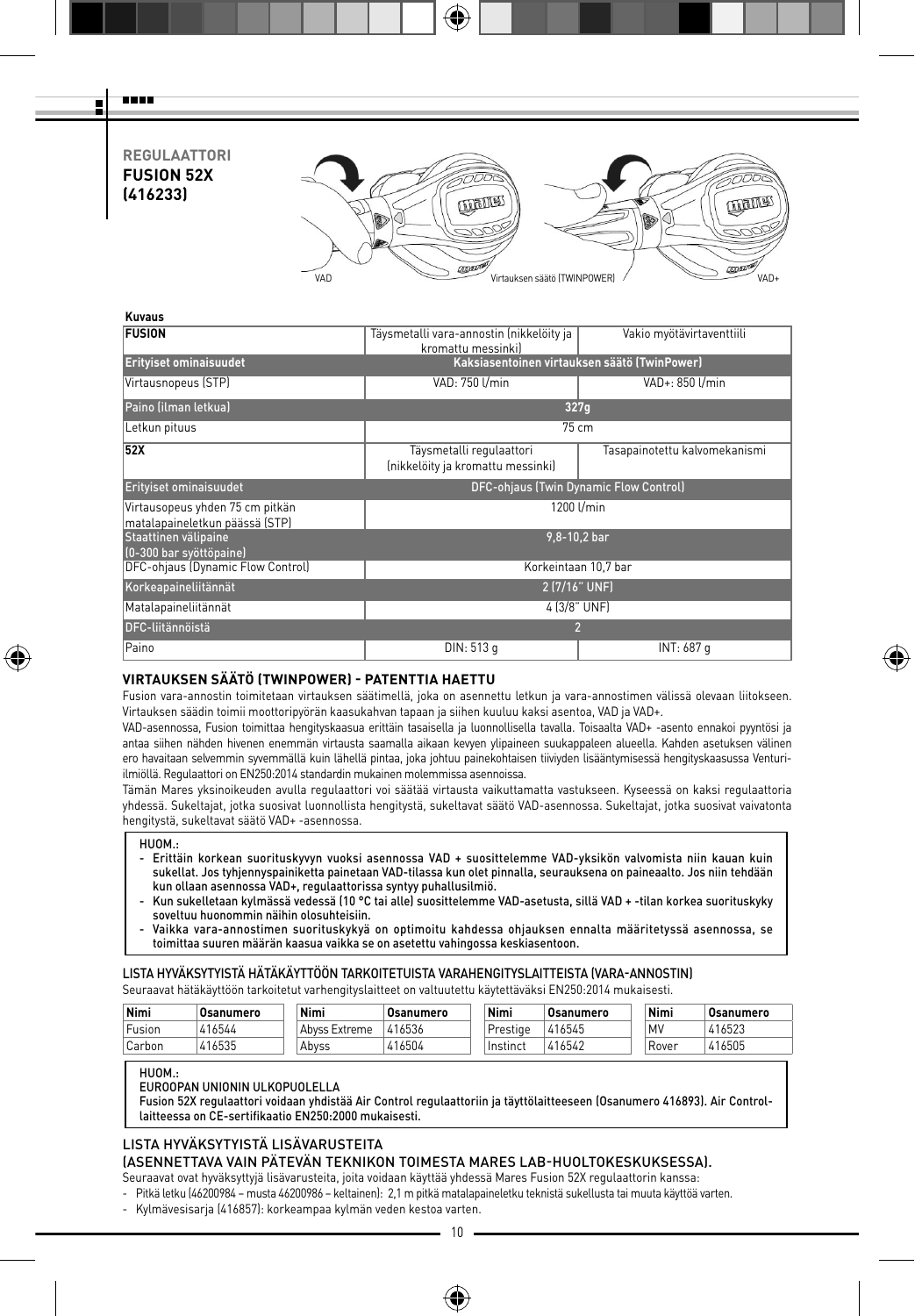

| vus                                                                                 |                                                                                     |                                |  |  |  |  |  |
|-------------------------------------------------------------------------------------|-------------------------------------------------------------------------------------|--------------------------------|--|--|--|--|--|
| <b>FUSION</b>                                                                       | Drugi stopień, wykonany całkowicie z metalu<br>(braz pokrywany niklem i chromem)    | Standardowy zawór downstream   |  |  |  |  |  |
| Cechy szczególne                                                                    | Dwupozycyjna kontrola przepływu (TwinPower)                                         |                                |  |  |  |  |  |
| Szybkość przepływu (STP)                                                            | VAD: 750 I/min                                                                      | VAD+: 850 l/min                |  |  |  |  |  |
| Cieżar (bez weża)                                                                   | 327q                                                                                |                                |  |  |  |  |  |
| Długość weża                                                                        | $75 \text{ cm}$                                                                     |                                |  |  |  |  |  |
| <b>52X</b>                                                                          | Pierwszy stopień, wykonany całkowicie z metalu<br>(braz pokrywany niklem i chromem) | Odciażony mechanizm membranowy |  |  |  |  |  |
| Cechy szczególne                                                                    | Kontrola przepływu Twin Dynamic (DFC)                                               |                                |  |  |  |  |  |
| Szybkość przepływu na końcu jednego weża<br>niskiego ciśnienia długości 75 cm (STP) | 1200 l/min                                                                          |                                |  |  |  |  |  |
| Statyczne ciśnienie średnie<br>(ciśnienie zasilania: 0-300 barów)                   | 9,8-10,2 bar                                                                        |                                |  |  |  |  |  |
| Dynamiczna kontrola przepływu (DFC)                                                 | Do 10,7 bara                                                                        |                                |  |  |  |  |  |
| Porty wysokiego ciśnienia                                                           | 2 (7/16" UNF)                                                                       |                                |  |  |  |  |  |
| Porty niskiego ciśnienia                                                            | 4 (3/8" UNF)                                                                        |                                |  |  |  |  |  |
| Z których porty DFC                                                                 | 2                                                                                   |                                |  |  |  |  |  |
| Cieżar                                                                              | DIN: 513 g                                                                          | INT: 687q                      |  |  |  |  |  |

### **KONTROLA PRZEPŁYWU (TWINPOWER) - W TRAKCIE OCZEKIWANIA NA PATENT**

Drugi etap Fusion wyposażony jest w sterowanie przepływem w miejscu połączenia pomiędzy wężem a w drugim stopniem. Kontrola przepływu działa jak przepustnica motocykla i ma dwie pozycje: VAD i VAD+.

⊕

W pozycji VAD dostarcza gazu do oddychania w sposób bardzo płynny, naturalny. W pozycji VAD+ natomiast przewiduje się z zapotrzebowanie użytkownika i podaje nieco więcej przepływu, w wyniku czego następuje nieznaczne nadciśnienie w obszarze ustnika. Różnicę pomiędzy tymi dwoma ustawieniami można bardziej odczuć na większej głębokości niż przy powierzchni ze względu na wpływ wynikającej ze wzrostu ciśnienia gęstości gazu do oddychania - efektu Venturi. Automat w obu pozycjach jest zgodny z normą EN250:2014.

Wyłączny dla Mares system sprawia, że automat moduluje przepływ, nie wpływając na wysiłek przy wdechu. To tak, jakby się miało dwa automaty w jednym. Osoby preferujące naturalny styl oddychania nurkują w ustawieniu na pozycji VAD, natomiast ci, którzy wolą oddychać bez wysiłku, mogą zmienić ustawienie na pozycję VAD+.

### UWAGA:

⊕

**Opis**

- Ze względu na wysoką wydajność w pozycji VAD+, zalecamy ustawienie na pozycji VAD do chwili zanurzenia. Naciśnięcie na powierzchni przycisku spustowego przy VAD spowoduje krótki przepływ powietrza, natomiast ta sama czynność w ustawieniu VAD+ wywoła silny wolny przepływ powietrza.
- Podczas nurkowania w zimnej wodzie (10°C/50°F lub mniej) zalecamy korzystanie z ustawienia w pozycji VAD, ponieważ wysoka wydajność w pozycji VAD+ jest mniej odpowiednia w takich warunkach.
- Mimo, że wydajność drugiego stopnia została zoptymalizowana w dwóch wstępnie zdefiniowanych pozycjach, będzie on dostarczać dużą ilość gazu także wtedy, gdy zostanie przypadkowo ustawiony w pozycji pośredniej.

### LISTA ZATWIERDZONYCH DODATKOWYCH, AWARYJNYCH SYSTEMÓW ODDECHOWYCH (OKTOPUS)

Poniżej wymienione dodatkowe, awaryjne systemy oddechowe zatwierdzone zostały jako spełniające normę EN250:2014.

| Nazwa  | Numer cześci | Nazwa         | Numer cześci | Nazwa    | Numer cześci | Nazwa | Numer cześci |
|--------|--------------|---------------|--------------|----------|--------------|-------|--------------|
| Fusion | 416544       | Abvss Extreme | 416536       | Prestige | 416545       | MV    | 416523       |
| Carbon | 416535       | Abvss         | 416504       | Instinct | 416542       | Rover | 416505       |

UWAGA:

POZA UNIĄ EUROPEJSKĄ

Można połączyć automat Fusion 52X z automatem Air Control i inflator (nr części 416893). Air Control ma certyfikat CE zgodnie z normą EN250:2000.

### WYKAZ ZATWIERDZONYCH AKCESORIÓW (MONTOWANYCH TYLKO PRZEZ WYKWALIFIKOWANEGO TECHNIKA W MARES LAB SERVICE CENTER).

Poniżej wymienione zostały akcesoria, które zostały zatwierdzone i mogą być stosowane wraz z automatem Mares Fusion 52X:

- Długi wąż (46200984 – czarny, 46200986 – żółty): wąż niskiego ciśnienia długości 2,1 m.

- Zestaw do nurkowania w wodach zimnych (416857): zwiększenie odporności na zimną wodę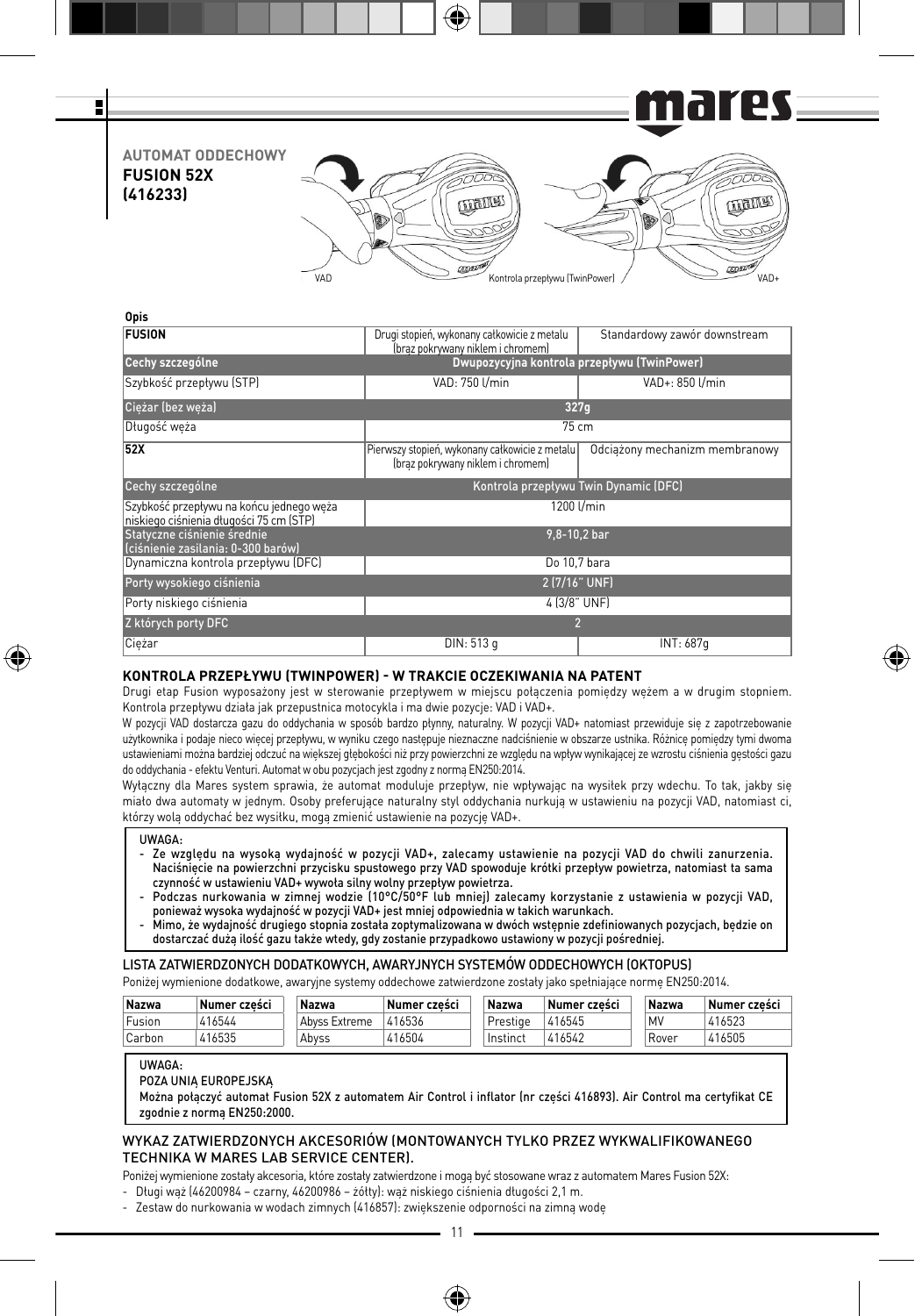**REDUKTOR FUSION 52X (416233)**

--g



| <b>Ismertetes</b>                                                         |                                                                                  |                                           |  |  |  |  |  |
|---------------------------------------------------------------------------|----------------------------------------------------------------------------------|-------------------------------------------|--|--|--|--|--|
| <b>FUSION</b>                                                             | Teljesen fémből (nikkelezett és krómozott<br>sárgarézből) készült második lépcső | Szabványos áramlásirányú szelep           |  |  |  |  |  |
| Speciális tulajdonságok                                                   |                                                                                  | Kétpozíciós áramlásszabályozó (TwinPower) |  |  |  |  |  |
| Atfolyási sebesség (STP)                                                  | VAD: 750l/perc                                                                   | VAD+: 850l/perc                           |  |  |  |  |  |
| Súly (tömlő nélkül)                                                       |                                                                                  | 327q                                      |  |  |  |  |  |
| Tömlőhossz                                                                |                                                                                  | hüvelyk                                   |  |  |  |  |  |
| 52X                                                                       | Teljesen fémből (nikkelezett és krómozott<br>sárgarézből) készült első lépcső    | Kiegyensúlyozott membrán<br>mechanizmus   |  |  |  |  |  |
| Speciális tulajdonságok                                                   |                                                                                  | Kettős dinamikus áramlásszabályozó (DFC)  |  |  |  |  |  |
| Átfolyási sebesség az egyik 75cm hosszú<br>kisnyomású tömlő végénél (STP) |                                                                                  | 1200 l/perc                               |  |  |  |  |  |
| Statikus közbenső nyomás<br>[0-300bar tápnyomás]                          |                                                                                  | 9,8-10,2 bar                              |  |  |  |  |  |
| Dinamikus áramlásszabályozó (DFC)                                         |                                                                                  | Max. 10,7 bar                             |  |  |  |  |  |
| Nagynyomású csatlakozók                                                   |                                                                                  | 2 (7/16" UNF)                             |  |  |  |  |  |
| Kisnyomású csatlakozók                                                    |                                                                                  | 4 (3/8" UNF)                              |  |  |  |  |  |
| Amelyek közül a dinamikus<br>áramlásszabályozó csatlakozói                |                                                                                  | $\overline{\phantom{a}}$                  |  |  |  |  |  |
| Súly                                                                      | DIN: 513q                                                                        | BELSŐ: 687q                               |  |  |  |  |  |

# **ÁRAMLÁSSZABÁLYOZÓ (TWINPOWER) – SZABADALMAZTATÁSRA BEJELENTVE**

A Fusion második lépcsőt a tömlő és a második lépcső közti csatlakozási pontban felszerelt áramlásszabályozóval forgalmazzuk. Az áramlásszabályozó úgy működik, mint a motorkerékpár fojtószelepe; annak két pozíciója van: VAD és VAD+.

A VAD pozícióban a Fusion áramlásszabályozó nagyon egyenletesen és természetes módon továbbítja a belélegezhető gázt. A VAD pozícióban viszont a búvár igényéhez igazodva a kívántnál egy kicsit erősebb áramlást biztosít, aminek következtében enyhe túlnyomás jön létre a csutoránál. A két beállítás közti különbség jobban érezhető a mélyben, mint a felszín közelében; ez a belélegezhető gáz nyomás hatására végbemenő sűrűség-növekedésnek a Venturi-effektusra gyakorolt hatásával magyarázható. A reduktor mindkét pozícióban kielégíti az EN250:2014 szabvány követelményeit.

E Mares által bevezetett különleges megoldás révén változtatható az átáramló mennyiség, anélkül, hogy ez hatása lenne a belégzési erőfeszítésre. Olyan ez a megoldás, mintha két reduktor lenne egyben. A természetes légzést kedvelők merüléskor a reduktor szabályozóját VAD pozícióra állítják. Azok, akik a megerőltetés nélküli légzést részesítik előnyben, a reduktort a szabályozó VAD+ pozíciójában használják.

#### MEGJEGYZÉS:

₩

- Mivel VAD+ pozícióban a reduktor nagyon nagy teljesítményű, ezért a szabályozót ajánlatos a VAD pozícióba kapcsolni, amíg le nem merülünk. Ha lenyomjuk az ürítőgombot a pozícióban, miközben a felszínen tartózkodunk, akkor rövid levegő-löketre számíthatunk, ugyanakkor viszont ugyanez a művelet a VAD+ pozícióban a reduktor kényszerített szabad áramlását okozza.
- Hideg (10 °C fok vagy annál alacsonyabb hőmérsékletű) vízen végzett merüléskor ajánlatos a VAD beállítást használni, mivel a VAD+ teljesítménye kevésbé alkalmas ezekhez a feltételekhez.
- Jóllehet a második lépcső teljesítményét optimalizálták a szabályozó két előre definiált pozíciójában, az bőséges mennyiségű gázt továbbít abban az esetben is, ha figyelmetlenségből egy közbenső pozícióba kapcsolják azt.

### AZ ENGEDÉLYEZETT KIEGÉSZÍTŐ VÉSZÜZEMI LÉGZŐRENDSZEREK (OCTOPUS) LISTÁJA A következő kiegészítő vészüzemi légzőrendszerek használatát engedélyezték az EN250:2014 szabványnak megfelelően.

| <b>Megnevezés</b> | Cikkszám | Meanevezes    | Cikkszám | Meanevezés | Cikkszám | Name  | Cikkszám |
|-------------------|----------|---------------|----------|------------|----------|-------|----------|
| Fusion            | 416544   | Abyss Extreme | 416536   | Prestige   | 416545   | MV    | 416523   |
| Carbon            | 416535   | Abvss         | 416504   | Instinct   | 416542   | Rover | 416505   |

MEGJEGYZÉS:

AZ EURÓPAI UNIÓN KÍVÜL

A Fusion 52X típusú reduktor kombinálható az Air Control reduktorral és a felfújó egységgel (cikkszám: 416893). Az Air Control rendelkezik a CE tanúsítvánnyal az EN250:2000 szabálynak megfelelően.

# AZ ENGEDÉLYEZETT TARTOZÉKOK LISTÁJA (A FELSZERELÉST KIZÁRÓLAG SZAKKÉPZETT SZERELŐ VÉGEZHETI MARES LAB SZERVIZKÖZPONTBAN).

Az alábbiakban azokat az engedélyezett tartozékokat soroltuk fel, amelyek használhatók a Mares Fusion 52X reduktorral:

- Hosszú tömlő (46200984 – fekete, 46200986 – sárga) 2,1 m hosszú kisnyomású tömlő technikai merüléshez vagy más célokra.

- Hideg vízi készlet (416857): a hideg vízzel szembeni megnövelt ellenálló képesség érdekében.

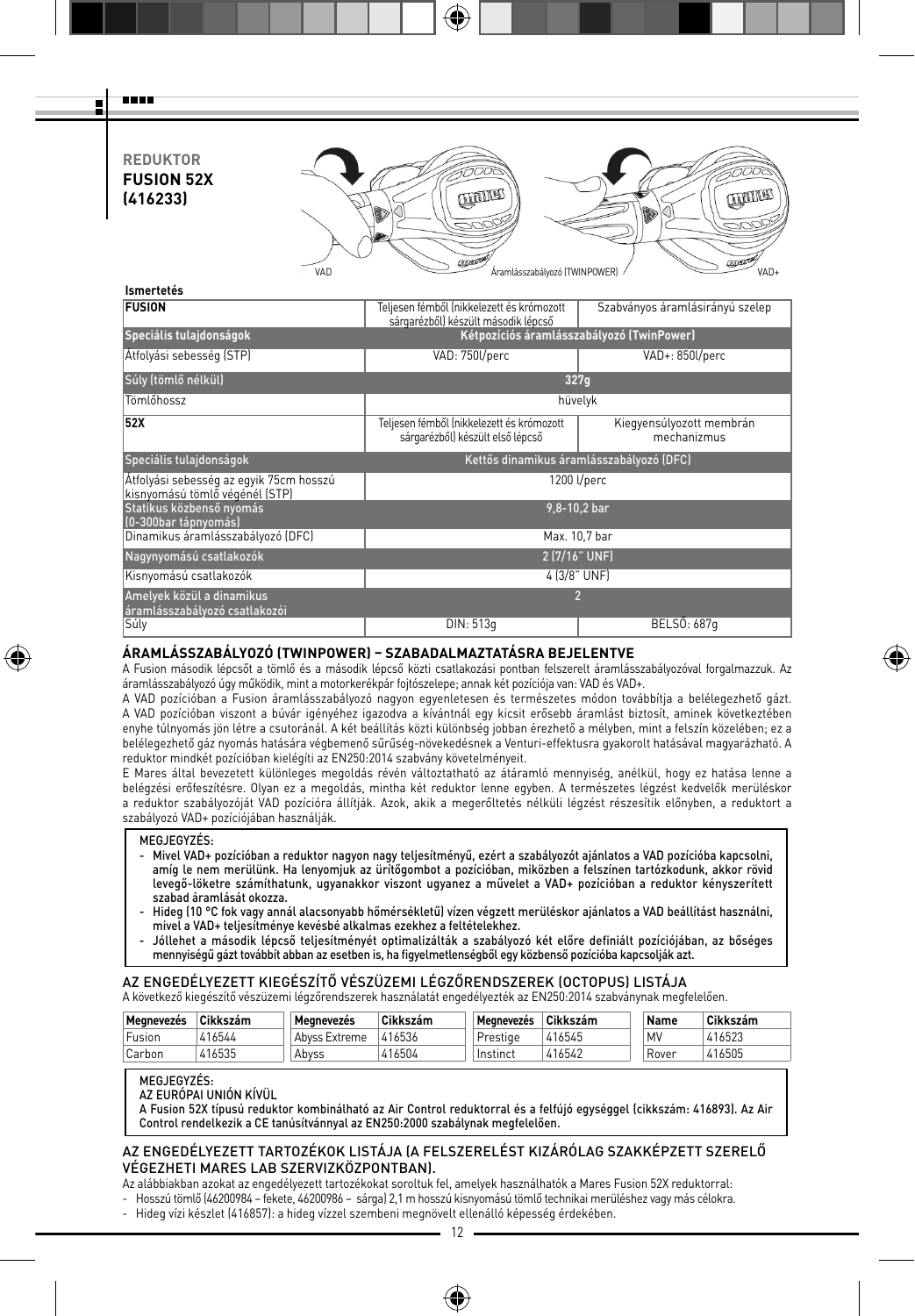mares F **РЕГУЛЯТОР FUSION 52X (416233) COLLEGE LUTTING** VAD **CALCER DE CONSTANT CONTRACT CONSTANT** CONSTANT CONSTANT ON A CONSTANT VAD-**Описание FUSION** Цельнометаллическая вторая ступень из Стандартный подающий клапан никелированной и хромированной латуни **Особенности Двухпозиционный переключатель подачи воздуха (TwinPower)** Объём подачи (STP) В положении VAD: 750 л/мин В положении VAD+: 850 л/мин Вес (без шланга) **327g** Длина шланга 75 см **52X** Цельнометаллическая вторая ступень Сбалансированный механизм из никелированной и хромированной диафрагмы

€

|  |  | СИСТЕМА РЕГУЛИРОВАНИЯ ПОДАЧИ TWINPOWER (ЗАЯВЛЕН ПАТЕНТ) |  |
|--|--|---------------------------------------------------------|--|
|  |  |                                                         |  |

Динамическое регулирование подачи (DFC) До 10.7 бар Порты высокого давления 2 (резьба 7/16" UNF) Порты низкого давления **1988 году и 1988 году в 1988 году** 4 (резьба 3/8" UNF)

**СИСТЕМА РЕГУЛИРОВАНИЯ ПОДАЧИ TWINPOWER (ЗАЯВЛЕН ПАТЕНТ)**<br>Вторая ступень регулятора Fusion оборудована системой регулирования подачи воздуха, встроенной в механизм крепления шланга к корпусу второй ступени. Конструктивно эта система выполнена аналогично акселератору мотоциклетного двигателя и имеет два рабочих положения, VAD и VAD+.

Вес в версии DIN: 513g в версии Yoke: 687g

латуни

1200 л/мин

9.8-10.2 бар

⊕

Особенности Двухпозиционный динамический переключатель подачи воздуха (DFC)

В положении VAD регулятор подаёт воздух в очень ровном, неотличимом от нормального дыхания объёме и темпе. Положение VAD+ предугадывает потенциальную возможность роста потребления воздуха и подаёт его дайверу под несколько избыточным давлением. Разница между двумя режимами сильнее ощущается на глубине, чем на поверхности. Это объясняется возрастанием плотности воздуха с увеличением давления и влиянием изменяющихся характеристик газа на эффект Вентури. В любом режиме подачи регулятор соответствует стандартам EN250:2014.

эта уникальная особенность регуляторов Mares позволяет регулировать объем подачи без изменения усилия подрыва. Практически это<br>подобно двум регуляторам в одном. Дайверы, предпочитающие обычное, естественное дыхание, смогу

#### ПРИМЕЧАНИЕ:

Объём подачи (STP) на выходе шланга

Из них порты с динамическим регулированием подачи (DFC)

Статическое промежуточное давление (при давлении подачи 0-300 бар дюйм)

длиной 75 см

⊕

- Поскольку режим VAD+ обеспечивает очень высокий объём подачи воздуха, Mares рекомендует до ухода под воду оставлять<br>регулятор в режиме VAD. Нажатие кнопки продувки на поверхности в режиме VAD вызывает короткий выброс во действие в режиме VAD+ приведёт к неконтролируемой подаче воздуха (фри-флоу).<br>Увеличенная подача воздуха в режиме VAD+ не является оптимальной при холодноводных погружениях
- $\tau$  Гемпература 10°С/50°F и ниже), поэтому Mares рекомендует в этой ситуации использовать режим VAD.
- При том, что подача воздуха регулируется выбором одного из двух заданных режимов, случайная остановка переключателя в среднем положении не приведёт к остановке подачи. Дайвер будет получать достаточно воздуха при любом положении переключателя.

СПИСОК ВСПОМОГАТЕЛЬНЫХ АВАРИЙНЫХ ДЫХАТЕЛЬНЫХ СИСТЕМ (ОКТОПУСОВ), ДОПУЩЕННЫХ К ИСПОЛЬЗОВАНИЮ В КОМПЛЕКТЕ С ВАШИМ РЕГУЛЯТОРОМ Нижеперечисленные модели октопусов допущены к использованию в соответствии с нормативами EN250:2014.

| Название | Каталожный<br>номер | Название      | Каталожный<br>номер | Название | Каталожный<br>номер | Название | Каталожный<br>номер |
|----------|---------------------|---------------|---------------------|----------|---------------------|----------|---------------------|
| Fusion   | 416544              | Abyss Extreme | 416536              | Prestige | 416545              | MV       | 416523              |
| Carbon   | 416535              | Abyss         | 416504              | Instinct | 416542              | Rover    | 416505              |

#### ПРИМЕЧАНИЕ:

ПРИ ИСПОЛЬЗОВАНИИ РЕГУЛЯТОРА ЗА ПРЕДЕЛАМИ ЕВРОПЕЙСКОГО СОЮЗА

На регулятор Fusion 52X допускается установка комбинированного устройства Air Control (регулятора и инфлятора; каталожный номер 416893). Устройство Air Control имеет сертификацию CE и соответствует нормам EN250:2000.

### СПИСОК ДОПОЛНИТЕЛЬНЫХ УСТРОЙСТВ И АКСЕССУАРОВ, ДОПУЩЕННЫХ К ИСПОЛЬЗОВАНИЮ В КОМПЛЕКТЕ С ВАШИМ РЕГУЛЯТОРОМ (УСТАНОВКА ИХ ДОЛЖНА ПРОИЗВОДИТЬСЯ ТОЛЬКО КВАЛИФИЦИРОВАННЫМ ПЕРСОНАЛОМ В УСЛОВИЯХ СЕРВИС-ЦЕНТРОВ MARES (MARES LAB SERVICE CENTER))

В комплекте с регулятором Mares Fusion 52X допущены к использованию следующие аксессуары: - Длинный шланг (46200984 – чёрный, 46200986 – жёлтый): шланг длиной 2.1м для технического дайвинга или иных целей использования. - Холодноводный комплект (416857): для усиленного противодействия обмерзанию.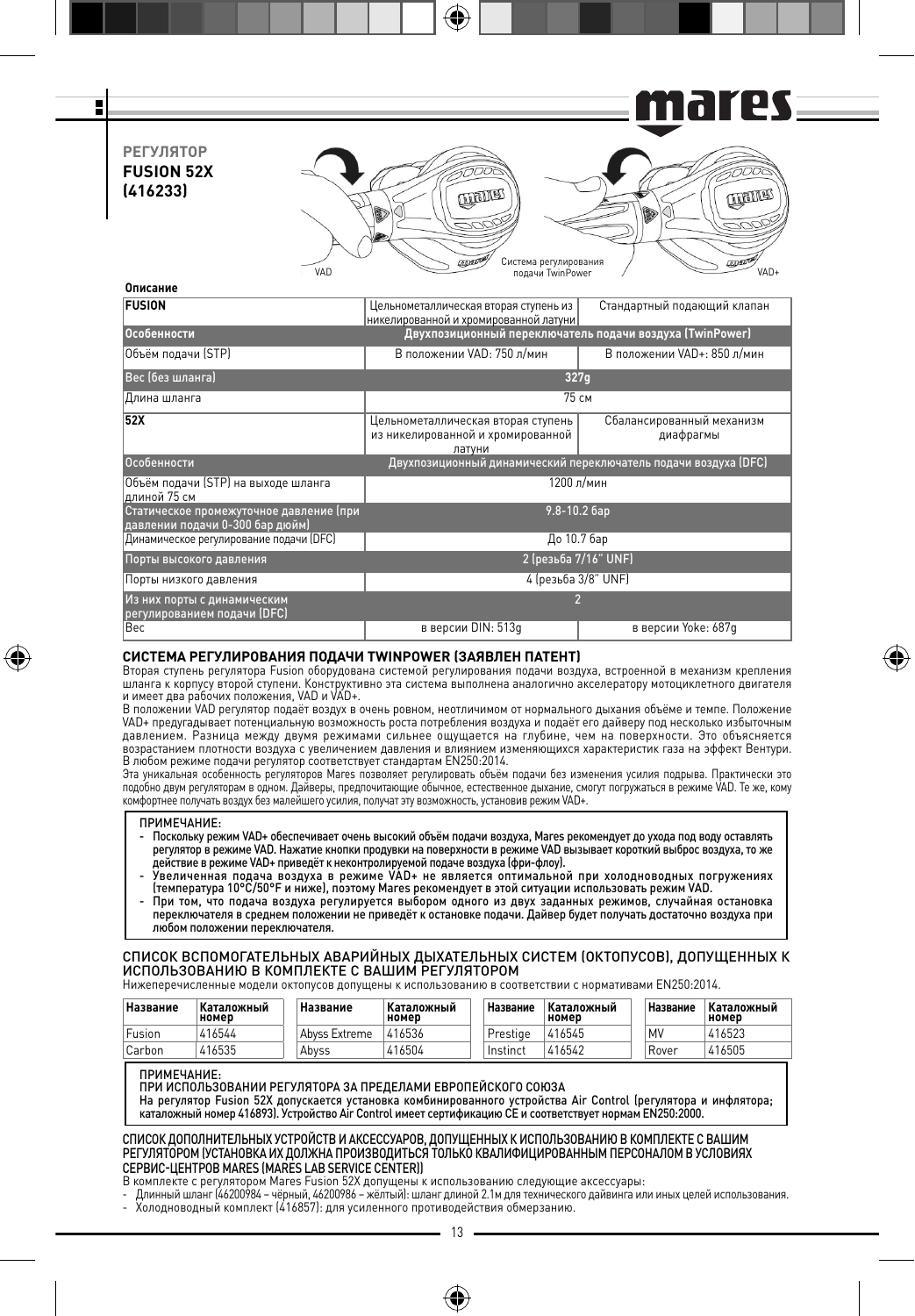**REGULATOR FUSION 52X (416233)**

man a Ŧ



| Opis                                                                |                                                                               |                                       |  |  |  |  |  |
|---------------------------------------------------------------------|-------------------------------------------------------------------------------|---------------------------------------|--|--|--|--|--|
| <b>FUSION</b>                                                       | Popolnoma kovinska druga stopnja<br>(z nikljem in kromom prevlečena medenina) | Standarden ventil v smeri toka        |  |  |  |  |  |
| Posebne lastnosti                                                   | Dvopozicijski nadzor pretoka (TwinPower)                                      |                                       |  |  |  |  |  |
| Hitrost pretoka (STP)                                               | VAD: 750 I/min                                                                | VAD+: 850 l/min                       |  |  |  |  |  |
| Teža (brez cevi)                                                    |                                                                               | 327q                                  |  |  |  |  |  |
| Dolžina cevi                                                        | $75 \text{ cm}$                                                               |                                       |  |  |  |  |  |
|                                                                     |                                                                               |                                       |  |  |  |  |  |
| <b>52X</b>                                                          | Popolnoma kovinska (z nikljem in kromom<br>prevlečena medenina) prva stopnja  | Uravnovešen membranski mehanizem      |  |  |  |  |  |
| Posebne lastnosti                                                   |                                                                               | Dvojni dinamični nadzor pretoka (DFC) |  |  |  |  |  |
| Hitrost pretoka na koncu ene 75 cm dolge<br>Inizkotlačne cevi (STP) |                                                                               | 1200 l/min                            |  |  |  |  |  |
| Statičen vmesni tlak<br>[0-300 bar oskrbovalni tlak]                |                                                                               | $9,8-10,2$ bar                        |  |  |  |  |  |
| Dinamični nadzor pretoka (DFC)                                      |                                                                               | Do 10,7 bar                           |  |  |  |  |  |
| Visokotlačni izhod                                                  | 2 (7/16" UNF)                                                                 |                                       |  |  |  |  |  |
| Nizkotlačni izhod                                                   | 4 (3/8" UNF)                                                                  |                                       |  |  |  |  |  |
| Od tega dfc izhoda                                                  |                                                                               | $\overline{2}$                        |  |  |  |  |  |
| Teža                                                                | DIN: 513 g<br>INT: 687 g                                                      |                                       |  |  |  |  |  |
|                                                                     |                                                                               |                                       |  |  |  |  |  |

### **NADZOR PRETOKA (TWINPOWER) - PRIJAVLJEN PATENT**

Druga stopnja Fusion ima na stičišču cevi in druge stopnje nameščen nadzor pretoka. Nadzor pretoka deluje kot dušilka pri motorju in ima dva položaja: VAD in VAD+.

⊕

V položaju VAD Fusion dovaja dihalni plin zelo enakomerno in na naraven način. Položaj VAD+ pa predvideva vašo potrebo po plinu in zagotavlja več pretoka, kot je potrebno, zaradi česar se na območju ustnika ustvarja rahel nadtlak. Razliko med obema nastavitvama bolj čutite v globini kot v bližini površine zaradi vpliva povečane gostote dihalnega plina, ki se spreminja s tlakom, kar imenujemo učinek Venturi. Regulator je v obeh položajih skladen s standardom EN250:2014.

Ta Maresova ekskluzivnost omogoča, da regulator spreminja pretok, ne da bi vplival na upor. Kot bi imeli dva regulatorja v enem. Tisti, ki imajo radi naravnejše dihanje, se bodo raje potapljali z nadzorom v položaju VAD. Tisti, ki imajo radi lahkotnejše dihanje, se bodo raje potapljali z nadzorom v položaju VAD+.

### OPOMBA:

⊕

- zaradi zelo velike učinkovitosti v položaju VAD+ priporočamo, da nadzorujete VAD, dokler se ne potopite pod gladino. Če boste v položaju VAD na površini pritisnili na gumb za izpust zraka, bo to povzročilo kratek izbruh zraka, zaradi česar bo VAD+ na silo vklopil prost pretok regulatorja.
- med potapljanjem v hladni vodi (10 °C ali manj) priporočamo, da uporabite nastavitev VAD, saj je velika učinkovitost položaja VAD+ manj primerna za te pogoje.
- čeprav ste učinkovitost druge stopnje optimizirali z dvema predhodno določenima položajema nadzora, bo zagotovila dovolj plina, tudi če jo nevede nastavite na vmesen položaj.

SEZNAM ODOBRENIH POMOŽNIH DIHALNIH SISTEMOV ZA PRIMER SILE (OKTOPUS)

Naslednje pomožne dihalne sisteme za primer sile je dovoljeno uporabljati skladno z EN250:2014.

| Ime    | Stevilka dela | Ime           | Stevilka dela | Ime      | Številka dela | Ime   | Številka dela |
|--------|---------------|---------------|---------------|----------|---------------|-------|---------------|
| Fusion | 416544        | Abyss Extreme | 416536        | Prestige | 416545        | MV    | 416523        |
| Carbon | 416535        | Abvss         | 416504        | Instinct | 416542        | Rover | 416505        |

# OPOMBA:

ZUNAJ EVROPSKE UNIJE

Regulator Fusion 52X lahko kombinirate z regulatorjem Air Control in napravo za napihovanje (številka dela 416893). Air Control ima certifikat CE, ki je v skladu z EN250:2000.

### SEZNAM ODOBRENIH DODATKOV

(KI JIH LAHKO NAMESTI IZKLJUČNO POOBLAŠČEN TEHNIK V SERVISNEM CENTRU MARES LAB).

- Našteti so odobreni dodatki, ki jih lahko uporabite skupaj z regulatorjem Mares Fusion 52X:
- dolga cev (46200984 črna, 46200986 rumena): 2,1 m dolga nizkotlačna cev za tehnične potope ali druge namene.
- komplet za hladno vodo (416857): za večjo odpornost v hladni vodi.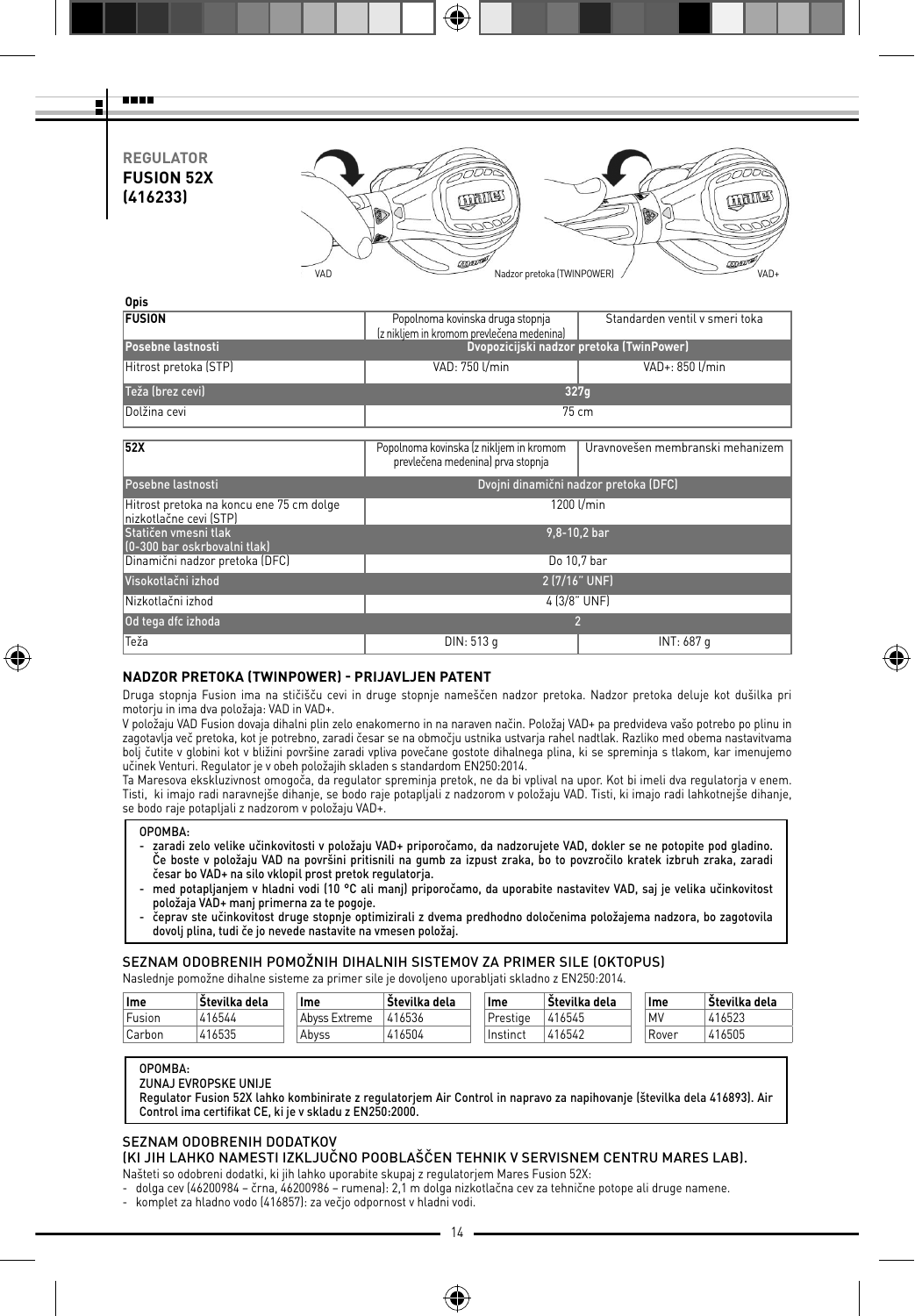

€

| ----------                                                                 |                                                            |                                  |  |  |  |  |  |  |
|----------------------------------------------------------------------------|------------------------------------------------------------|----------------------------------|--|--|--|--|--|--|
| <b>FUSION</b>                                                              | Tamamı metal (nikel ve krom kaplı<br>pirinc) ikinci asama  | Standart asağı akıslı vana       |  |  |  |  |  |  |
| Özellikler                                                                 | İki pozisyonlu akış kontrolü (TwinPower)                   |                                  |  |  |  |  |  |  |
| Akıs Hızı (STP)                                                            | VAD: 750l/dakika                                           | VAD+: 850l/dakika                |  |  |  |  |  |  |
| Ağırlık (hortumsuz)                                                        |                                                            | 327q                             |  |  |  |  |  |  |
| Hortum uzunluğu                                                            | 75cm                                                       |                                  |  |  |  |  |  |  |
| 52X                                                                        | Tamamı metal (nikel ve krom kaplı<br>pirinc) birinci asama | Dengeli diyafram mekanizması     |  |  |  |  |  |  |
| Özellikler                                                                 |                                                            | Cift Dinamik Akıs Kontrolü (DFC) |  |  |  |  |  |  |
| Bir 75 cm uzunluğunda düsük basınc<br>hortumunun (STP) sonundaki Akıs Hızı |                                                            | 1200 I/dakika                    |  |  |  |  |  |  |
| Statik orta basınc<br>(besleme basıncı 0-300 bar)                          |                                                            | $9.8 - 10.2$ bar                 |  |  |  |  |  |  |
| Dinamik Akıs Kontrolü (DFC)                                                |                                                            | 10.7 bar'a kadar                 |  |  |  |  |  |  |
| Yüksek basınc portları                                                     | 2 (7/16" UNF)                                              |                                  |  |  |  |  |  |  |
| Düsük basınc portları                                                      | 4 (3/8" UNF)                                               |                                  |  |  |  |  |  |  |
| <b>DFC</b> portları                                                        | $\overline{2}$                                             |                                  |  |  |  |  |  |  |
| Ağırlık                                                                    | DIN: 513 g<br>INT: 687 g                                   |                                  |  |  |  |  |  |  |

# **AKIŞ KONTROLÜ (TWINPOWER) - PATENTİ BEKLEMEDE**

Fusion ikinci aşamada, hortum ile ikinci aşama arasındaki birleşme yerinde bir akış kontrolü vardır. Akış kontrolü motosiklet gaz pedalı gibi çalışır ve iki yönlüdür, VAD ve VAD+.

⊕

VAD pozisyonunda, Fusion solunum gazını hafif ve doğal bir yolla dağıtır. Diğer yandan VAD+ pozisyonu, isteğinizi öngörüp gerekenden biraz daha fazla bir akış sağlayarak, ağızlık alanında hafif bir aşırı basınca yol açar. İki ayar arasındaki fark, Venturi etkisi üzerinde soluma gazındaki basınca bağlı yoğunluk artışı nedeniyle yüzeye yakın derinlikten ziyade daha derin derinliklerde<br>hissedilir. Regülatör her pozisyonda EN250:2014 standardına uyumludur.

Mares'in bu ayrıcalığı, regülatörün parçalanma kuvvetine etki etmeden akışı ayarlamasını sağlar. Bir tanesi içinde iki regülatör etkisi sergiler. Doğal solumayı tercih edenler, kontrol VAD pozisyonundayken dalış yapacaktır. Çaba harcamadan solumayı tercih edenler, kontrol VAD+ pozisyonundayken dalış yapacaktır.

⊕

- VAD+ pozisyonundaki çok yüksek performans nedeniyle, suya dalıncaya kadar VAD'ın kontrolünü sürdürmenizi öneririz. Yüzeydeyken VAD üzerinde tahliye düğmesine basmanız kısa bir hava darbesine yol açarken, aynısını VAD+ pozisyonunda yapmanız, regülatörün zorla serbest akışına neden olur.
- Soğuk suda (10°C veya daha düşük) dalış yaparken, VAD+ pozisyonunun yüksek performansı bu tip koşullar için daha az uygun olduğundan, VAD ayarını kullanmanızı tavsiye ederiz.
- İkinci aşamanın performansı önceden tanımlanmış iki kontrol pozisyonunda optimize edilmiş olmakla birlikte, yanlışlıkla ara bir pozisyona ayarlanmış olsa dahi fazla miktarlarda gaz verecektir.

# ONAYLANMIŞ YARDIMCI ACİL DURUM SOLUMA SİSTEMLERİNİN LİSTESİ (AHTAPOT)

Aşağıdaki yardımcı acil durum soluma sistemleri EN250:2014 standardı uyarınca kullanım için onaylanmıştır.

| <b>Isim</b> | Parca Numarası | <b>Isim</b>   | Parca Numarası | <b>Isim</b> | Parca Numarası | <b>Isim</b> | Parca Numarası |
|-------------|----------------|---------------|----------------|-------------|----------------|-------------|----------------|
| Fusion      | 416544         | Abyss Extreme | 416536         | Prestige    | 416545         | MV          | 416523         |
| Carbon      | 416535         | Abvss         | 416504         | Instinct    | 416542         | Rover       | 16505          |

NOT:

AVRUPA BİRLİĞİNİN DIŞINDA

Fusion 52X regülatörü, Hava Kontrol regülatörü ve şişirme cihazı (Parça Numarası 416893) ile kombine edebilirsiniz. Hava Kontrol regülatörü, EN250:2000 uyarınca bir CE sertifikasyonu taşır.

### ONAYLANMIŞ AKSESUARLARIN LİSTESİ (SADECE MARES LAB SERVİS MERKEZİ BÜNYESİNDEKİ KALİFİYE BİR TEKNİSYEN TARAFINDAN YÜKLENMELİDİR).

Mares Fusion 52X regülatör ile birlikte kullanılabilecek onaylanmış aksesuarlar aşağıda gösterilmektedir:

- Teknik dalış ve diğer amaçlar için uzun hortum (46200984 – siyah, 46200986 – sarı): a 2,1 metre uzunluğunda düşük basınç hortumu.

- Soğuk su kiti (416857): yüksek soğuk su direnci için.

NOT: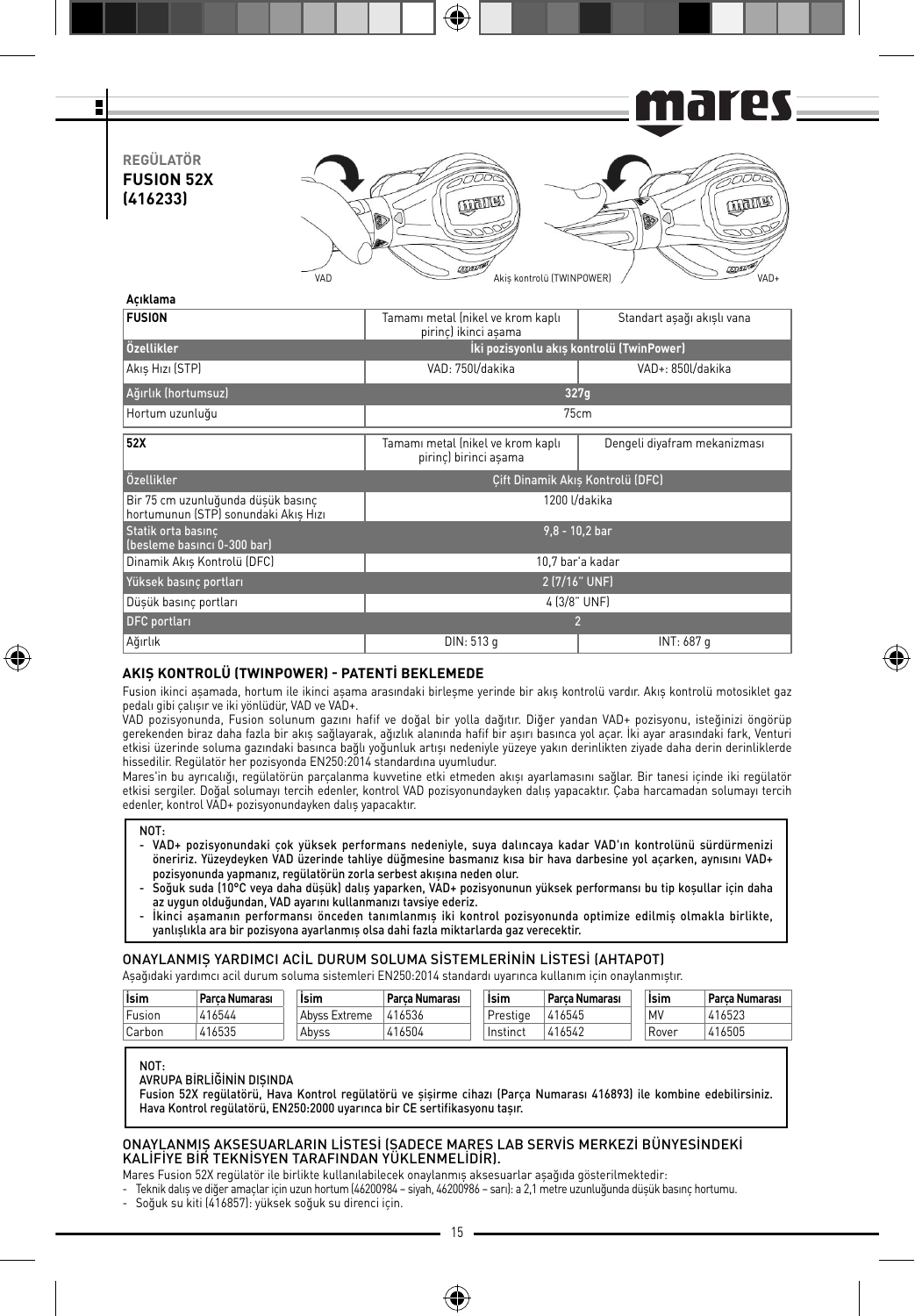# **REGULÁTOR FUSION 52X (416233)**



### **Popis**

man a Ŧ

| <b>FUSION</b>                                                 | Celokovový (poniklovaná<br>Standardní ventil otevíraný po směru<br>a pochromovaná mosaz) druhý stupeň<br>proudění vzduchu |                               |  |  |  |  |  |  |
|---------------------------------------------------------------|---------------------------------------------------------------------------------------------------------------------------|-------------------------------|--|--|--|--|--|--|
| Speciální vlastnosti                                          | Dvoupolohová regulace průtoku (TwinPower)                                                                                 |                               |  |  |  |  |  |  |
| Průtok (STP)                                                  | VAD: 750 U/min<br>VAD+: 850 l/min                                                                                         |                               |  |  |  |  |  |  |
| Hmotnost (bez hadice)                                         | 327q                                                                                                                      |                               |  |  |  |  |  |  |
| Délka hadice                                                  |                                                                                                                           | 75 cm                         |  |  |  |  |  |  |
| 52X                                                           | Celokovový (poniklovaná<br>a pochromovaná mosaz) první stupeň                                                             | Mechanismus vyvážené membrány |  |  |  |  |  |  |
| Speciální vlastnosti                                          | Regulace průtoku Twin Dynamic (DFC)                                                                                       |                               |  |  |  |  |  |  |
| Průtok na konci jedné nízkotlaké hadice<br>[STP] dlouhé 75 cm |                                                                                                                           | 1200 l/min                    |  |  |  |  |  |  |
| Statický středotlak<br>(0-300 bar tlak na vstupu)             |                                                                                                                           | 9.8-10.2 bar                  |  |  |  |  |  |  |
| Dynamická regulace průtoku (DFC)                              |                                                                                                                           | Až 10,7 bar                   |  |  |  |  |  |  |
| Vysokotlaké porty                                             |                                                                                                                           | 2 (7/16" UNF)                 |  |  |  |  |  |  |
| Nízkotlaké porty                                              | 4 (3/8" UNF)                                                                                                              |                               |  |  |  |  |  |  |
| Z toho portů DFC                                              |                                                                                                                           | $\overline{2}$                |  |  |  |  |  |  |
| Hmotnost                                                      | DIN: 513 g<br>INT: 687q                                                                                                   |                               |  |  |  |  |  |  |
|                                                               |                                                                                                                           |                               |  |  |  |  |  |  |

# **REGULACE PRŮTOKU (TWINPOWER) - V PATENTOVÉM ŘÍZENÍ**

Regulace průtoku se u druhého stupně Fusion odehrává ve spoji mezi hadicí a druhým stupněm. Regulace funguje jako škrticí klapka motocyklu a má dvě polohy: VAD a VAD+.

⊕

V poloze VAD dodává Fusion dýchací plyn velmi plynulým, přirozeným způsobem. Oproti tomu v poloze VAD+ je předvídána vaše poptávka a průtok je oproti požadavku mírně zvýšený, přičemž v oblasti náustku tak vzniká mírný přetlak. Rozdíl mezi těmito dvěma nastaveními pocítí potápěč spíše v hloubce než v blízkosti hladiny, neboť při Venturiho efektu dochází v dýchacím plynu v souvislosti s tlakem ke zvýšení hustoty. Regulátor vyhovuje normě EN 250:2014 v obou polohách.

Tato výlučnost Mares umožňuje regulátoru modulovat průtok, aniž by docházelo k ovlivňování dýchacího úsilí nutného pro otevření ventilu. Je to jako mít dva regulátory v jednom. Ti, kteří dávají přednost přirozenému dýchání, se budou potápět s regulátorem v poloze VAD. Ti, kteří dávají přednost snadnému dýchání, se budou potápět s regulátorem v poloze VAD+.

### POZNÁMKA:

⊕

- Vzhledem k velmi vysokému výkonu v poloze VAD+ doporučujeme udržovat regulátor v polože VAD až do úplného zanoření. Při stisknutí tlačítka sprchy v poloze regulátoru VAD na hladině dojde ke krátkému vytrysknutí vzduchu. Pokud je regulátor v poloze VAD+, pak totéž způsobí, že regulátor začne silně volně protékat.
- Při potápění v chladné vodě (10 °C/50 °F nebo méně) doporučujeme používat nastavení VAD, protože vysoký výkon v poloze VAD+ je pro tyto podmínky méně vhodný.
- I když byl výkon druhého stupně optimalizován ve dvou předem definovaných polohách, bude dodávat dostatečné množství plynu i tehdy, pokud jej neúmyslně nastavíte do mezipolohy.

# SEZNAM SCHVÁLENÝCH ZÁLOŽNÍCH NOUZOVÝCH DÝCHACÍCH SYSTÉMŮ (OCTOPUS)

Následující záložní nouzové dýchací systémy jsou schváleny pro použití v souladu s EN 250:2014.

| Název  | Číslo dílu | Název         | Číslo dílu | Název    | Číslo dílu | Název | Číslo dílu |
|--------|------------|---------------|------------|----------|------------|-------|------------|
| Fusion | 416544     | Abvss Extreme | 416536     | Prestige | 416545     | MV    | 416523     |
| Carbon | 416535     | Abvss         | 416504     | Instinct | 416542     | Rover | 416505     |

#### POZNÁMKA:

MIMO ZEMĚ EVROPSKÉ UNIE

Je možné kombinovat regulátor Fusion 52x s regulátorem Air Control a inflačním zařízením (katalogové číslo 416893). Air Control má certifikaci CE podle EN250:2000.

# SEZNAM SCHVÁLENÝCH PŘÍSLUŠENSTVÍ (KTERÁ SMÍ NAINSTALOVAT POUZE KVALIFIKOVANÝ TECHNIK V SERVISNÍM STŘEDISKU MARES LAB SERVICE CENTER).

Níže jsou uvedena schválená příslušenství, která lze použít ve spojení s regulátorem Mares Fusion 52x:

- Dlouhá hadice (46200984 černá, 46200986 žlutá): nízkotlaká hadice o délce 2,1 m pro technické potápění nebo jiné účely. - Souprava pro chladnou vodu (416857): pro zvýšenou odolnost v chladné vodě.
	-

16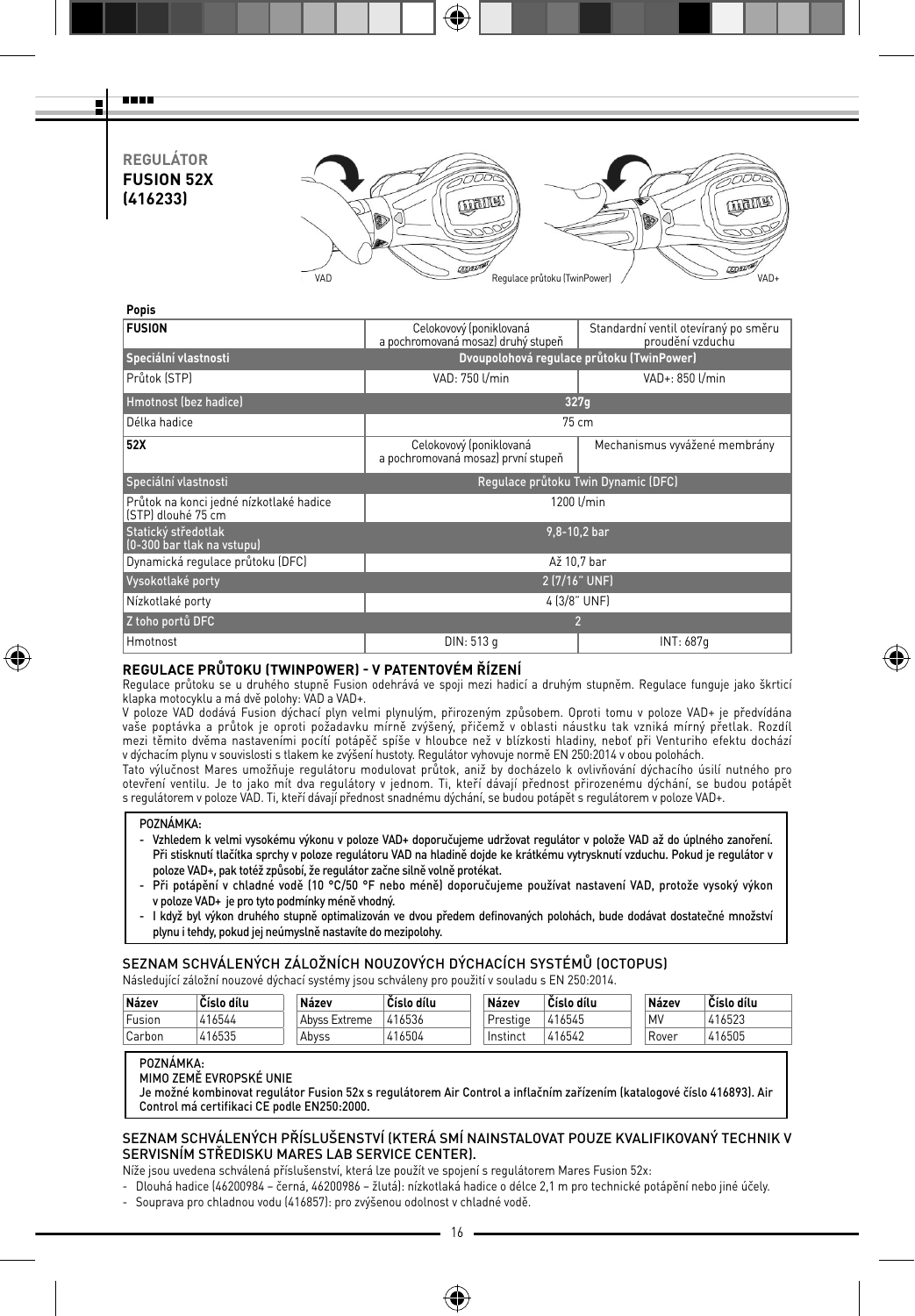

€

| <b>FUSION</b>      | l Potpuno metalni Iniklovana i kromirana l<br>bronca) drugi stupanj | Standardni donji ventil |  |  |  |  |  |
|--------------------|---------------------------------------------------------------------|-------------------------|--|--|--|--|--|
| Posebne značajke   | Dvo-položajna kontrola protoka (Twinpower)                          |                         |  |  |  |  |  |
| Protok (STP)       | VAD: 750 I/min                                                      | VAD+: 850 l/min         |  |  |  |  |  |
| Masa (bez crijeva) | 327 <sub>a</sub>                                                    |                         |  |  |  |  |  |
| Dužina crijeva     | 75cm                                                                |                         |  |  |  |  |  |

| 52X                                                               | Potpuno metalni (niklovana i kromirana<br>bronca) prvi stupanj | Uravnoteženi mehanizam dijafragme          |  |  |  |  |  |
|-------------------------------------------------------------------|----------------------------------------------------------------|--------------------------------------------|--|--|--|--|--|
| Posebne značajke                                                  |                                                                | Dvostruka dinamička kontrola protoka (DFC) |  |  |  |  |  |
| Protok na kraju jednog niskotlačnog crijeva<br>ISTPI dužine 75 cm |                                                                | 1200 l/min                                 |  |  |  |  |  |
| Statički srednji tlak<br>Itlak isporuke 0-300 baral               | 9.8-10.2bara                                                   |                                            |  |  |  |  |  |
| Dvostruka dinamička kontrola protoka (DFC)                        |                                                                | Do 10.7 bara                               |  |  |  |  |  |
| Visokotlačni priključci                                           |                                                                | 2 (7/16" UNF)                              |  |  |  |  |  |
| Niskotlačni priključci                                            | 4 (3/8" UNF)                                                   |                                            |  |  |  |  |  |
| Od kojih DCF priključaka                                          | 2                                                              |                                            |  |  |  |  |  |
| Masa                                                              | DIN: 513q<br>INT: 687q                                         |                                            |  |  |  |  |  |

# **KONTROLA PROTOKA (TWINPOWER) - PRIJAVLJEN PATENT**

Fusion drugi stupanj dolazi s kontrolom protoka na spoju između crijeva i drugog stupnja. Kontrola protoka radi kao gas motocikla i ima dva položaja, VAD i VAD+.

⊕

U položaju VAD, Fusion isporučuje plin za disanje na vrlo gladak i prirodan način. Položaj VAD+, s druge strane, predviđa vaš zahtjev i pruža malo veći protok od zahtijevanog, rezultirajući blagim nadtlakom u području usnika. Razlika između dvije postavke može se više osjetiti na dubini nego blizu površine, zbog utjecaja povećanja gustoće zraka uzrokovane tlakom na Venturijev efekt. U oba položaja regulator je u skladu s EN250:2014 normom.

Ovaj ekskluzivitet tvrtke Mares omogućuje regulatoru modulaciju protoka na lagan način. To je kao da imate dva regulatora u jednom. Oni koji preferiraju prirodno disanje roniti će s regulatorom u položaju VAD. Oni koji preferiraju disanje bez ikakvog napora roniti će s regulatorom u položaju VAD+.

#### NAPOMENA:

⊕

- Zbog visokih značajki u položaju VAD+, preporučujemo držanje kontrole na položaju VAD dok ne zaronite. Dok će pritisak dugmeta za pražnjenje dok je uređaj u položaju VAD rezultirati kratkim izlazom zraka, ako to napravite dok je u položaju VAD+ rezultat će biti jak slobodan protok zraka iz regulatora.

- Kad ronite u hladnoj vodi (10°C ili manje) preporučujemo uporabu VAD postavke jer su visoke značajke VAD+ položaja manje prikladne za te uvjete.

- Iako su značajke drugog stupnja optimizirane u dva unaprijed određena položaja kontrole, isporučiti će obilnu kontrolu plina čak i ako se slučajno postavi na srednji položaj.

# POPIS ODOBRENIH POMOĆNIH SUSTAVA ZA DISANJE U NUŽDI (OKTOPUS)

Sljedeći pomoćni sustavi za disanje u nuždi odobreni su za uporabu u skladu s EN250:2014

| <b>Naziv</b> | Broi diiela | <b>Naziv</b>  | Broi diiela | <b>Naziv</b> | Broi diiela | Naziv | Broi diiela |
|--------------|-------------|---------------|-------------|--------------|-------------|-------|-------------|
| Fusion       | 416544      | Abvss Extreme | 416536      | Prestige     | 416545      | MV    | 416523      |
| Carbon       | 416535      | Abvss         | 416504      | i Instinct   | 416542      | Rover | 416505      |

### NAPOMENA:

IZVAN EUROPSKE UNIJE

Moguće je kombinirati regulator Fusion 52X s regulatorom Air Control i inflacijskim uređajem (broj dijela 416893). Air Control je CE - certificiran u skladu s EN250:2000

### POPIS ODOBRENOG PRIBORA (KOJEG MORA POSTAVITI OVLAŠTENI TEHNIČAR U MARES SERVISNOM CENTRU).

Sljedeće je odobreni pribor koji se može koristiti s Mares Fusion 52X regulatorom:

- 
- Dugo crijevo (46200984 crno, 46200986 žuto): 2,1m dugo niskotlačno crijevo za tehnička ronjenja ili druge namjene.
- Komplet za hladnu vodu (416857): za povećanu otpornost prema hladnoj vodi.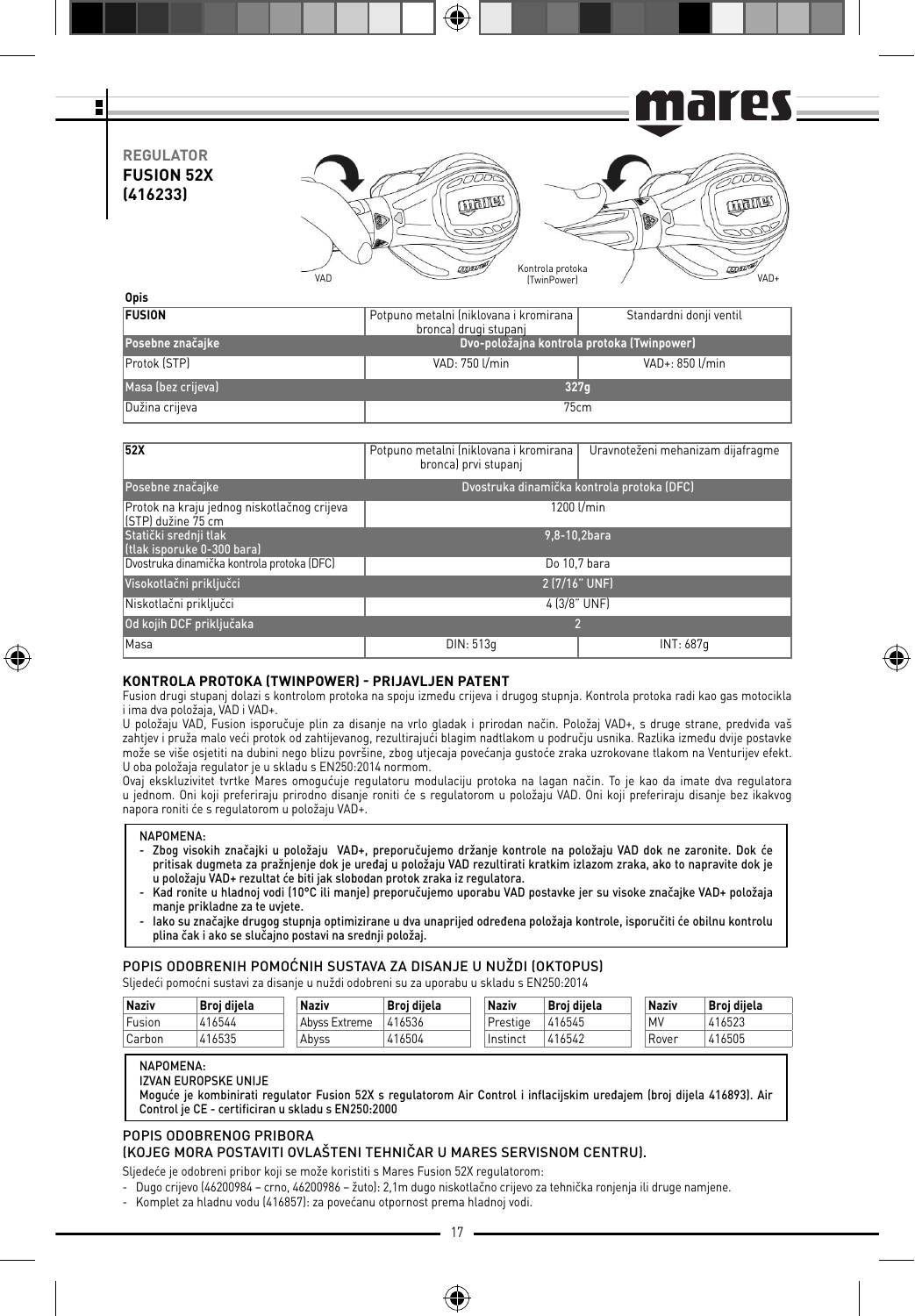Ŧ

man m

**ДИХАТЕЛЕН АВТОМАТ FUSION 52X (416233)**



| Описание                                                                                |                                                              |                                 |  |  |  |  |  |  |
|-----------------------------------------------------------------------------------------|--------------------------------------------------------------|---------------------------------|--|--|--|--|--|--|
| <b>FUSION</b>                                                                           | Изцяло метална (никелиран и<br>хромиран месинг) втора степен | Стандартен входен вентил        |  |  |  |  |  |  |
| Специални характеристики                                                                | Двупозиционен контрол на дебита (TwinPower)                  |                                 |  |  |  |  |  |  |
| Дебит (при стандартни условия)                                                          | VAD: 750 л/мин                                               | VAD+: 850 л/мин                 |  |  |  |  |  |  |
| Тегло (без маркуча)                                                                     |                                                              | 327q                            |  |  |  |  |  |  |
| Дължина на маркуча                                                                      |                                                              | $75 \text{ cm}$                 |  |  |  |  |  |  |
| $\overline{52X}$                                                                        | Изцяло метална (никелиран и<br>хромиран месинг) първа степен | Балансиран диафрагмен механизъм |  |  |  |  |  |  |
| Специални характеристики                                                                | Двоен динамичен контрол на дебита (DFC)                      |                                 |  |  |  |  |  |  |
| Дебит в единия край на дългия 75cm маркуч за<br>ниско налягане (при стандартни условия) |                                                              | 1200 л/мин                      |  |  |  |  |  |  |
| Статично междинно налягане<br>(0-300 bar захранващо налягане)                           |                                                              | 9.8-10.2bar                     |  |  |  |  |  |  |
| Динамичен контрол на дебита (DFC)                                                       |                                                              | До 10.7 bar                     |  |  |  |  |  |  |
| Преходи за високо налягане                                                              | 2 (7/16" стандартна резба)                                   |                                 |  |  |  |  |  |  |
| Преходи за ниско налягане                                                               | 4 (3/8" стандартна резба)                                    |                                 |  |  |  |  |  |  |
| От които DFC преходи                                                                    |                                                              | $\overline{\phantom{a}}$        |  |  |  |  |  |  |
| Тегло                                                                                   | DIN: 513 r                                                   | INT: 687 r                      |  |  |  |  |  |  |

### **КОНТРОЛ НА ДЕБИТА (TWINPOWER) - В ОЧАКВАНЕ НА ПАТЕНТ**

Втората степен Fusion се доставя с контрол на дебита при съединението между свързващия маркуч и втората степен. Контролът на дебита функционира като газта на мотоциклет и има две положения, VAD и VAD+.

⊕

В положение VAD, Fusion доставя въздух по равномерен и естествен начин. В положение VAD+ , автоматът изпреварва вашето искане и подава малко повече дебит от искания, като създава малко свръхналягане при мундщука. Разликата между двете положения се усеща по-добре на дълбоко, отколкото близо до повърхността, поради влиянието на повишената плътност на вдишвания въздух, обусловена от налягането благодарение на така наречения ефект на Вентури. Дихателният автомат отговаря на нормите на EN250:2014 и в двете положения.

Тази екстра на Mares позволява на дихателния автомат да регулира дебита без да се засяга усилието за отваряне. Това е като да имаш два дихателни автомата в един. Тези, които предпочитат естественото дишане ще се спускат с контрол в положение VAD. Тези, които предпочитат дишане без усилие ще предпочитат да се спускат с контрол в положение VAD+.

#### ЗАБЕЛЕЖКА:

⊕

- Поради високия дебит при положение VAD+, препоръчваме контролът да се постави на VAD, докато не се намирате под водата. Натискането на бутона за почистване при положение VAD, докато сте на повърхността ще предизвика кратко изпускане на въздух, докато в положение VAD+ ще излиза въздух непрекъснато.
- Когато се спускате в студена вода (10°C/50°F или по-малко) Ви препоръчваме да използвате положение VAD, защото в този случай повишеният дебит при положение VAD+ не е подходящ.
- Макар че работата на втората степен е оптимизирана за тези две предварително определени положения на контрола, автоматът ще подава достатъчно обилно количество въздух и ако неволно контролът е поставен в междинно положение.

# СПИСЪК НА РАЗРЕШЕНИТЕ ДОПЪЛНИТЕЛНИТЕ АВАРИЙНИ ДИХАТЕЛНИ СИСТЕМИ (ОКТОПОД)

Следните допълнителни аварийни дихателни системи са разрешени в съответствие с EN250:2014.

| Име    | Номер на<br>частта | Име           | Номер на<br>частта | Име      | Номер на<br>частта | Име   | Номер на<br>частта |
|--------|--------------------|---------------|--------------------|----------|--------------------|-------|--------------------|
| Fusion | 416544             | Abyss Extreme | 416536             | Prestige | 416545             | MV    | 416523             |
| Carbon | 416535             | Abvss         | 416504             | Instinct | 416542             | Rover | 416505             |

#### ЗАБЕЛЕЖКА:

ИЗВЪН ЕВРОПЕЙСКИЯ СЪЮЗ

Възможно е да се комбинира дихателния автомат Fusion 52X с дихателен автомат и устройство за надуване Air Control (артикул номер 416893). Air Control притежава ЕС сертификат според EN250:2000.

### СПИСЪК НА РАЗРЕШЕНИТЕ ПРИНАДЛЕЖНОСТИ (ДА СЕ МОНТИРАТ САМО ОТ КВАЛИФИЦИРАН ТЕХНИК В СЕРВИЗНИЯ ЦЕНТЪР НА MARES LAB).

Следните принадлежности могат да се използват заедно с дихателния автомат Mares Fusion 52X:

- Дълъг маркуч (46200984 – черен, 46200986 – жълт): дълъг 2.1 м. маркуч за ниско налягане за работни спускания или други цели. - Комплект за студена вода (416857): за повишеното съпротивление на студената вода.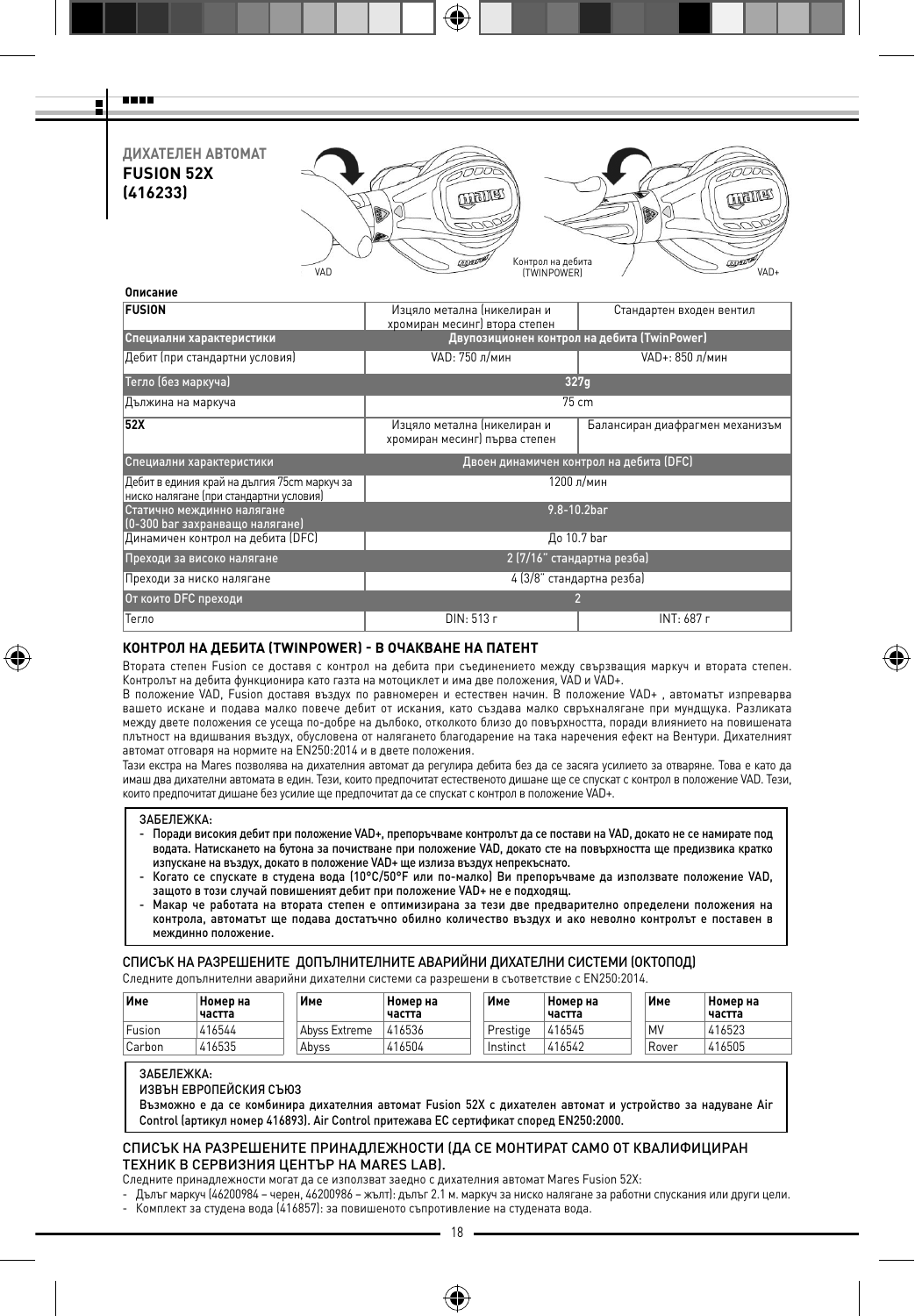25 = 1 F n I **REGULATOR FUSION 52X QUALITY LUTHER (416233)** VAD Flowstyring (TWINPOWER) / VAD-

| Beskrivelse                                                      |                                                                |                                   |  |  |  |  |
|------------------------------------------------------------------|----------------------------------------------------------------|-----------------------------------|--|--|--|--|
| <b>FUSION</b>                                                    | Andettrin helt i metal (messing med<br>nikkel/krom-overfladel  | Standard nedstrømsventil          |  |  |  |  |
| Særlige detaljer                                                 | <b>Flowstyring med to indstillinger (TwinPower)</b>            |                                   |  |  |  |  |
| Flowhastighed (STP)                                              | VAD: 750 l/min                                                 | VAD+: 850 l/min                   |  |  |  |  |
| Vægt (uden slange)                                               |                                                                | 327q                              |  |  |  |  |
| Slangens længde                                                  |                                                                | 75cm                              |  |  |  |  |
| 52X                                                              | Førstetrin helt i metal (messing med<br>nikkel/krom-overfladel | Afbalanceret membran-konstruktion |  |  |  |  |
| Særlige detaljer                                                 | Dobbelt dynamisk flowstyring (DFC)                             |                                   |  |  |  |  |
| Flowhastighed for enden af en 75 cm lang<br>lavtryksslange (STP) |                                                                | 1200 l/min                        |  |  |  |  |
| <b>Statisk mellemtryk</b><br>(0-300 bar fødetryk)                |                                                                | $9,8 - 10,2$ bar                  |  |  |  |  |
| Dynamisk flowstyring (DFC)                                       |                                                                | Op til 10,7 bar                   |  |  |  |  |
| Højtryksudtag                                                    | 2 (7/16" UNF)                                                  |                                   |  |  |  |  |
| Lavtryksudtag                                                    | 4 (3/8" UNF)                                                   |                                   |  |  |  |  |
| Heraf DFC-udtag                                                  |                                                                | 2                                 |  |  |  |  |
| Vægt                                                             | DIN: 513 g                                                     | INT: 687 g                        |  |  |  |  |

# **FLOWSTYRING (TWINPOWER) – PATENTANMELDT**

Fusion andettrinnet har flowstyring i forbindelsen mellem slangen og andettrinnet. Denne flowstyring fungerer ligesom gashåndtaget på en motorcykel og har to indstillinger: VAD og VAD+.

I positionen VAD leverer Fusion din indåndingsluft på en jævn og naturlig måde. I positionen VAD+ bliver dit behov forudset, så der leveres en smule mere flow, end du trækker, hvilket resulterer i et let overtryk omkring mundstykket. Forskellen mellem de to indstillinger er mere mærkbar i dybden end nær overfladen pga. påvirkningen fra den trykafhængige forøgelse af indåndingsluftens tæthed på Venturieffekten. Regulatoren overholder EN250:2014-standarden i begge positioner.

Denne unikke teknologi fra Mares gør det muligt for regulatoren at modulere flowet uden at påvirke åbningsmodstanden. Det er som at have to regulatorer i én. Hvis man foretrækker at dykke med naturligt åndedræt, sætter man indstillingen til VAD. Hvis man hellere vil dykke med mere-end-ubesværet åndedræt, sætter man indstillingen til VAD+.

### BEMÆRK:

⊕

- Pga. regulatorens meget høje ydelse i positionen VAD+ anbefaler vi, at indstillingen forbliver på VAD indtil neddykningen. Når man trykker på purge-knappen ved overfladen i positionen VAD, kommer der et kort pust af luft, men i VAD+ vil regulatoren blæse kraftigt (freeflow).
- Til dykning i koldt vand (10 °C eller derunder) anbefaler vi, at man sætter indstillingen til VAD, da den høje ydelse i VAD+ er mindre egnet til disse forhold.
- Selvom andettrinnet er optimeret til at fungere bedst i de to foruddefineret indstillinger, vil det stadig levere fuldt tilstrækkelige luftmængder, hvis man kommer til at bruge en mellemindstilling.

LISTE OVER GODKENDTE ALTERNATIVE LUFTKILDER TIL NØDSITUATIONER (OCTOPUS) Disse alternative luftkilder til nødsituationer er godkendt efter EN250:2014.

| Navn                | Varenr. | Navn          | Varenr. | Navn     | Varenr. | Navn  | 'Varenr. |
|---------------------|---------|---------------|---------|----------|---------|-------|----------|
| Fusion              | 416544  | Abyss Extreme | 416536  | Prestige | 416545  | MV    | 416523   |
| <sup>1</sup> Carbon | 416535  | Abvss         | 416504  | Instinct | 416542  | Rover | 416505   |

### BEMÆRK:

UDEN FOR DEN EUROPÆISKE UNION

Det er muligt at kombinere Fusion 52X regulatoren med en Air Control regulator/inflatorslange (varenr. 416893). Air Control er CE-godkendt i henhold til EN250:2000.

### LISTE OVER GODKENDT TILBEHØR (MÅ KUN MONTERES AF AUTORISERET SERVICETEKNIKER PÅ ET MARES LAB SERVICE CENTER).

Disse godkendte tilbehørsartikler kan benyttes med en Mares Fusion 52X regulator:

- Lang slange (46200984 – sort, 46200986 – gul): en 2,1 m lang lavtryksslange til teknisk dykning eller andre formål.

- Koldtvandskit (416857): til forbedret funktion i koldt vand.

⊕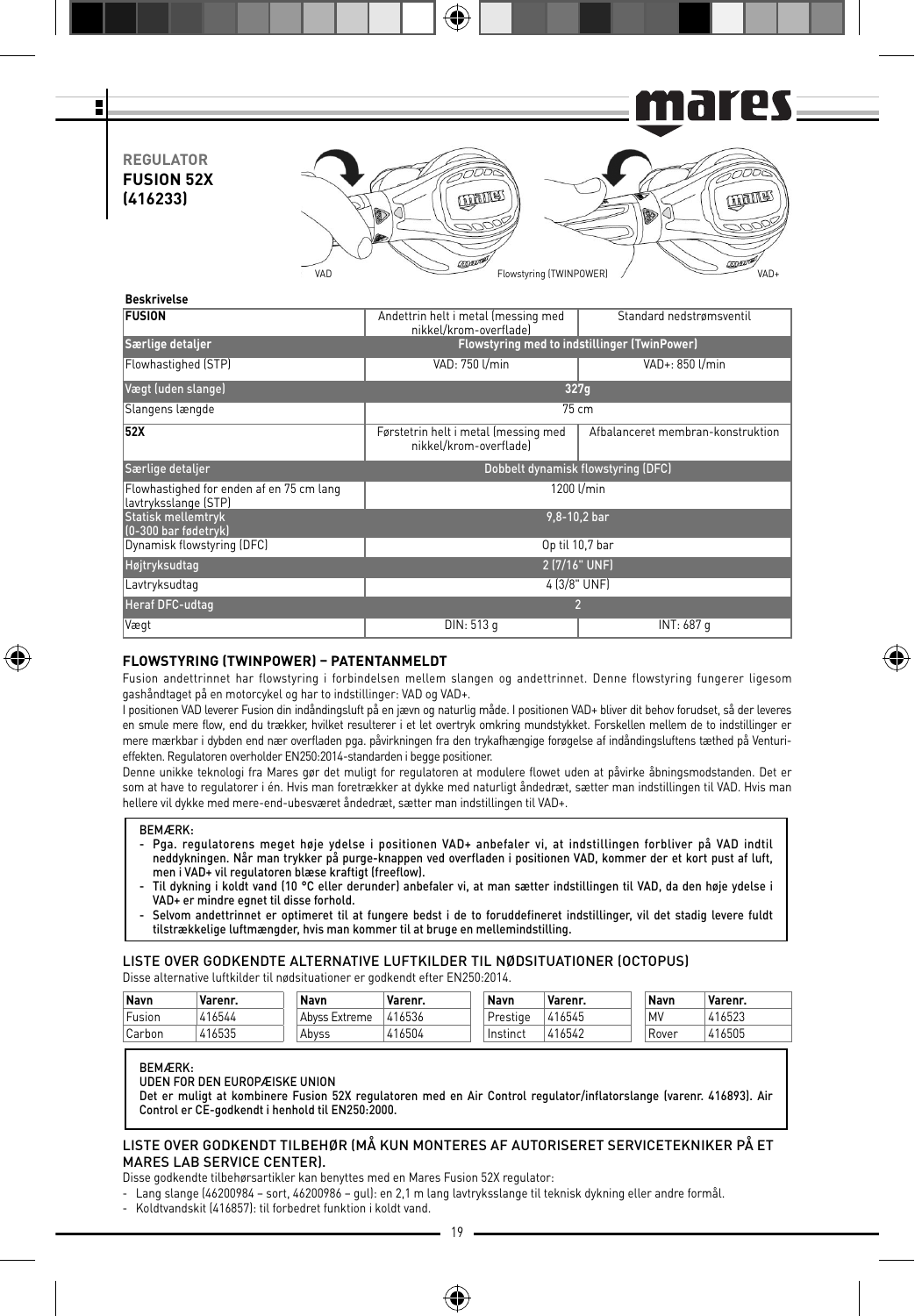**REGULAATOR FUSION 52X (416233)**

man m Ŧ



⊕

# **Kirjeldus**

| <b>FUSION</b>                                                 | Üleni metallist (nikkel ja kroomitud<br>pronks) teine aste   | Standardne pärivooluklapp             |  |  |  |  |  |
|---------------------------------------------------------------|--------------------------------------------------------------|---------------------------------------|--|--|--|--|--|
| <b>Eriomadused</b>                                            | Kaheastmeline voolukontroll (TwinPower)                      |                                       |  |  |  |  |  |
| Voolukiirus (STP)                                             | VAD: 750 I/min                                               | VAD+: 850 l/min                       |  |  |  |  |  |
| Mass (ilma voolikuta)                                         | 327q                                                         |                                       |  |  |  |  |  |
| Vooliku pikkus                                                | 75 cm                                                        |                                       |  |  |  |  |  |
| 52X                                                           | Üleni metallist (nikkel ja kroomitud<br>pronks) esimene aste | Tasakaalustatud<br>membraanimehhanism |  |  |  |  |  |
| Eriomadused                                                   | Twin Dynamic Flow Control (DFC)                              |                                       |  |  |  |  |  |
| Voolukiirus ühe 75 m pikkuse<br>madalsurvevooliku (STP) otsas | 1200 l/min                                                   |                                       |  |  |  |  |  |
| Staatiline vahesurve (0-300 bar toitesurve)                   | $9,8 - 10,2$ bar                                             |                                       |  |  |  |  |  |
| Dynamic Flow Control (DFC)                                    | Kuni 10.7 bar                                                |                                       |  |  |  |  |  |
| Kõrgsurvepordid                                               | 2 (7/16" UNF)                                                |                                       |  |  |  |  |  |
| Madalsurvepordid                                              | 4 (3/8" UNF)                                                 |                                       |  |  |  |  |  |
| millest DFC-porte                                             |                                                              | $\overline{2}$                        |  |  |  |  |  |
| Mass                                                          | DIN: 513 g                                                   | INT: 687 g                            |  |  |  |  |  |
|                                                               |                                                              |                                       |  |  |  |  |  |

⊕

# **VOOLUKONTROLL (TWINPOWER) – PATENT MENETLUSES**

Fusioni teine aste on varustatud voolukontrolliseadmega vooliku ja teise astme ühenduskohas. Voolukontrolliseade töötab nagu mootorratta gaasiventiil ning sellel on kaks asendit, VAD ja VAD+.

VAD-asendis annab Fusion hingamiseks gaasi väga sujuvalt ja loomulikult. VAD+ asendis näeb seade nõudmist ehk tõmmet ette ning annab küsitust pisut rohkem gaasi, mistõttu huuliku ümber tekib kerge ülerõhk. Kahe sätte erinevust on sügavamal rohkem tunda kui pinna lähedal, põhjuseks hingatava gaasi survega seotud tiheduse tõus (Venturi efekt). Regulaator vastab mõlemas asendis standardi EN250:2014 nõuetele.

Marese ehitus võimaldab regulaatoril voolu muuta ilma õhu tõmbamiseks vajalikku jõudu mõjutamata. See on nagu kaks regulaatorit ühes. Loomuliku hingamise eelistajad sukelduvad VAD asendiga. Täiesti pingutusevaba hingamise eelistajad sukelduvad VAD+ asendiga.

⊕

- Kuna VAD+ asendis on regulaatori töö väga tugev, soovitame hoida seda kuni sukeldumiseni VAD asendis. VAD asendis toob pinnal tühjendusnupu vajutamine kaasa lühikese õhupuhangu, VAD+ asendis aga jõulise vabavoolu.
- Külmas vees (10 °C / 50 °F või alla selle) sukeldudes soovitame kasutada VAD asendit, sest VAD+ jõuline töö sobib neisse tingimustesse vähem.
- Ehkki teise astme tööd on optimeeritud kahes määratud asendis, annab regulaator piisavalt gaasi ka juhul, kui see on kogemata sattunud keskmisesse asendisse.

# HEAKSKIIDETUD TÄIENDAVATE HÄDAOLUKORRA HINGAMISSÜSTEEMIDE (OKTOPUSIDE) LOEND

Kasutada on lubatud järgmisi täiendavaid hädaolukorra hingamissüsteeme kooskõlas standardiga EN250:2014.

| Nimi   | <b>Osa number</b> | Nimi          | <b>Osa number</b> | Nimi     | <b>Osa number</b> | Nimi  | Osa number |
|--------|-------------------|---------------|-------------------|----------|-------------------|-------|------------|
| Fusion | 416544            | Abyss Extreme | 416536            | Prestige | 416545            | MV    | 416523     |
| Carbon | 416535            | Abvss         | 416504            | Instinct | 416542            | Rover | 416505     |

NB!

VÄLJASPOOL EUROOPA LIITU

Regulaatorit Fusion 52X on võimalik ühendada regulaatoriga õhujuhtimisregulaatoriga (Air Control) ning täitmisseadmega (416893). Air Controli regulaatoril on CE-tähis vastavalt standardile EN250:2000.

### HEAKSKIIDETUD LISATARVIKUTE LOEND (PAIGALDADA TOHIB ÜKSNES MARESE TEENINDUSKESKUSE KVALIFITSEERITUD TEHNIK).

Marese Fusion 52X regulaatoriga koos tohib kasutada järgmisi heakskiidetud lisatarvikuid:

- Pikk voolik (46200984 must, 46200986 kollane): 2,1 m pikkune madalsurvevoolik tehniliseks sukeldumiseks või muudeks otstarveteks.
- Külma vee komplekt (416857): kõrgendatud vastupanuks külmas vees.

◈

NB!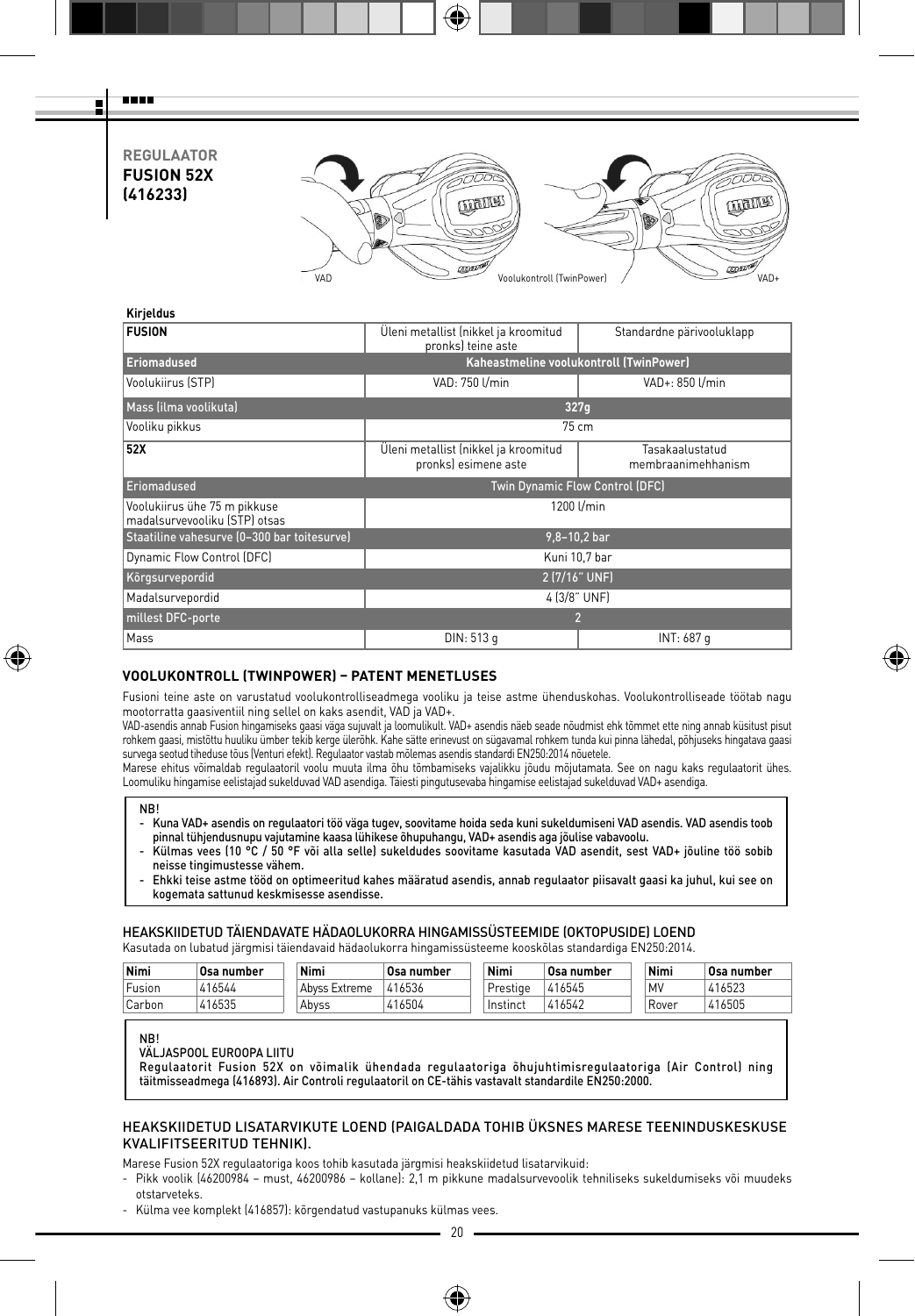F n I **RIALTÁN FUSION 52X COLLES Change (416233)** VAD Sreabhrialú (TwinPower) / VAD-**Cur síos**

| <b>FUSION</b>                                                   | Dara céim lánmhiotail ar fad<br>(prás plátáilte nicil agus cróm)  | Comhla chaighdeánach iartheachtach |  |  |  |  |  |
|-----------------------------------------------------------------|-------------------------------------------------------------------|------------------------------------|--|--|--|--|--|
| Sainghnéithe                                                    | Rialú srutha Dhá-shuíomh (CumhachtChúpla)                         |                                    |  |  |  |  |  |
| Ráta Srutha (TBC)                                               | VAD: 750Vnóim                                                     | VAD+: 850l/nóim                    |  |  |  |  |  |
| Meáchan (gan osán)                                              |                                                                   | 327q                               |  |  |  |  |  |
| Fad an osáin                                                    |                                                                   | 75cm                               |  |  |  |  |  |
| 52X                                                             | Céad chéim lánmhiotail ar fad<br>(prás plátáilte nicil agus cróm) | Fearas Scannáin cothromaithe       |  |  |  |  |  |
| Sainghnéithe                                                    | Rialú Srutha Dinimiciúil Cúpla (RSD)                              |                                    |  |  |  |  |  |
| Ráta Srutha ag deireadh osán amháin 75cm<br>fada íslebhrú (TBC) |                                                                   | 1200 l/nóim                        |  |  |  |  |  |
| Brú idirmheánach statach<br>Ísoláthar brú 0-300barl             |                                                                   | 9.8-10.2bar                        |  |  |  |  |  |
| Sreabhrialú Dinimiciúil (SBD)                                   |                                                                   | Suas go 10.7bar                    |  |  |  |  |  |
| Poirt ardbhrú                                                   | 2 (7/16" UNF)                                                     |                                    |  |  |  |  |  |
| Poirt íslebhrú                                                  | 4 (3/8" UNF)                                                      |                                    |  |  |  |  |  |
| A phortálainn SBD                                               |                                                                   |                                    |  |  |  |  |  |
| Meáchan                                                         | DIN: 513q                                                         | INT: 687q                          |  |  |  |  |  |

### **SREABHRIALÚ (CUMHACHTCHÚPLA) - PAITINN AR FEITHEAMH**

Tagann an dara céim le sreabhrialú ag an gcumar idir an t-osán agus an dara céim. Oibríonn an sreabhrialú ar nós scóige gluaisrothair agus tá dhá shuíomh aige, VAD agus VAD+.

⊕

Sa suíomh VAD, soláthraíonn an Fusion an gás análaithe i slí an-mhín agus nádúrtha. Os a choinne sin [[In the VAD position]], déanann an suíomh VAD+ réamh-mheas ar d'éileamh agus soláthraíonn sé beagán níos mó srutha ná mar a iarradh, rud a thugann beagán róbhrú sa limistéar béalóige mar thoradh air. Is féidir an difríocht idir an dá shocrú a bhrath níos mó i ndoimhneacht uisce seachas in aice an dromchla, de bharr meadú dlúis a bhaineann le brú sa ghás análaithe ar an éifeacht Venturi. Tá an rialtán seo i gcomhréir leis an norm EN250:2014 sa dhá shuíomh.

Ligeann an t-eisiachas Mares seo don rialtán an sruth a mhodhnú gan an dul i bhfeidhm ar an iarracht chnagtha. Tá sé ar nós dhá rialtán in aon phíosa amháin a bheith agat. Tumfaidh siad siúd ar fearr leo análú nádúrtha sa suíomh VAD. Tumfaidh siad siúd ar fearr leo análú tar-neamhdhícheallach sa suíomh VAD+.

### NÓTA:

⊕

- De bharr an ardfheidhmiúcháin sa suíomh VAD+, molaimid an rialú a choimeád ar VAD go dtí go dtéann tú faoi uisce. Cé go mbeidh gearrmhaidhm aeir mar thoradh ar an gcnaipe glanta a bhrú i VAD nuair atá tú ar an ndromchla, má dhéantar a leithéid sa VAD+, cuirfidh sé an rialtán ag saorshreabhadh le fórsa.
- Nuair atá tú ag tumadh in uisce fuar (10°C/50°F nó níos lú ) molaimid an socrú VAD a úsáid toisc nach bhfuil ardfheidhmiúchán an VAD+ oiriúnach do na coinníollacha seo.
- Cé go bhfuil feidhmiúchán an dara céime optamaithe sa dá shuíomh réamhshainithe den rialú, soláthróidh sé miosúir go leor gáis fiú má shocraítear é go neamhaireach go suíomh idirmheánach.

### LIOSTA CÓRAIS ANÁLAITHE CÚNTÓRA (OCHTAPAS)

Tá na córais análaithe cúntóra seo a leanas údaraithe a bheith in úsáid i gcomhréir le EN250:2014.

| Ainm   | Uimhir Pháirte | Ainm          | <b>Uimhir Pháirte</b> | Ainm     | <b>Uimhir Pháirte</b> | Ainm  | <b>Uimhir Pháirte</b> |
|--------|----------------|---------------|-----------------------|----------|-----------------------|-------|-----------------------|
| Fusion | 416544         | Abyss Extreme | 416536                | Prestige | 416545                | MV    | 416523                |
| Carbon | 416535         | Abvss         | 416504                | Instinct | 416542                | Rover | 416505                |

NÓTA.

LASMUIGH DEN AONTAIS EORPACH

Is féidir an rialtán Fusion 52X a chomhcheangal leis an rialtán Rialú Aeir agus an fheiste bhoilscithe (Uimhir Pháirte 416893). Iompraíonn an Rialú Aeir teastas EC I gcomhréir leis an EN250:2000.

### LIOSTA OIRIÚINTÍ FORMHEASTA (LE BHEITH SUITEÁILTE AG TEICNEOIR CÁILITHE AG LÁRIONAD MARES UM SEIRBHÍS SAOTHARLAINNE).

Is oiriúintí formheasta is féidir a úsáid i dteannta an rialtáin Mares Fusion 52X iad na rudaí seo a leanas:

- Osán fada (46200984 – dubh, 46200986 – buí): osán fada íseal 2.1m do thumadh teicniúil agus cuspóirí eile.

- Trealamh Uisce Fuar (416857): do mhéadú friotaíochta uisce fuar.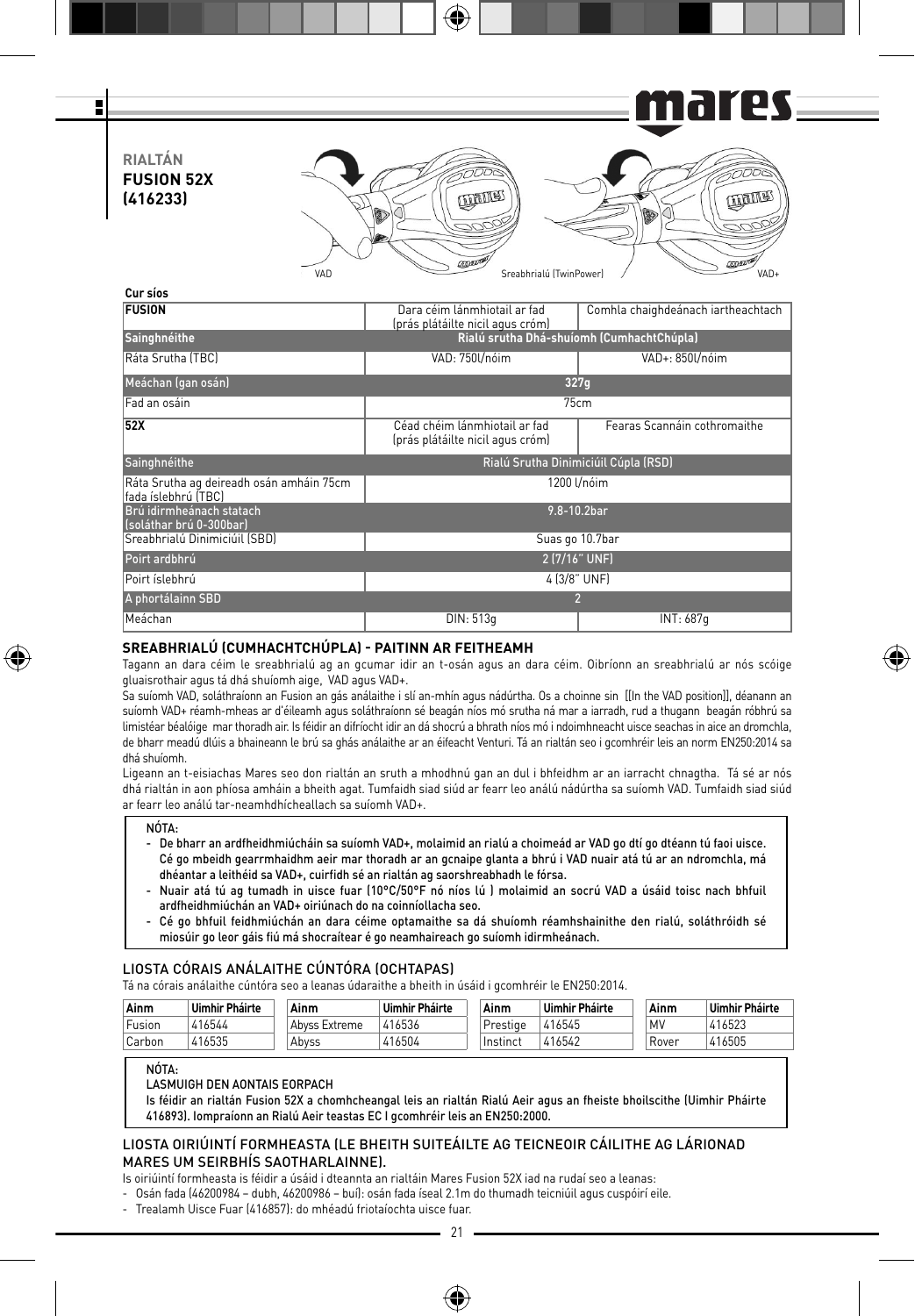**REGULATORS FUSION 52X (416233)**

man m Ŧ



| Vienlaidmetāla Ínikelis un hromēts<br>misinš) otrā pakāpe  | Standarta pakārtots vārsts                 |
|------------------------------------------------------------|--------------------------------------------|
|                                                            |                                            |
| VAD: 750l/min                                              | VAD+: 850l/min                             |
|                                                            | 327q                                       |
|                                                            | 75cm                                       |
| Vienlaidmetāla (nikelis un hromēts<br>misinš) pirmā pakāpe | Līdzsvarots diafragmas mehānisms           |
|                                                            | Dubulta dinamiskās plūsmas vadība (DFC)    |
|                                                            | 1200 l/min                                 |
|                                                            | $9.8 - 10.2bar$                            |
|                                                            | Līdz 10.7bar                               |
|                                                            | 2 (7/16" UNF)                              |
|                                                            | 4 (3/8" UNF)                               |
|                                                            | $\overline{2}$                             |
| DIN: 513q                                                  | INT: 687q                                  |
|                                                            | Divu pozīciju plūsmas kontrole (TwinPower) |

# **PLŪSMAS KONTROLE (TWINPOWER) - PATENTĒTS**

Fusion otrā pakāpe ir aprīkota ar plūsmas kontroli savienojuma vietā starp šļūteni un otro pakāpi.Plūsmas kontrole darbojas kā motociklam drosele, un tai ir divi stāvokļi, VAD un VAD +.

⊕

VAD pozīcijā, Fusion piegādā gāzi elpošanai ļoti vienmērīgi un dabiskā veidā. VAD+ pozīcija, no otras puses, paredz jūsu pieprasījumu un piegādā nedaudz lielāku plūsmu nekā pieprasīta, kā rezultātā padodot nelielu virsspiedienu iemutņa zonā. Starpību starp šiem diviem stāvokļiem var sajust vairāk dziļumā nekā virspusē, sakarā ar spiediena ietekmē saistītu elpošanas

gāzu blīvuma pieaugumu uz Venturi efektu. Regulators atbilst EN250:2014 normām abās pozīcijās.<br>Šī Mares ekskluzivitāte ļauj regulatoram veidot plūsmu, neietekmējot ieelpas un izelpas pretestību. Tas ir, it kā būtu divi regulatori vienā. Tie, kas dod priekšroku dabiskai elpošanai, var nirt ar ieslēgtu VAD pozīciju. Tiem, kas dod priekšroku elpošanai bez piepūles, var nirt ar ieslēgtu VAD + pozīciju.

PIEZĪME:

⊕

- Sakarā ar ļoti augstu veiktspēju VAD+ pozīcijā, iesakām saglabāt ieslēgtu VAD pozīciju, kamēr jūs ienirstiet. Turpretī, atrodoties virspusē, ieslēdzot skalošanas pogu, kamēr ieslēgta VAD pozīcijā, tas radīs īsu gaisa eksploziju, bet to darot VAD+ pozīcijā, tas radīs stingru, pastāvīgas padeves plūsmu.
- Nirstot aukstā ūdenī (10°C/50°F vai mazāk), iesakām izmantot VAD iestatījumu, jo augstas veiktspējas VAD + pozīcija ir mazāk piemērota šiem nosacījumiem.
- Lai gan veiktspēja otrajā pakāpē ir optimizēta divās iepriekš noteiktās kontroles pozīcijās, tas dos pietiekami daudz gāzes, pat ja nejauši iestatīta starpstāvoklī.

# APSTIPRINĀTU PAPILDUS AVĀRIJAS ELPOŠANAS SISTĒMU (OCTOPUS) SARAKSTS

Atļauts izmantot sekojošas papildus avārijas elpošanas sistēmas atbilstoši EN250:2014.

| Nosaukums | <b>Sērijas</b><br>numurs | Nosaukums     | <b>Sērijas</b><br>numurs | Nosaukums | <b>Sērijas</b><br>numurs | Nosaukums | Sērijas<br>numurs |
|-----------|--------------------------|---------------|--------------------------|-----------|--------------------------|-----------|-------------------|
| Fusion    | 416544                   | Abvss Extreme | 416536                   | Prestige  | 416545                   | M\        | 416523            |
| Carbon    | 416535                   | Abyss         | 416504                   | Instinct  | 416542                   | Rover     | 416505            |

# PIEZĪME:

ĀRPUS EIROPAS SAVIENĪBAS

Ir iespējams apvienot Fusion 52X regulatoru ar gaisa plūsmas regulatoru un inflācijas ierīci (Nr.416893). Gaisa plūsmas regulatoram ir CE sertifikācija saskaņā ar EN250:2000.

### APSTIPRINĀTO PIEDERUMU SARAKSTS (KO UZSTĀDĪJIS TIKAI KVALIFICĒTS SPECIĀLISTS MARES LAB APKALPOŠANAS CENTRĀ).

Apstiprinātu piederumu, ko var izmantot kopā ar Mares Fusion 52X regulatoru, saraksts:

- Gara šļūtene (46200984 - melna, 46200986 - dzeltena): 2.1m gara zema spiediena šļūtene tehniskai niršanai vai citiem mērķiem, - Aukstā ūdens komplekts (416857): lai palielinātu aukstā ūdens pretestību.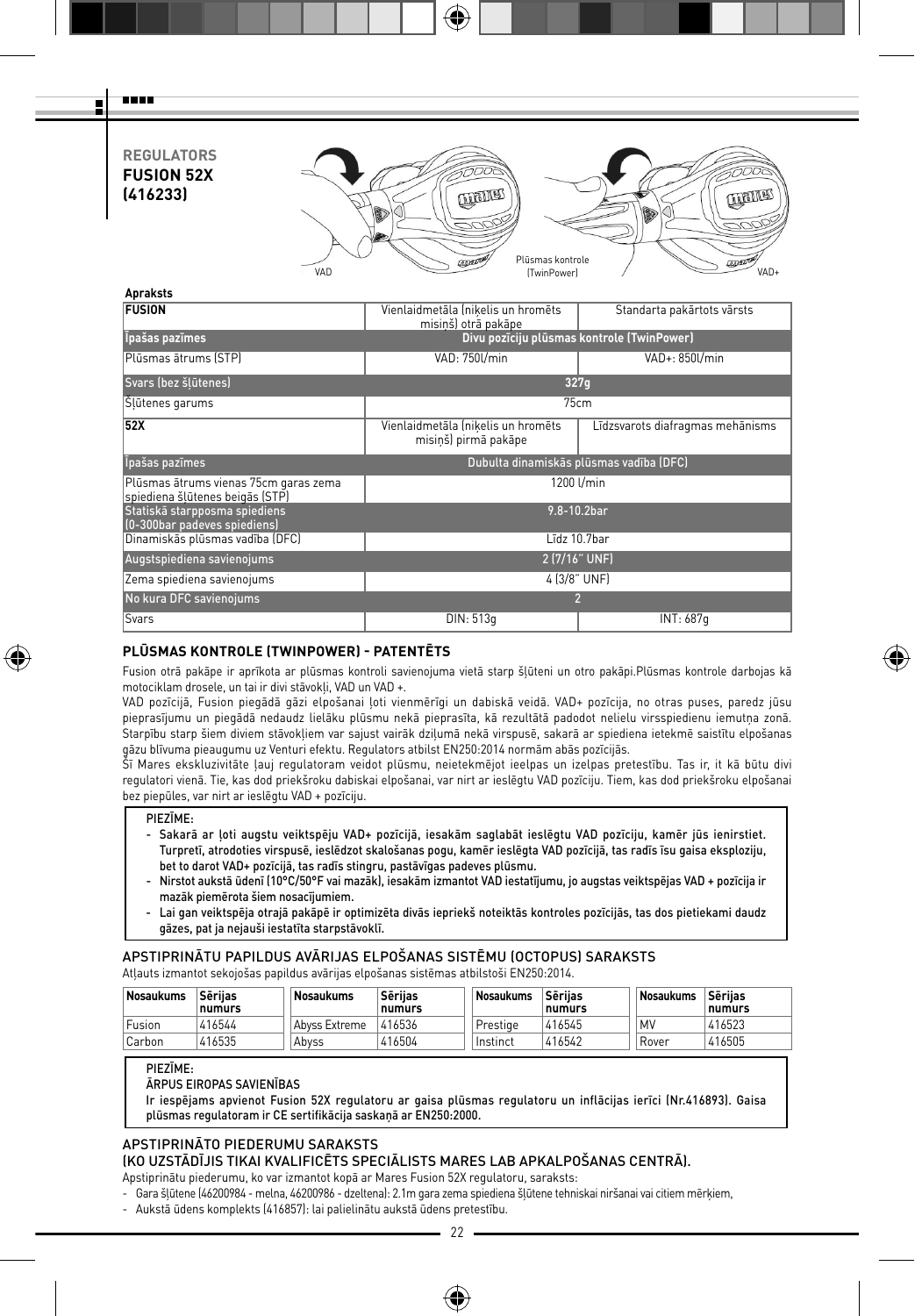es — F i 61 71 **REGULIATORIUS FUSION 52X QUALITY LUTHER (416233)** VAD **CONTROL** Srauto reguliatorius VAD **Aprašymas**

| <b>FUSION</b>                                                       | Metalinis (nikeliu ir chromu padengtas<br>žalvaris) antrosios pakopos | Standartinis vožtuvas, skirtas srautui<br>pagal krypti |  |  |  |
|---------------------------------------------------------------------|-----------------------------------------------------------------------|--------------------------------------------------------|--|--|--|
| Gaminio charakteristika                                             |                                                                       | Dvieju padėčiu srauto reguliatorius (TwinPower)        |  |  |  |
| Srauto rodiklis (normaliomis temperatūros ir<br>slėgio salygomis)   | VAD (Vortex Assisted Design) sistema:<br>750 l/min                    | VAD + sistema: 850 Umin                                |  |  |  |
| Svoris (be žarnos)                                                  |                                                                       | 327 g                                                  |  |  |  |
| Zarnos ilgis                                                        |                                                                       | 75 cm                                                  |  |  |  |
| <b>52X</b>                                                          | Metalinis (nikeliu ir chromu padengtas<br>žalvaris) pirmosios pakopos | Balansavimo diafragminis mechanizmas                   |  |  |  |
| Gaminio charakteristika                                             |                                                                       | Dviguba dinaminė srauto valdymo (DFC) sistema          |  |  |  |
| Srauto rodiklis vienos 75 cm ilgio žemo slėgio<br>žarnos gale (STP) |                                                                       | 1200 l/min                                             |  |  |  |
| Statinis tarpinis slėgis<br>(0-300 bar paduodamas slėgis)           |                                                                       | 9,8-10,2 bar                                           |  |  |  |
| Dinaminė srauto valdymo (DFC) sistema                               |                                                                       | Ne didesnis kaip 10,7 bar                              |  |  |  |
| Aukšto slėgio portai                                                |                                                                       | 2 (7/16 UNF)                                           |  |  |  |
| Zemo slėgio portai                                                  |                                                                       | 4 (3/8 UNF)                                            |  |  |  |
| Iš kurių DFC portai                                                 | 2                                                                     |                                                        |  |  |  |
| Svoris                                                              | DIN: 513 g                                                            | INT: 687 g                                             |  |  |  |

### **SRAUTO REGULIATORIUS (TWINPOWER) - PATENTAS DAR SVARSTOMAS**

Fusion antroji pakopa turi srauto reguliatorių, esantį žarnos ir antrosios pakopos sankirtoje. Srauto valdymo reguliatorius veikia panašiai kaip motociklo duslintuvo mechanizmas ir turi dvi padėtis: VAD ir VAD +.

⊕

VAD padėtyje Fusion tiekia kvėpavimo dujas sklandžiai ir natūraliai. Tuo tarpu VAD + padėtyje iš anksto tiekiamos kvėpavimo dujos ir jų srautas yra šiek tiek didesnis negu pageidaujama, dėl to susidaro nedidelis viršslėgis kandiklio srityje. Didesnį šių dviejų padėčių nustatymo skirtumą galite pajusti panirę giliau, nes dėl slėgio padidėja kvėpavimo dujų tankis pagal Venturi efektą. Abi reguliatorius padėtys nustatytos pagal EN250:2014 reikalavimus.

Šis MARES reguliatoriaus padėčių išskirtinumas suteikia galimybę reguliatoriui keisti srautą nepaveikiant krekingo krūvio. Tai lyg du reguliatoriai viename. Nardymo metu norintys kvėpuoti natūraliai, reguliatorių turi nustatyti į VAD padėtį. Nardymo metu norintys kvėpuoti lengvai, be jokių pastangų, reguliatorių turi nustatyti į VAD + padėtį.

### **PASTABA**

₩

- Dėl didelio kvėpavimo efektyvumo, kurį suteikia VAD + padėtis, rekomenduojame reguliatorių išlaikyti VAD padėtyje tol, kol panersite. Jei nuspausite dar būdami paviršiuje prapūtimo mygtuką VAD padėtyje, sukelsite trumpą oro sprogimą, jei tai padarysite VAD+ padėtyje, sukelsite priverstinį reguliatoriaus pratekėjimą.
- Jei nardysite šaltame vandenyje (esant 10 °C arba mažesnei temperatūrai), rekomenduojame naudoti VAD padėtį, nes didelis VAD + efektyvumas yra mažiau tinkamas šiomis sąlygomis.
- Nors antrosios pakopos veikimo rezultatus optimizuoja dvi iš anksto nustatytos reguliatoriaus padėtys, netyčia nustačius tarpinę padėtį, taip pat bus tiekiamas pakankamas dujų kiekis.

### PATVIRTINTU PAGALBINIU KVĖPAVIMO SISTEMU ("OCTOPUS") SARAŠAS

Žemiau išvardytos pagalbinės kvėpavimo sistemos yra leidžiamos naudoti pagal EN250:2014 standartą.

| Pavadinimas | Detalės numeris | Pavadinimas   | Detalės numeris |          | Pavadinimas Detalės numeris |       | Pavadinimas Detalės numeris |
|-------------|-----------------|---------------|-----------------|----------|-----------------------------|-------|-----------------------------|
| Fusion      | 416544          | Abyss Extreme | 416536          | Prestige | 416545                      | .MV   | 416523                      |
| Carbon      | 416535          | Abvss         | 416504          | Instinct | 416542                      | Rover | 416505                      |

### PASTABA:

UŽ EUROPOS SĄJUNGOS RIBŲ

Fusion 52x reguliatorių galite naudoti kartu su oro reguliavimo ir pripūtimo įtaisu (dalies numeris 416893). Oro reguliatorius turi atitikties ženklą "CE" pagal EN250:2000.

# PATVIRTINTOS PAPILDOMOS ĮRANGOS (KURIĄ LEIDŽIAMA MONTUOTI TIK KVALIFIKUOTIEMS MARES LAB SERVICE CENTER SPECIALISTAMS) SARAŠAS.

Toliau išvardyta papildoma įranga yra patvirtinta ir gali būti naudojama kartu su Mares Fusion 52x reguliatoriumi:

- ilga žarna (46200984 - juoda, 46200986 - geltona): 2,1 m ilgio žemo slėgio žarna skirta techniniam nardymui ar kitiems tikslams;

- nardymo šaltame vandenyje komplektas (416857): skirtas padinti atsparumą šaltam vandeniui.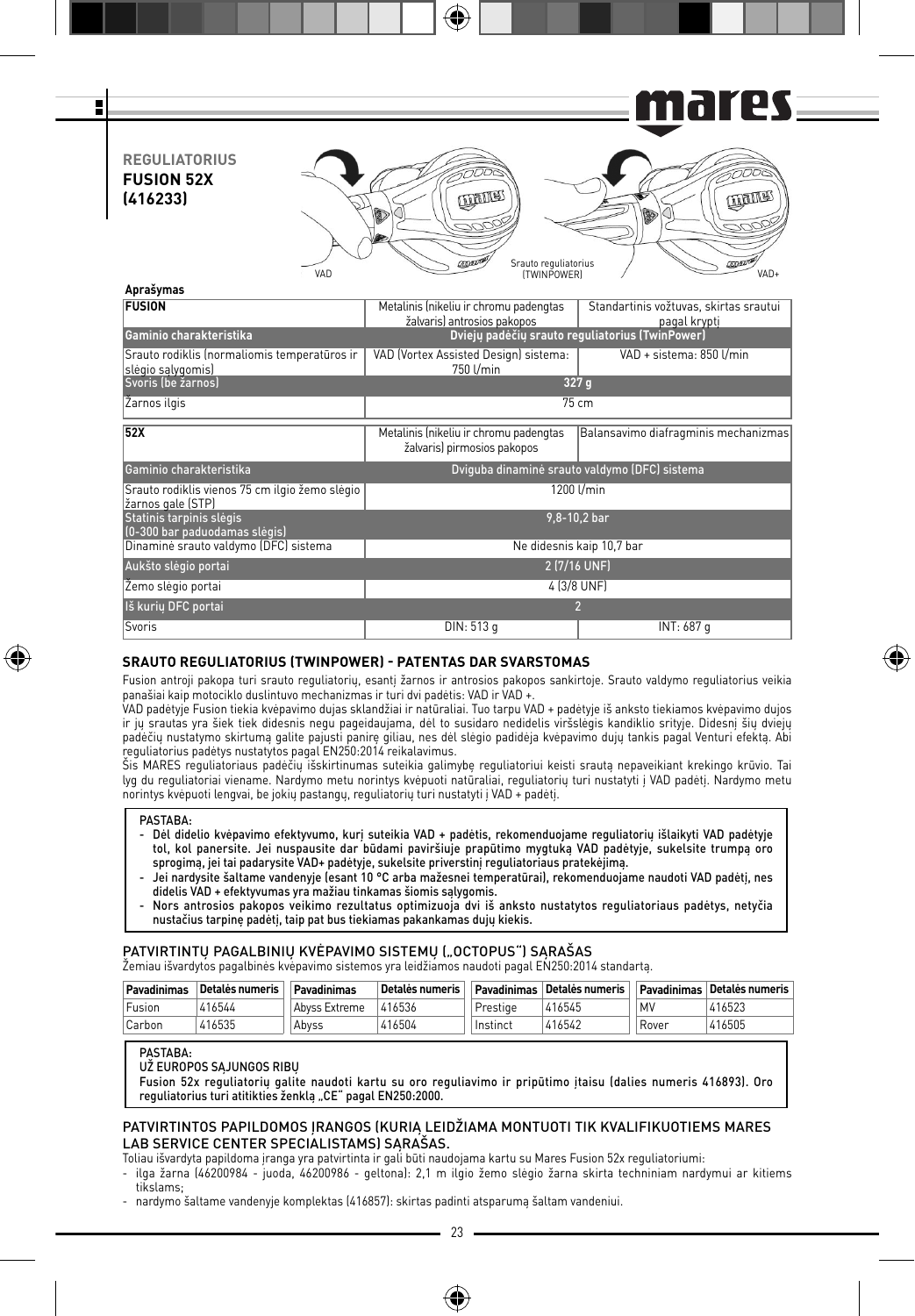**REGOLATUR FUSION 52X 416233)**

man m Ŧ



| Deskrizzjoni                                                         |                                                                        |                                                      |  |  |  |
|----------------------------------------------------------------------|------------------------------------------------------------------------|------------------------------------------------------|--|--|--|
| <b>FUSION</b>                                                        | It-tieni stadju kollu tal-metall<br>(ram isfar miksi b'nikil u kromiu) | Valy downstream standard                             |  |  |  |
| Karatteristići spečjali                                              |                                                                        | Kontroll tal-fluss f'żewġ pożizzjonijiet (TwinPower) |  |  |  |
| Rata tal-Fluss (STP)                                                 | VAD: 750l/min                                                          | VAD+: 850l/min                                       |  |  |  |
| Piż (minghajr manka)                                                 |                                                                        | 327q                                                 |  |  |  |
| Tul tal-manka                                                        |                                                                        | 75cm                                                 |  |  |  |
| 52X                                                                  | L-ewwel stadju kollu tal-metall (ram<br>isfar miksi b'nikil u kromju)  | Mekkaniżmu ta' diaframma bbilancjat                  |  |  |  |
| Karatteristići spečjali                                              |                                                                        | Kontroll tal-Fluss Dinamiku Doppju(DFC)              |  |  |  |
| Rata tal-Fluss fit-tarf ta' manka ta' pressa<br>baxxa ta' 75cm (STP) |                                                                        | 1200 l/min                                           |  |  |  |
| Pressa intermedia statika<br>(0-300bar pressa ta' suppliment)        | $9.8 - 10.2bar$                                                        |                                                      |  |  |  |
| Kontroll tal-Fluss Dinamiku (DFC)                                    |                                                                        | Sa 10.7bar                                           |  |  |  |
| Tgabbidiet ta' pressioni gholja                                      |                                                                        | 2 (7/16" UNF)                                        |  |  |  |
| Tgabbidiet ta' pressioni baxxa                                       |                                                                        | 4 (3/8" UNF)                                         |  |  |  |
| Li minnhom tgabbidiet DFC                                            |                                                                        | $\overline{2}$                                       |  |  |  |
| Piż                                                                  | DIN: 513q                                                              | INT: 687q                                            |  |  |  |

# **KONTROLL TAL-FLUSS (TWINPOWER) - BREVETT GĦADU MHUX MAĦRUĠ**

It-tieni stadju Fusion jiġi b'kontroll tal-fluss fil-ġonta bejn il-manka u t-tieni stadju. Il-kontroll tal-fluss jaħdem bħal aċċeleratur ta' mutur u għandu żewġ pożizzjonijiet VAD u VAD+.

⊕

Fil-pożizzjoni VAD, Fusion jwassal l-gass għan-nifs b'mod lixx u naturali. Il-pożizzjoni VAD+ min-naħa l-oħra tantiċipa l-bżonn tiegħek u tipprovdi ftit aktar fluss milli jiġi mitlub, u b'hekk jirriżulta fi ftit pressa żejda fiż-żona tal-biċċa tal-ħalq. Id-differenza bejn iż-żewġ pożizzjonijijet tista' tinħass aktar meta tkun fil-fond milli meta tkun lejn il-wiċċ, minħabba l-inflwenza taż-żieda tad-densità relatata mal-pressa fuq l-gass tan-nifs fuq l-effett Venturi. Ir-regolatur huwa konformi man-norma ta' EN250:2014 fiż-żewġ pożizzjonijiet.

Din l-esklussività Mares tippermetti lir-regolatur sabiex jimmodula l-fluss mingħajr ma jaffettwa l-*cracking effort*. Huwa bħallikieku għandek żewġ regolaturi f'wieħed. Dawk li jippreferu nifs naturali ser jogħdsu bil-kontroll fil-pożizzjoni VAD. Dawk li<br>jippreferu nifs mingħajr tbatija ser jogħdsu bil-kontroll fil-pożizzjoni VAD+.

#### NOTA:

↔

- Minhabba l-prestazzjoni gholja hafna fil-pożizzjoni VAD+, nirrakkomandaw li l-kontroll jinżamm fuq VAD sa ma tinżel<br>taht l-ilma. Filwaqt li jekk taghfas il-buttuna tal-*purge* fil-VAD meta tkun fil-wićć jirriżulta fi tf tagħmel dan fil-VAD+ twassal lir-regolatur biex *jbattal* l-arja bla waqfien bis-saħħa.
- Meta tkun qed togħdos f'ilma kiesaħ (10°C/50°F jew inqas) nirrakkomandaw li tuża l-pożizzjoni VAD minħabba li l-prestazzjoni għolja tal-VAD+ hija inqas xierqa għal dawn il-kundizzjonijiet.
- Għalkemm l-prestazzjoni tat-tieni stadju ġiet mtejba fiż-żewġ pożizzjonijiet tal-kontroll predefiniti, tista' twassal għal ammonti kbar ta' gass jekk titqiegħed involontarjament f'pożizzjoni intermedja.

### LISTA TA' SISTEMI TAN-NIFS TAL-EMERĠENZA AWZILJARJI (*OCTOPUS*) APPROVATI

Dawn is-sistemi tan-nifs tal-emerġenza awziljarji li ġejjin huma awtorizzati għall-użu fi qbil ma' EN250:2014.

| <b>Isem</b> | <b>Part Number</b> | <b>Isem</b>   | <b>Part Number</b> | <b>Isem</b> | Part Number | <b>Isem</b> | <b>Part Number</b> |
|-------------|--------------------|---------------|--------------------|-------------|-------------|-------------|--------------------|
| Fusion      | 416544             | Abyss Extreme | 416536             | Prestige    | 416545      | MV          | 416523             |
| Carbon      | 416535             | Abvss         | 416504             | Instinct    | 416542      | Rover       | 416505             |

NOTE:

UŻU BARRA MILL-UNJONI EWROPEA

Huwa possibbli li tikkumbina ir-regolatur Fusion 52X mar-regolatur u l-appartat tan-nefħa Air Control (Part Number 416893). L-Air Control iġorr ċertifikazzjoni KE skont EN250:2000.

### LISTA TA' AĊĊESSORJI APPROVATI (LI GĦANDHOM JIĠU INSTALLATI MINN TEKNIKU KKWALIFIKAT F'MARES LAB SERVICE CENTER).

Dawn li ġejjin huma aċċessorji approvati li jistgħu jiġu użati flimkien mar-regolatur Mares Fusion 52X:

- Manka twila (46200984 – sewda, 46200986 – safra): manka ta' pressjoni baxxa twila 2.1m għal għadis tekniku jew għal skopijiet oħra. - Kit għall-ilma kiesaħ (416857): għal reżistenza miżjuda għall-ilma kiesaħ.

24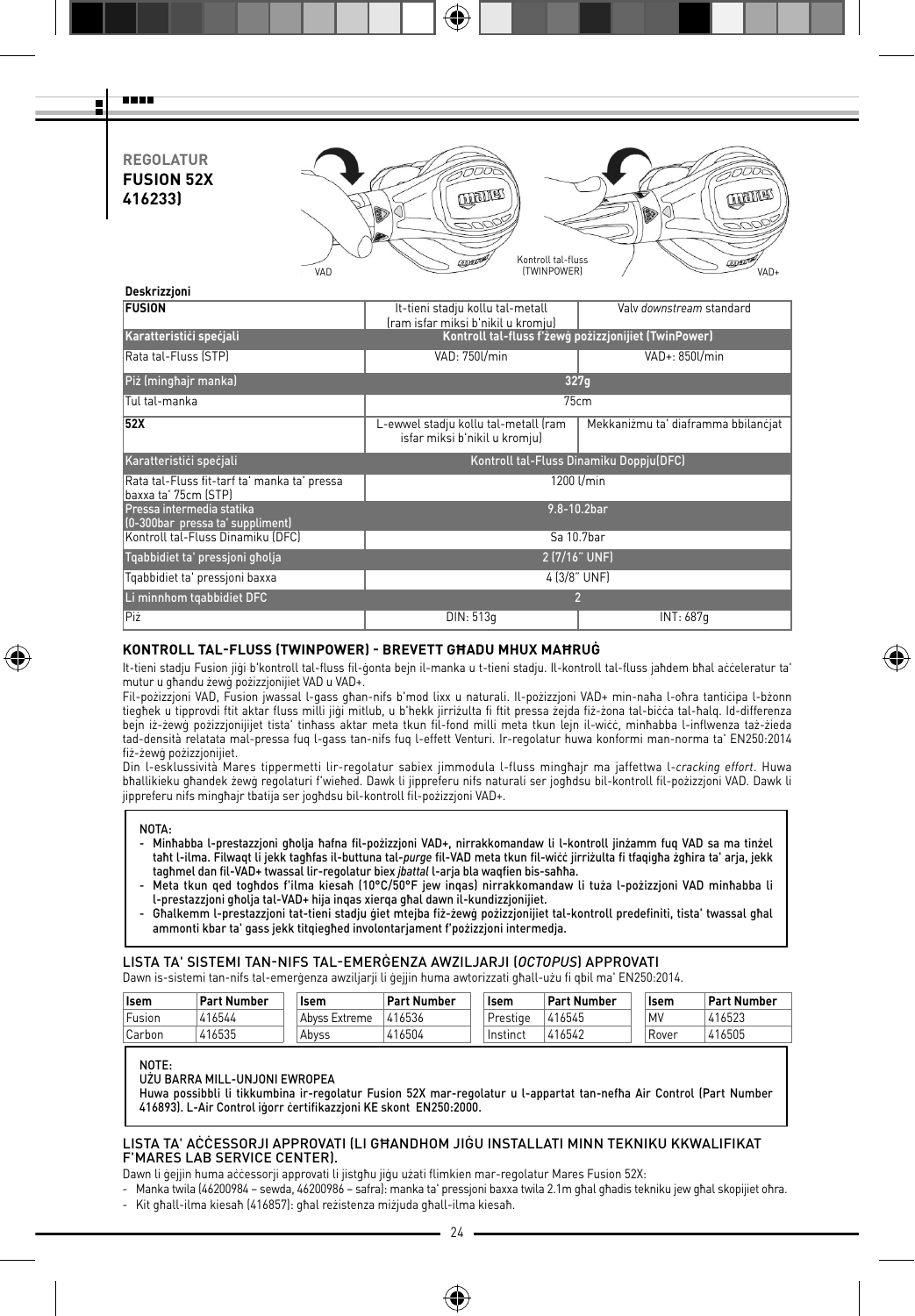

⊕

| Greutate (fara furtun)                                                        | 327q                                                        |                                 |  |  |  |  |  |
|-------------------------------------------------------------------------------|-------------------------------------------------------------|---------------------------------|--|--|--|--|--|
| Lungime furtun                                                                | 75cm                                                        |                                 |  |  |  |  |  |
| 52X                                                                           | Treapta I complet din metal<br>(alamă nichelata si cromata) | Mecanism echilibrat cu membrana |  |  |  |  |  |
| Caracteristici speciale                                                       | Control Dinamic Dublu al Debitului (DFC)                    |                                 |  |  |  |  |  |
| Debit de aer la terminatia furtunului de presiune<br>joasă lung de 75cm (STP) | 1200 l/min                                                  |                                 |  |  |  |  |  |
| Presiune intermediară statică<br>(0-300bar presiune livrată)                  | 9.8-10.2bar                                                 |                                 |  |  |  |  |  |
| Control Dinamic al Debitului (DFC)                                            | Pana la 10.7bar                                             |                                 |  |  |  |  |  |
| Porturi presiune inalta                                                       | 2 (7/16" UNF)                                               |                                 |  |  |  |  |  |
| Porturi presiune joasă                                                        | 4 (3/8" UNF)                                                |                                 |  |  |  |  |  |
| La fiecare port DFC                                                           |                                                             | $\overline{2}$                  |  |  |  |  |  |
| Greutate                                                                      | DIN: 513q                                                   | INT: 687q                       |  |  |  |  |  |

# **CONTROL AL DEBITULUI (TWINPOWER) - PATENT PENDING**

Treapta II Fusion se livrează cu dispozitiv de control al debitului conectat intre furtun şi treapta II Dispozitivul de control al debitului functionează la fel ca acceleratia de la motocicleta și are doua poziții VAD și VAD+.

⊕

În pozitia VAD Fusion livrează gazul respirabil foarte usor, în mod natural. Pe cealaltă parte pozitia VAD+ anticipează cererea dvs. și livrează un debit mai mare de cat cel cerut, ceea ce rezulta la o presiune mai mare în zona mustiucului. Diferenţa dintre cele doua setari poate fi simtita mai bine la adancime mai mare de cat aproape de suprafața, datorită influenței presiuni și densitati ce crește în gazul respirabil în efectul Venturi. Detentorul este conform cu norma EN250:2014 în ambele poziţii.

Aceasta exclusivitate Mares permite detentorului sa moduleze debitul fara a afecta efortul la respiratie. Este ca si cum ar fi doua detentoare în unul. Cei ce prefera sa respire natural se vor scufunda în pozitia VAD. Cei ce prefera sa respire fara nici un pic de efort se vor scufunda în poziția VAD+.

#### NOTA-

⊕

- Datorită performanței foarte ridicate a detentorului în poziția VAD+, va recomandăm sa tineti controlul în poziția VAD pană ce sunteți sub apa. Dacă loviti butonul de purjare în poziția VAD, detentorul va elibera o mică cantitate de aer, dacă acest lucru se intampla cand detentorul este în poziția VAD+ detentorul va intra într-un freeflow serios.
- Cand va scufundati în ape reci (10°C/50°F sau sub) va recomandăm sa setati în poziţia VAD, atata timp cat performanțele înalte a poziției VAD+ sunt mai puțin potrivite în aceste condiții.
- Deși performanța treptei II a fost optimizată în ambele poziții de control predefinite, va livra o cantitate ampla de gaz dacă este setata neadecvat intr-o poziție intermediară.

#### LISTA CU SISTEME AUXILIARE PENTRU RESPIRAT ÎN CAZ DE URGENTA (OCTOPUS)

Următoarele sisteme auxiliare pentru respirat în caz de urgenta sunt autorizate pentru a fi folosite şi sunt conforme normei EN250:2014.

| <b>Denumire</b> | Număr Articol | Denumire      | Număr Articol | <b>Denumire</b> | Număr Articol | <b>Denumire</b> | Număr Articol |
|-----------------|---------------|---------------|---------------|-----------------|---------------|-----------------|---------------|
| ' Fusion        | 416544        | Abyss Extreme | 416536        | Prestige        | 416545        | MV              | 416523        |
| Carbon          | 416535        | Abvss         | 416504        | <b>Instinct</b> | 416542        | Rover           | 416505        |

#### NOTA-

IN AFARA UNIUNI EUROPENE

Este posibil sa combinaţi detentorul Fusion 52X cu un detentor Air Control şi dispozitiv de umflare (Număr Articol 416893). Air Control deţine certificare CE în concordanţă cu EN250:2000.

### LISTA CU ACCESORII APROBATE

# (A SE INSTALA DOAR LA MARES LAB SERVICE CENTER DE CĂTRE TEHNICIENI CALIFICAŢI).

Următoarele accesorii sunt aprobate pentru a fi folosite în combinatie cu detentorul Mares Fusion 52X:

- Furtun lung (46200984 negru, 46200986 galben): a 2.1m furtun lung de presiune joasă pentru scufundări tehnice sau alte scopuri.
- Kit pentru ape reci (416857): pentru a mari rezistenta la temperatura scăzută.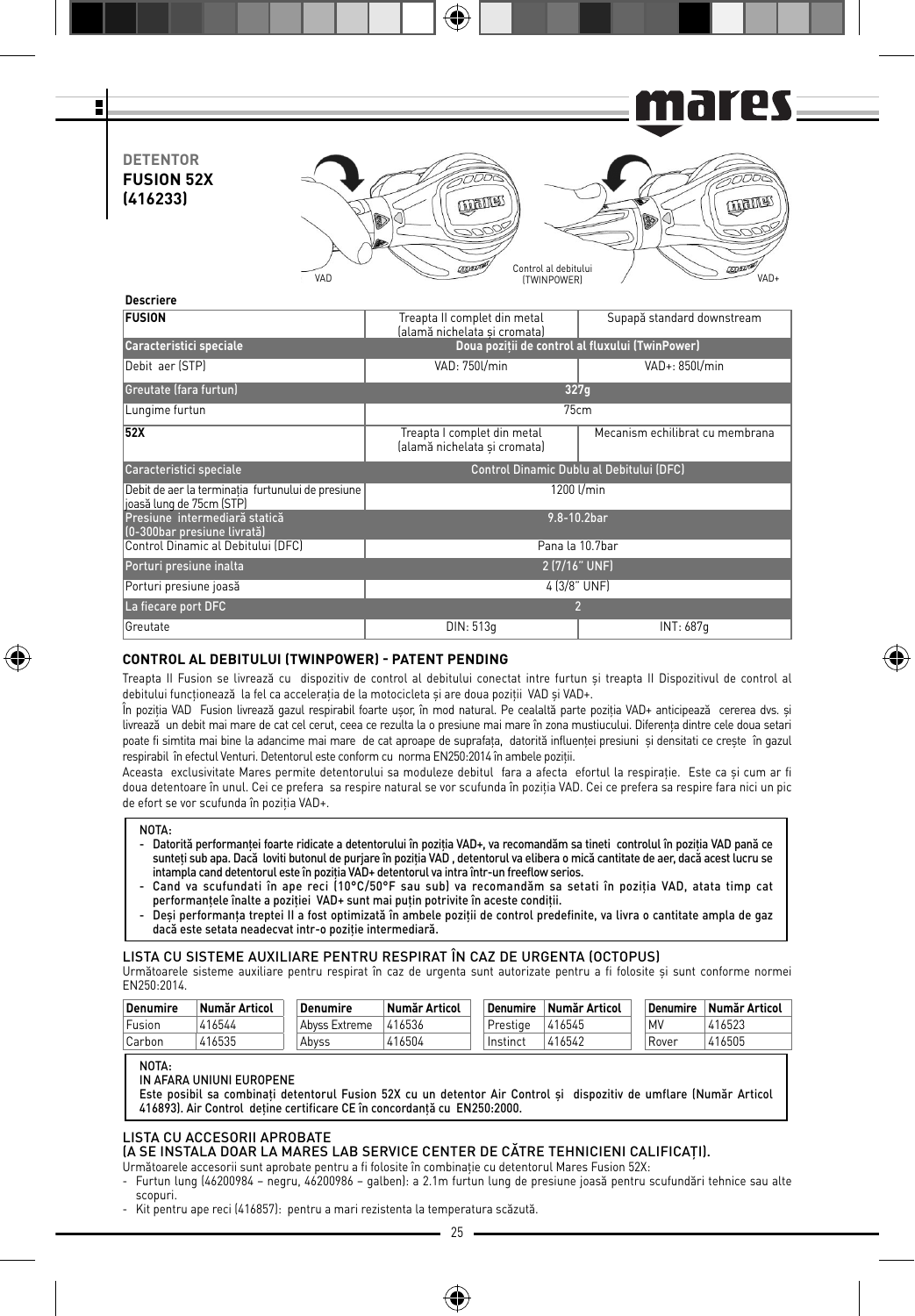**REGULÁTOR FUSION 52X (416233)**

man a E



| Popis                                                             |                                                               |                                             |  |  |  |  |  |
|-------------------------------------------------------------------|---------------------------------------------------------------|---------------------------------------------|--|--|--|--|--|
| <b>FUSION</b>                                                     | Celokovový (poniklovaná                                       | Standardný ventil otváraný v smere          |  |  |  |  |  |
|                                                                   | a pochrómovaná mosadz) druhý stupeň                           | prúdenia vzduchu                            |  |  |  |  |  |
| Špeciálne vlastnosti                                              |                                                               | Dvojpolohová regulácia prietoku (TwinPower) |  |  |  |  |  |
| Prietok (STP)                                                     | VAD: 750 U/min                                                | VAD+: 850 l/min                             |  |  |  |  |  |
| Hmotnosť (bez hadice)                                             | 327q                                                          |                                             |  |  |  |  |  |
| Dĺžka hadice                                                      | 75 cm                                                         |                                             |  |  |  |  |  |
| 52X                                                               | Celokovový (poniklovaná a<br>pochrómovaná mosadz) prvý stupeň | Mechanizmus vyváženej membrány              |  |  |  |  |  |
| Špeciálne vlastnosti                                              | Regulácia prietoku Twin Dynamic (DFC)                         |                                             |  |  |  |  |  |
| Prietok na konci jednej nízkotlakovej hadice<br>ISTPI dlhei 75 cm | 1200 l/min                                                    |                                             |  |  |  |  |  |
| Statický stredotlak<br>(0 - 300 bar tlak na vstupe)               | $9,8 - 10,2$ bar                                              |                                             |  |  |  |  |  |
| Dynamická regulácia prietoku (DFC)                                | Až 10,7 bar                                                   |                                             |  |  |  |  |  |
| Vysokotlakové porty                                               | 2 (7/16" UNF)                                                 |                                             |  |  |  |  |  |
| Nízkotlakové porty                                                | 4 (3/8" UNF)                                                  |                                             |  |  |  |  |  |
| Z toho portov DFC                                                 |                                                               |                                             |  |  |  |  |  |
| Hmotnosť                                                          | DIN: 513 g                                                    | INT: 687q                                   |  |  |  |  |  |

### **REGULÁCIA PRIETOKU (TWINPOWER) - V PATENTOVOM RIADENÍ**

Regulácia prietoku sa na druhom stupni Fusion odohráva v spoji medzi hadicou a druhým stupňom. Regulácia funguje ako škrtiaca klapka motocyklu a má dve polohy: VAD a VAD+.

⊕

V polohe VAD dodáva Fusion dýchací plyn veľmi plynulým, prirodzeným spôsobom. Oproti tomu v polohe VAD+ je predvídaný váš dopyt a prietok je oproti požiadavke mierne zvýšený, pričom v oblasti náustku tak vzniká mierny pretlak. Rozdiel medzi týmito dvoma nastaveniami pocíti potápač skôr v hĺbke než v blízkosti hladiny, lebo pri Venturiho efekte dochádza v dýchacom plyne v súvislosti s tlakom k zvýšeniu hustoty. Regulátor vyhovuje norme EN 250:2014 v obidvoch polohách.

Táto výlučnosť Mares umožňuje regulátoru modulovať prietok bez toho, aby dochádzalo k ovplyvňovaniu dýchacieho úsilia nutného na otvorenie ventilu. Je to ako mať dva regulátory v jednom. Ti, ktori dávajú prednosť prirodzenému dýchaniu,<br>sa budú potápať s regulátorom v polohe VAD. Tí, ktorí dávajú prednosť jednoduchému dýchaniu, sa budú pot s regulátorom v polohe VAD+.

### POZNÁMKA:

₩

- Vzhľadom na veľmi vysoký výkon v polohe VAD+ odporúčame udržiavať regulátor v polohe VAD až do úplného zanorenia. Pri stlačení tlačidla sprchy v polohe regulátora VAD na hladine dôjde ku krátkemu vydýchnutie vzduchu. Ak je regulátor v polohe VAD+, potom to isté spôsobí, že regulátor začne silno voľne pretekať.
- Pri potápaní v chladnej vode (10 °C/50 °F alebo menej) odporúčame používať nastavenie VAD, pretože vysoký výkon v polohe VAD+ je na tieto podmienky menej vhodný.
- I keď bol výkon druhého stupňa optimalizovaný v dvoch dopredu definovaných polohách, bude dodávať dostatočné množstvo plynu aj vtedy, ak ho neúmyselne nastavíte do medzipolohy.

### ZOZNAM SCHVÁLENÝCH ZÁLOŽNÝCH NÚDZOVÝCH DÝCHACÍCH SYSTÉMOV (OCTOPUS)

Nasledujúce záložné núdzové dýchacie systémy sú schválené pre použitie v súlade s EN 250:2014.

| Názov  | Císlo dielu | Názov         | <b>Císlo dielu</b> | Názov      | Císlo dielu | Názov | Císlo dielu |
|--------|-------------|---------------|--------------------|------------|-------------|-------|-------------|
| Fusion | 416544      | Abyss Extreme | 416536             | Prestige   | 416545      | MV    | 116523      |
| Carbon | 416535      | Abvss         | 416504             | . Instinct | 416542      | Rover | 416505      |

### POZNÁMKA:

MIMO KRAJÍN EURÓPSKEJ ÚNIE

Je možné kombinovať regulátor Fusion 52x s regulátorom Air Control a inflačným zariadením (katalógové číslo 416893). Air Control má certifikáciu CE podľa EN250:2000.

### ZOZNAM SCHVÁLENÝCH PRÍSLUŠENSTIEV (KTORÉ SMIE NAINŠTALOVAŤ IBA KVALIFIKOVANÝ TECHNIK V SERVISNOM STREDISKU MARES LAB SERVICE CENTER).

Nižšie sú uvedené schválené príslušenstvá, ktoré je možné použiť v spojení s regulátorom Mares Fusion 52x:

- Dlhá hadica (46200984 čierna, 46200986 žltá): nízkotlaková hadica s dĺžkou 2,1 m pre technické potápanie alebo iné účely.
- Súprava pre chladnú vodu (416857): pre zvýšenú odolnosť v chladnej vode.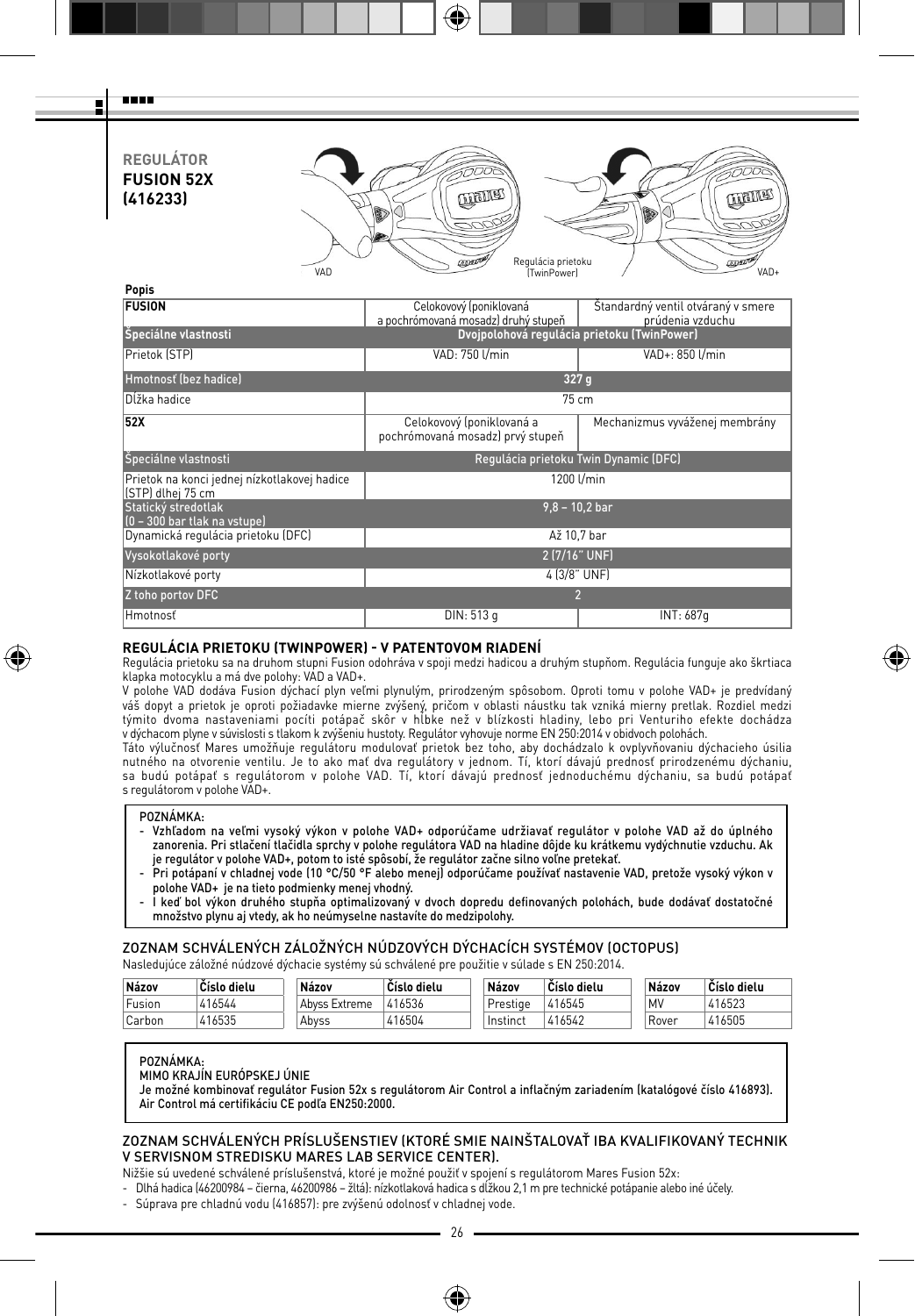<u>mares</u> 과 **NOTES**  $\bigoplus$  $27 -$ 

 $\bigoplus$ 

 $\bigoplus$ 

 $\bigoplus$